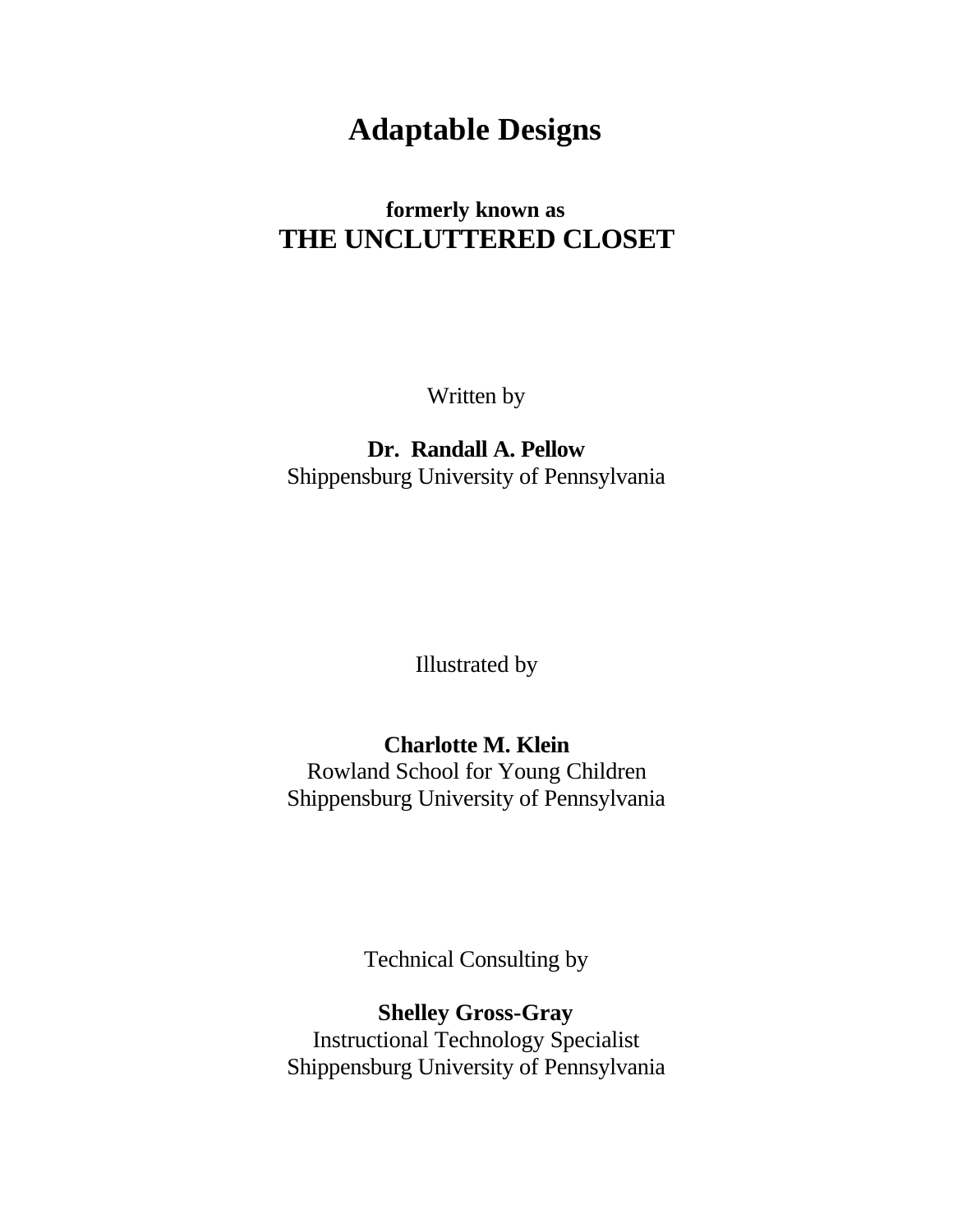## **About the Author**

Dr. Randall A. Pellow, Professor of Teacher Education at Shippensburg University, has taught university classes in more than 25 courses, currently in Social Studies, Assessment Strategies, and Research and Statistics. In addition, he supervises student teachers. Dr. Pellow has written and has published numerous articles and books. He also presents sessions at regional and national conferences.

## **About the Illustrator**

Mrs. Charlotte M. Klein, Assistant Professor of Teacher Education, teaches first grade at the Rowland School of Young Children on the Shippensburg University campus. Formerly, she taught day care children at the See Saw Learning Center in Carlisle, PA.

 2000, 1992, 1989 Randall A. Pellow College of Education and Human Services Shippensburg University, Shippensburg, PA 17257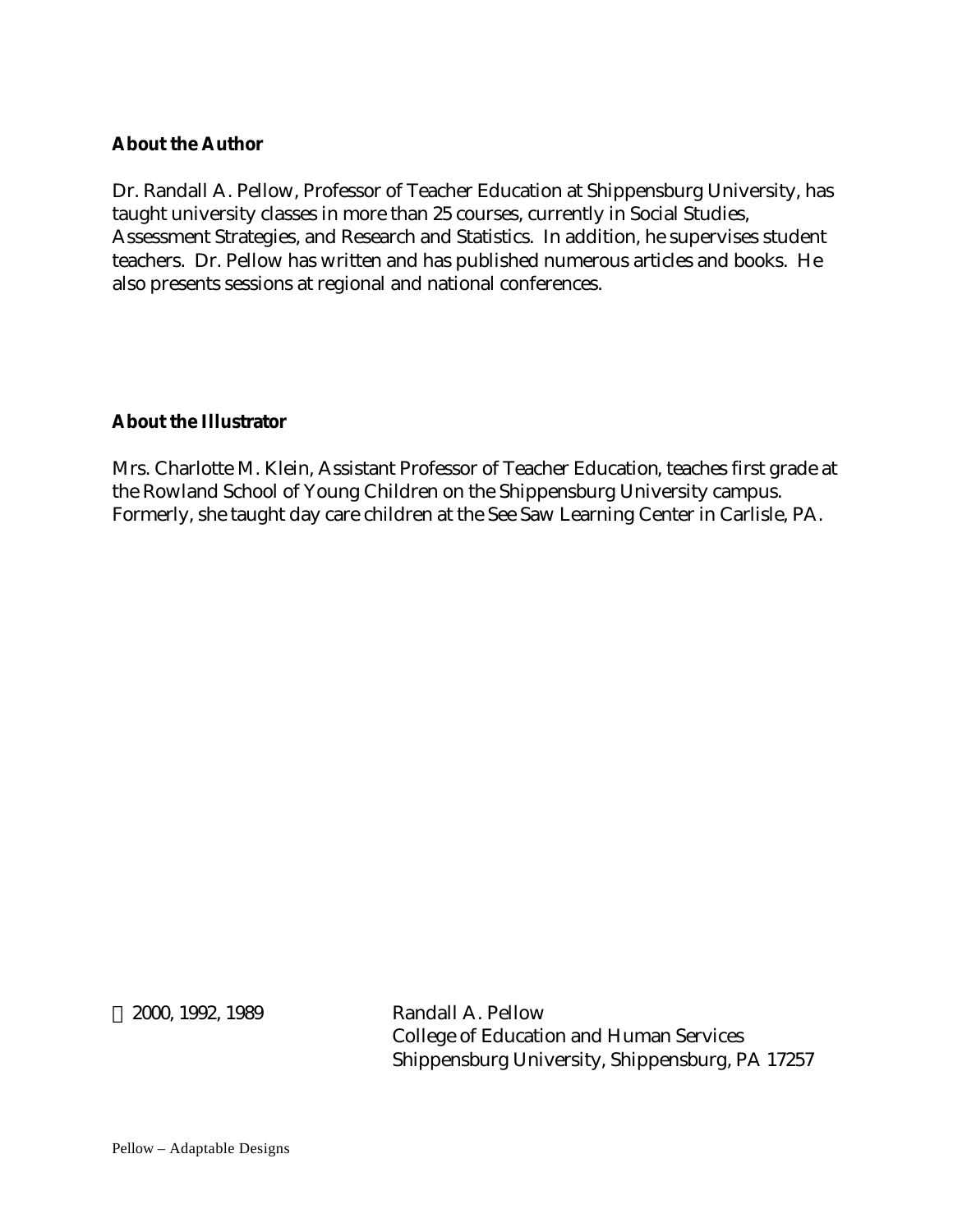#### **ACKNOWLEDGMENTS**

"No man is an island" is an especially appropriate line when putting together a book project of this nature. In the interest of gender equity, neither "is a woman an island." I would like to acknowledge the contributions of the following individuals and agencies.

This book had its inception during the end of my sabbatical leave in 1980. Thus, the Sabbatical Leave Committee and the University Administration of Shippensburg University is greatly acknowledged for providing me initially with time to work on this project. It has been most appreciated to work with the students and teachers of Rowland School for Young Children in field-testing and revising these activities with adaptable designs over the year. In addition, in conducting workshops with graduate and undergraduate students, as well as in-service teachers, I have appreciated their positive responses, encouragement, and suggestions.

Gratitude is ushered toward Charlotte Klein, first grade teacher at the Rowland School for Young Children, for providing the final sketches of the designs and for drafting a cover page.

Appreciation is accorded to Diana Ferrell for her diligent and cheerful promptness in typing the original manuscript.

The Shippensburg University Foundation under the auspices of the Professional Development Committee has provided grant money to defray some of the initial costs involved in illustrating, typing, and printing the manuscript.

During the summer of 1987, Dr. Jane Urbanowicz, Acting Dean to the College of Education and Human Services, awarded a two week contract for the purpose of working on this curricular material.

Dr. Paul Dempsey, former Director of the Faculty Microcomputer Support Center, provided invaluable assistance using the laser printer to prepare the final manuscript for photocopying.

This book is being revised during another sabbatical leave in 2000. It is also being place upon the WWW for in-service and pre-service teachers to use. Dr. Robert Bartos, Dean of the College of Education and Human Services, has generously supported this project. Ms. Shelley Gross-Grey, Instructional Technology Specialist at the Faculty Microcomputer Center has been instrumental in supplying applicable knowledge for placing this book on the Internet. An array of university equipment and programs has been used to present this book in an appealing format. I extend my appreciation and gratitude to the University and Microcomputer Faculty/Staff Training and Resource Center for bringing this project to fruition.

> Randall Pellow 2000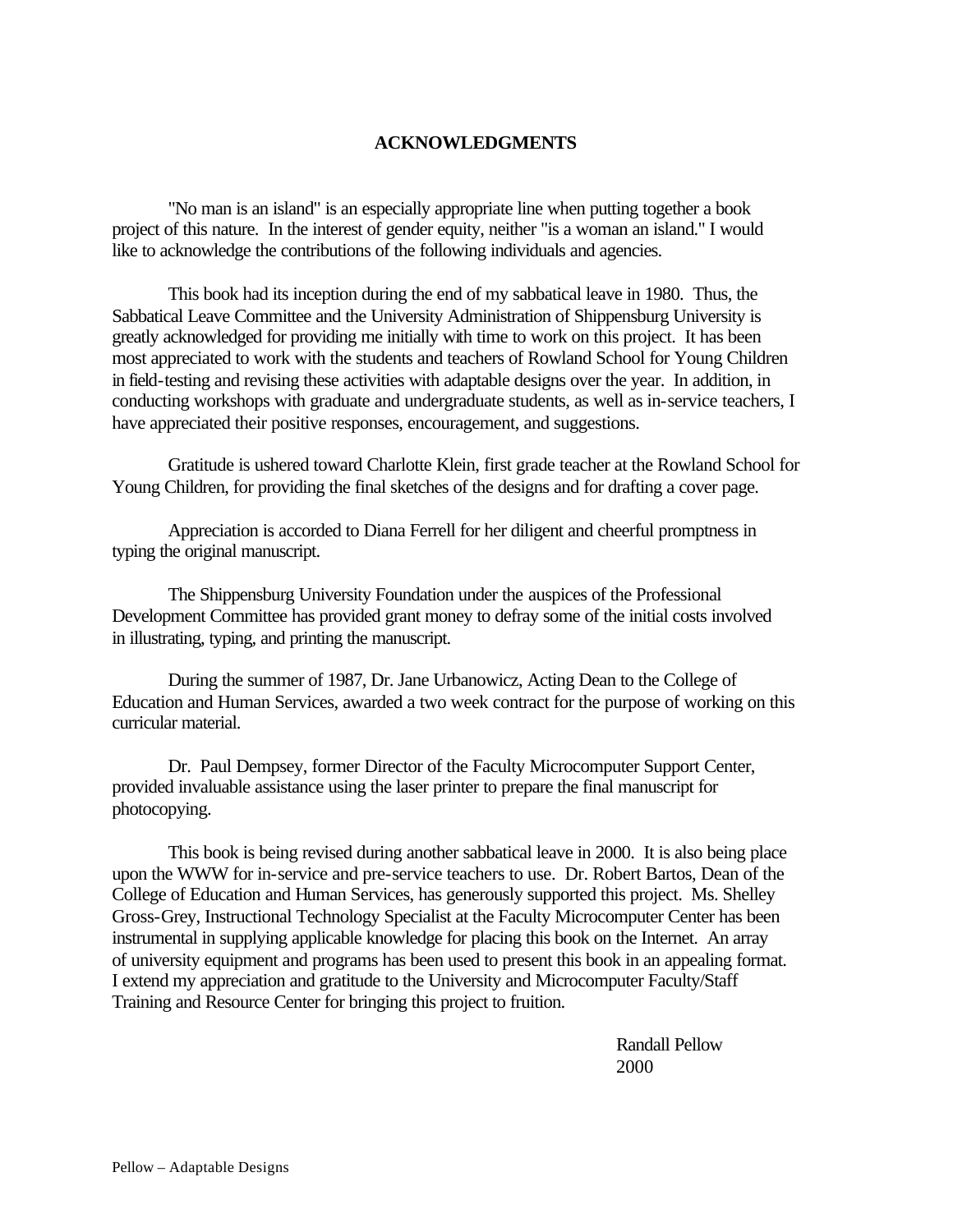## **Table of Contents**

| Acknowledgments                                                 | $\dddot{\mathbf{m}}$ |
|-----------------------------------------------------------------|----------------------|
| An Interview With the Author of Adaptable Designs               | $\mathbf{1}$         |
| Hot Fudge Sundae (Hot Stuff/Cold Stuff) (Deserts)               | 5                    |
| The Flume (Explorers)                                           | 13                   |
| Light the Bulb (Inventors)                                      | 18                   |
| Geoging the Mind (Geographic Terms)                             | 21                   |
| Build a Rainbow (Living Things)                                 | 27                   |
| World Cruise (Places of the World)                              | 31                   |
| Mystery Location (Latitude and Longitude of US States)          | 37                   |
| Code Talk (Morse Code)                                          | 41                   |
| Quad Cano (Volcanoes)                                           | 45                   |
| Flipping Over You (Dinosaurs and American Revolution)           | 51                   |
| Around the World in Words (Dictionary Words and Meanings)       | 55                   |
| Hot Webs (Antonyms, Compound Words, Contractions)               | 58                   |
| Pegosaurus (Occupations)                                        | 61                   |
| Blocking (Energy)                                               | 65                   |
| Head Em Up, Move Em Out (Western Cowboy/Cowgirl Era)            | 70                   |
| Graph Coordinate Board (Cardinal Directions, Graph Coordinates) | 77                   |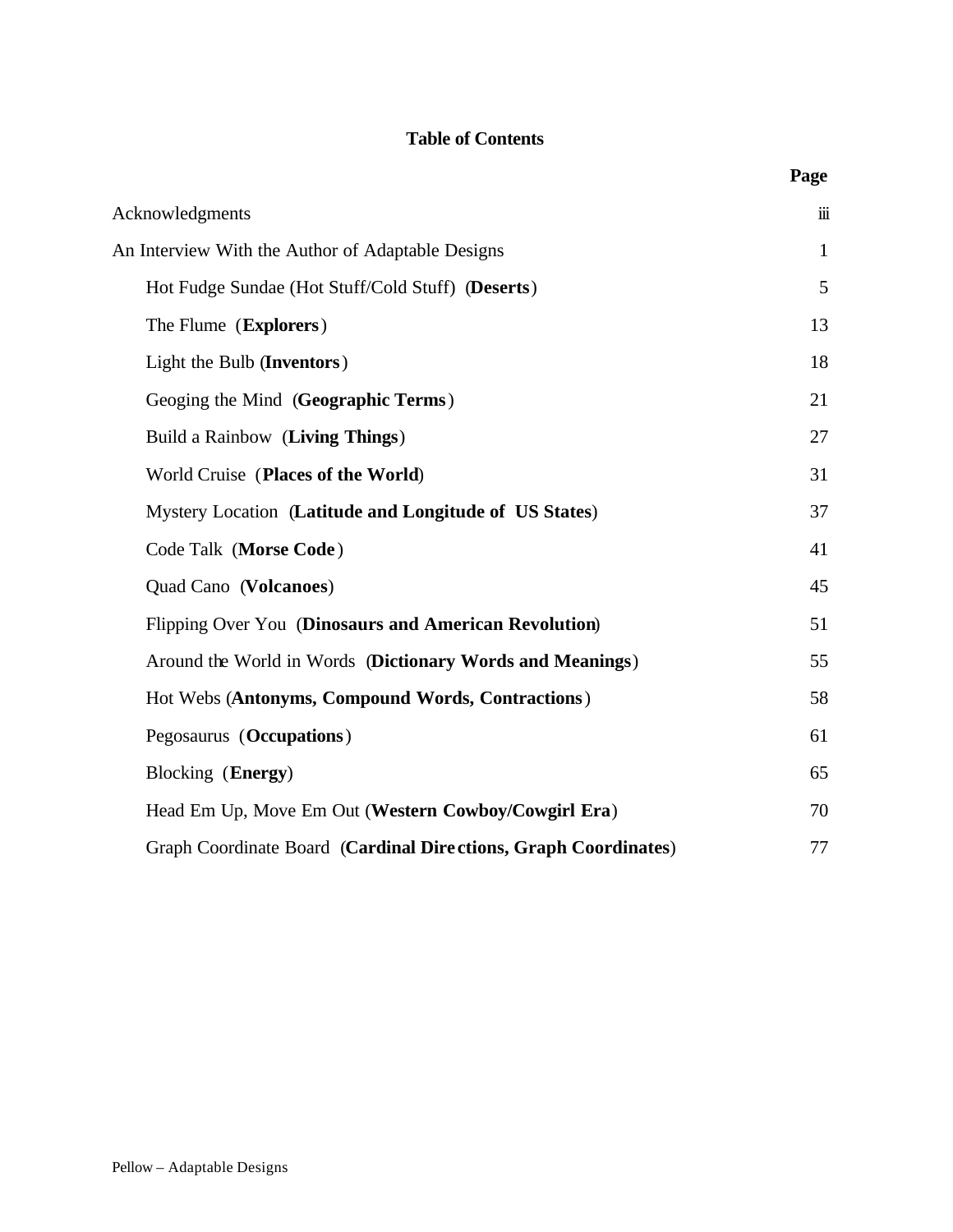#### **An Interview With The Author Of Adaptable Designs**

#### **What major feature about this book should "catch my eye?"**

As you are browsing through this book, the first thing you should look at are the designs. Why? Because teachers are usually looking for convenient ideas that will enhance the quality of their teaching and for activities that their students will learn from and enjoy. On the basis of many workshops presented to teacher groups on teaching strategies, one of the most popular segments has been activities that have adaptable designs.

#### **Just what are adaptable designs?**

Adaptable designs, or "frame games" as they are called by some educators, are design formats that can be used repeatedly throughout the year with different concepts and/or skills. Questions or descriptive statements pertaining to one theme are removed and replaced with another set of questions or content material. The basic design is used over and over again. Perhaps one of the best known examples of an adaptable design is the "concentration" game format. Many different activities and topics can be adapted to this specific design.

#### **Have the designs been tried with kids?**

Absolutely! All of these designs have been used with children and have been found to be successful. By using the field-testing approach, we have been able to effectively revise them. That is not to say that we have achieved perfection because the learning process is so inexact. If a problem emerges, it may be that the reading level of the content material may be too difficult for your students. This is not due to faulty design; rather it requires a diagnostic look at the questions or statements to ascertain wherein the difficulty lies.

#### **How was the content for the designs selected?**

Each of the sixteen (16) designs has at least one example of how content can be applied to it. Most of the content was selected based upon textbook material and popular units in grades 2 through 8. The content itself is interchangeable with other examples because of the very nature of adaptable designs. Some of the designs have additional activities and/or content presented. The beauty of adaptable designs is that each teacher can use her own brand of vitality with the ideas by adjusting her content priorities to the designs.

#### **What content is represented?**

Content coverage is provided on the following unit themes and topics. In many cases, content parallels concepts in textbooks.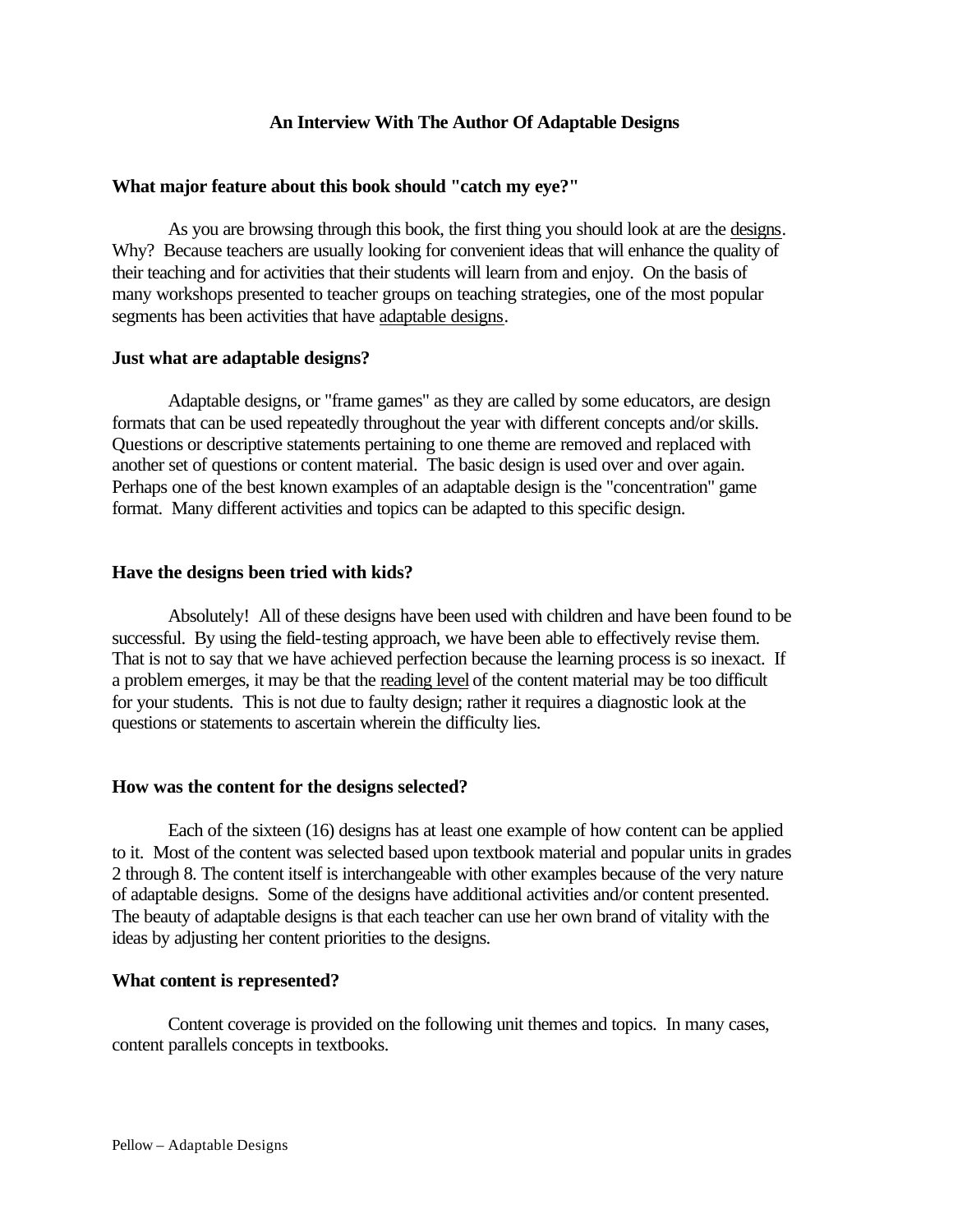- Animal Characteristics and Animal Body Parts
- Geographic Land and Water Features
- Volcanoes
- Dinosaurs
- Deserts
- World Locations (Use of Maps, Globes and Atlases)
- Times Table
- Inventors and Inventions
- Era of Explorers
- Occupations (Use of Telephone Directory)
- Famous People of the American Revolution
- Energy Sources
- Unusual Nouns (Use of Dictionary)
- Morse Code
- U.S. Geography
- Latitude and Longitude
- Compass Directions
- Graph Coordinates
- Cowboy Era
- Antonyms
- Contractions
- Compound Words

The content used with the designs promotes the following **skills**: locating, classifying, sequencing, following directions, questioning, thinking, and problem-solving.

In addition, many of the questions contained in the activities are worded so that they could constitute test questions. There are a variety of question formats.

#### **Why should I use these designs?**

Well, if you are philosophically opposed to them or believe them to be educationally unsound, I certainly would not recommend their use. But, there are many advantageous features that make the use of adaptable designs particularly appealing. They are:

- 1 Once the design is constructed, you can use it for a countless variety of activities. It saves in construction time and this promotes greater efficiency.
- 2 Because you use one design for many activities, it is more economical. Thus, you get more for your money from one design.
- 3. Adaptable designs can help to ease classroom storage problems that typically plague teachers. Most of the designs featured in this test are a flat, two-dimensional style. Thus, the idea emerged for **"uncluttered closets."**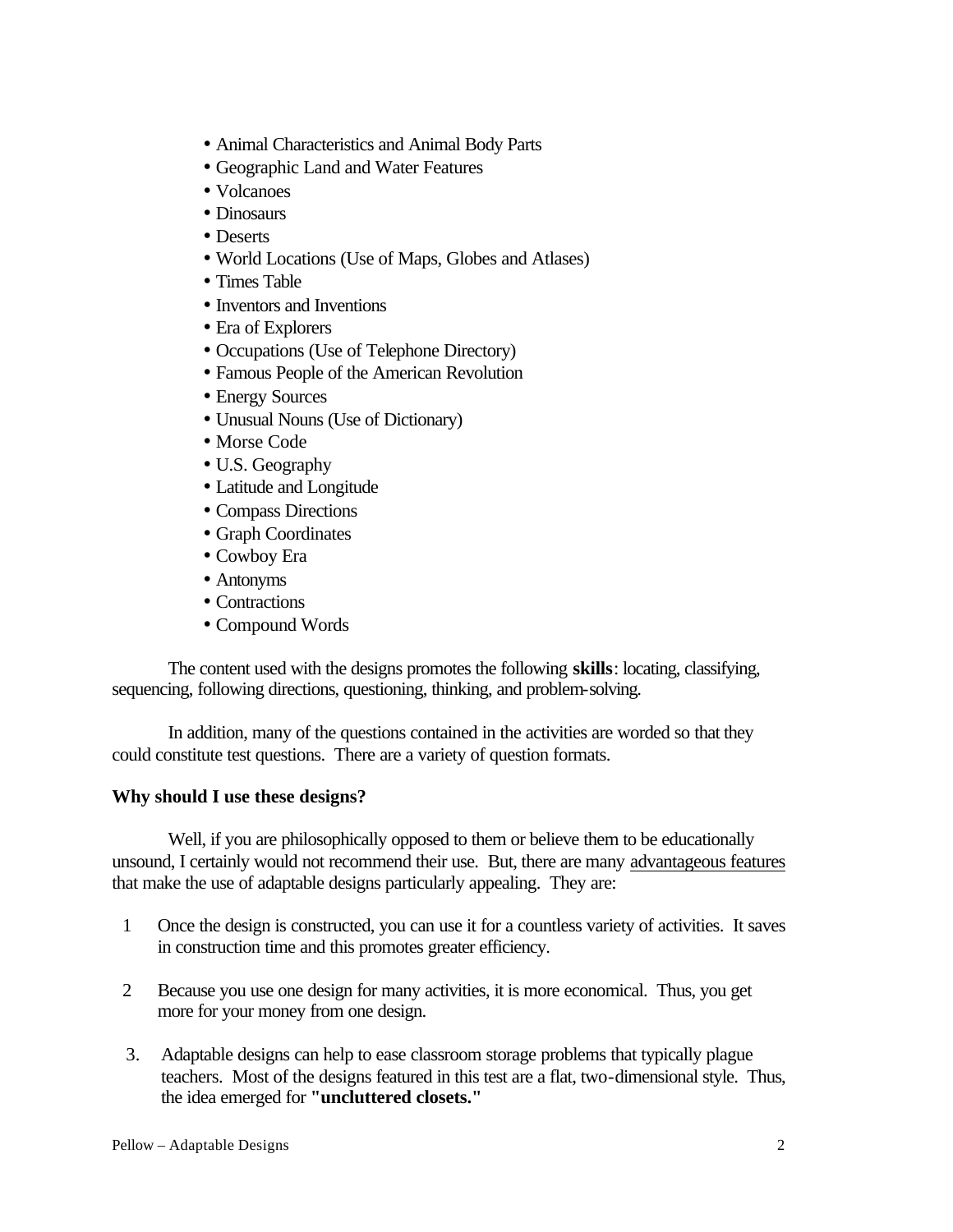- 4. Once children have engaged in an activity that has an adaptable design, they have familiarity with the directions. You will not need to write new directions or explain how the activity works.
- 5. The designs are interdisciplinary in nature. Concepts and skills from many subjects of the school curriculum can be used with these designs.
- 6. All of the designs have the potential to be multi-graded. That is, they can be used in grades 1 through 8 in some capacity. Teachers only need to adapt the content to a particular design. Some have been used in kindergarten.
- 7. With slight modifications, these designs work well with a wide variety (modalities) of learners.
- 8. The designs depicted in this book have been very popular with elementary/middle school children. Popularity incites motivation that, in turn, creates a desire to learn and remember the concepts/skills.

#### **Do you have any suggestions when teachers construct these designs?**

There are a number of helpful construction hints that I can recommend when making these designs. In addition, some of the considerations will help teachers get more mileage from the designs.

- 1 Insofar as the design permits, think about sketching a design on the reverse side of the posterboard that can be used with another topic of study at a different time.
- 2 Use blank business cards or dissected oaktag sentence strips for cards upon which to place content. These are relatively inexpensive cards and will save you construction time. They can be purchased at bookstores, office supply stores, or newspaper places. Different colors are available.
- 3 One of the more versatile supply items is magnet tape. This material is actually a magnet with rubber coating. It also contains an adhesive backing that will stick to all kinds of smooth surfaces, including contact paper. However, remember that when you are arranging these magnetic pieces on posterboard, you are working with a magnet so the laws of magnetism are in effect. Do not become overzealous and use large pieces of magnet tape. Smaller ones work just as well. You may not need to put magnet tape on both objects you are using. A paper clip attached to a card will adhere to magnet tape. Magnet tape will also adhere to a variety of metal surfaces in the classroom such as filing cabinets, closets, desks, projection carts, and some specially designed blackboards. Magnet tape can be purchased at a hardware store or a K-Mart type of store.
- 4 Velcro is another versatile and popular item that can be effectively utilized to make a design more adaptable. However, if your students are frequently using objects that have velcro on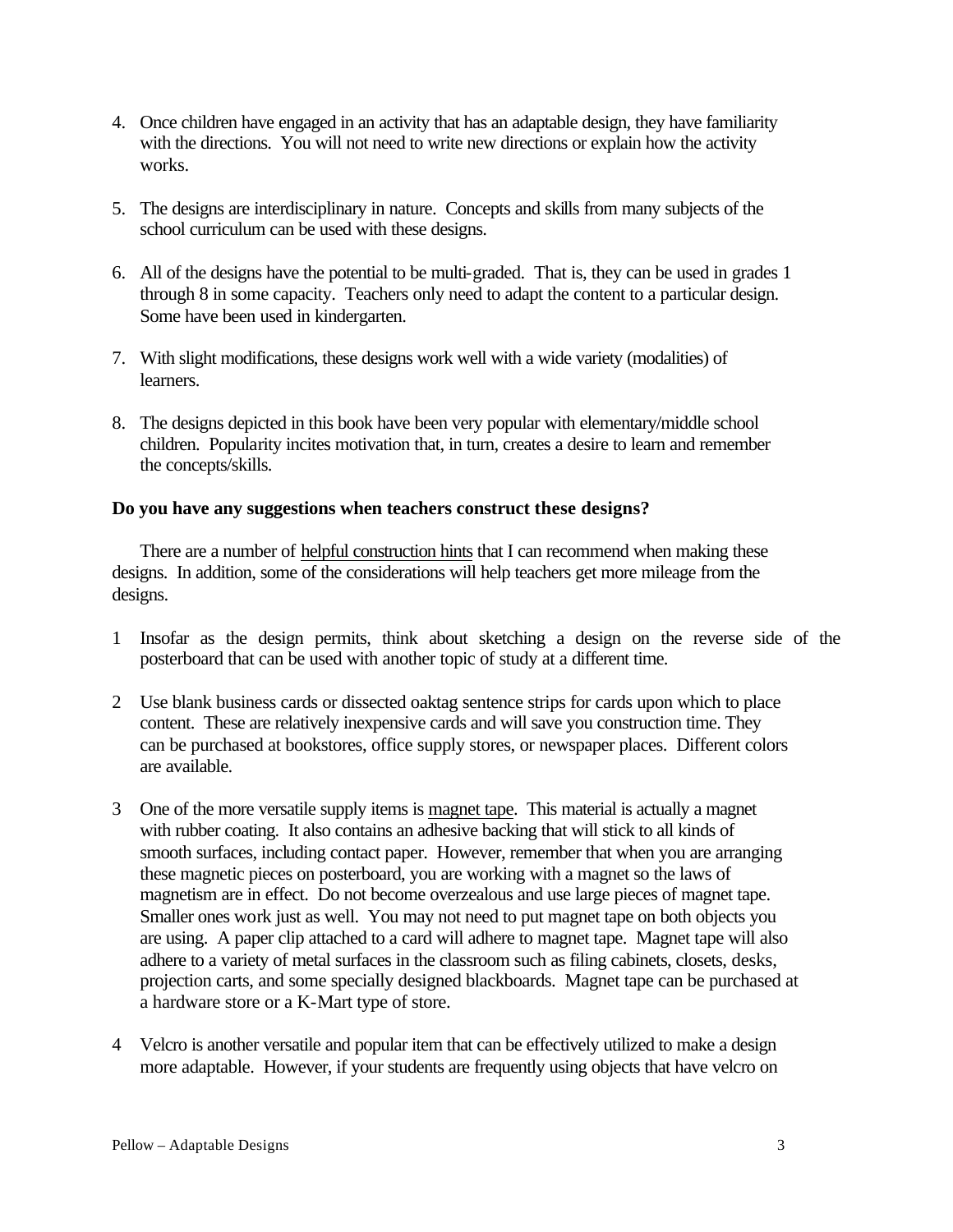them, you will find it necessary to staple the velcro in order for the activity to last longer. Velcro can be purchased at fabric stores.

- 5. Contact paper or lamination can increase the longevity of your activities, but it is not necessary to cover every item in your product. If children are handling the material, and/or if you invest a considerable amount of time in making the activity, you may wish to protect the item.
- 6. Ziploc-type bags are an excellent medium in which to store game pieces and materials. In addition, you can clearly see to which design/activity the materials of the bag belong.
- 7. To increase student involvement in group-oriented academic games, have the children use chalk and small slateboards. They can write their answers to the question. In this fashion, they will be more actively involved in the learning process.
- 8. It may be easier to construct some gameboard designs by placing a copy of the design onto an overhead or opaque projector. The transferred image can be projected onto a piece of posterboard and easily sketched. Using map transparencies in this fashion also works well.
- 9. Cigar boxes may be difficult to find (for "The Flume") in which case, a milk carton, "school box," or shoe box can be substituted. School boxes are available at a local "Dollar General type store or school supply store. It is inefficient and expensive to buy a full box of cigars as one person did!
- 10. If you make sets of cards and/or circle discs, think about making each set in a different color. By doing this, you will help children to keep cards and discs from "straying away and getting lost" from the "parent" activity.
- 11. Older children can become responsible for making other sets of question cards based upon textbook units of study. They can make some of the designs such as the Felt Flipover, or even the Electric Board.
- 12. There are an endless number of materials that can be adapted to these designs. Over the years, students and teachers have brought countless and creative adaptations to these designs.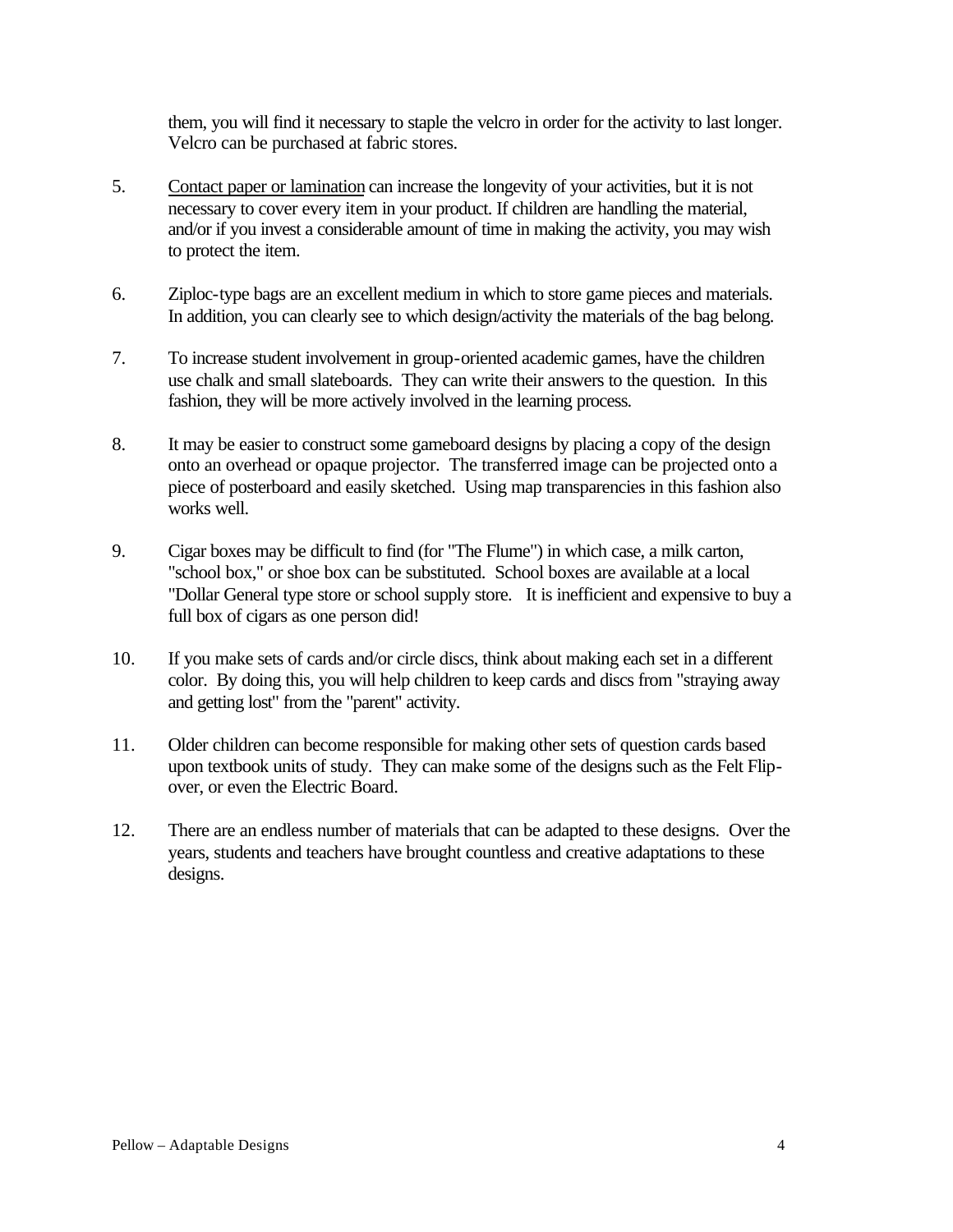## **Title: HOT FUDGE SUNDAE (HOT STUFF/COLD STUFF) - Deserts**

**Purpose:** For students to review information regarding the deserts of the world.

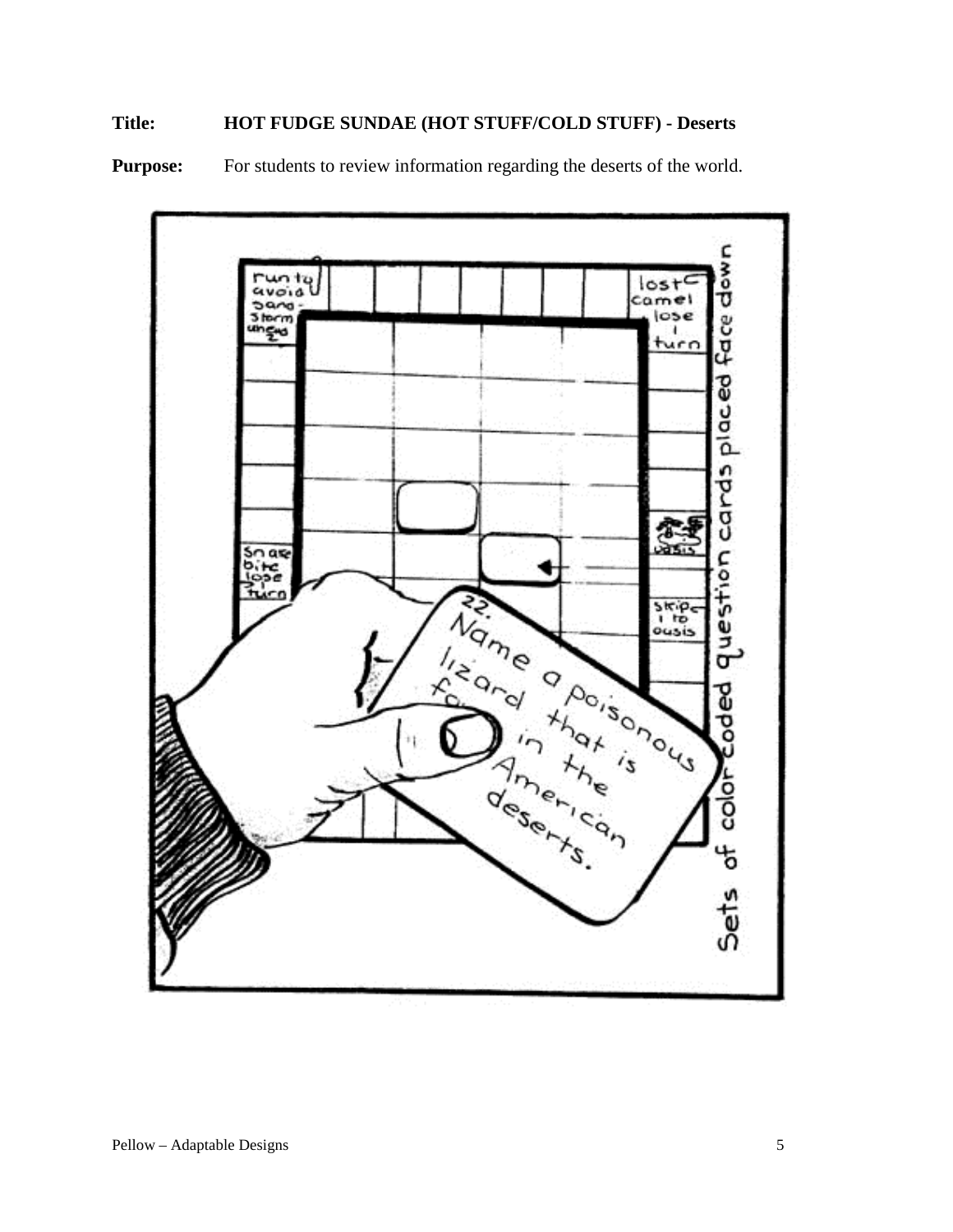#### **Description:**

- 1 Sketch the following design on 28 x 22 matboard. Use a business card to draw the sections.
- 2 Create a series of questions that have correct answers. Number each one and write it on a blank business card. Use a different color business card for each category of questions. For instance, pink  $=$  "what" questions, yellow "where" questions, and blue  $=$  "why" questions.
- 3 Type the corresponding correct answers according to categories on a separate sheet of 8 1/2 x 11 paper. On the reverse side of this answer key, type student directions for the game. Place this paper in clear plastic.
- 4 Create a set of chance factor cards to be paper clipped to the board. For instance, "You stepped on a scorpion. Move back one space."

#### **Student Directions**

- 1 Two to four students can play this game. Get a moderator to check the answer key.
- 2 Place the question cards facing downward on the board so that each section has one question. Leave the remaining question cards in stockpile. You can draw from this pile to replace incorrectly answered cards.
- 3 Select a playing piece. Throw a die. Player with the highest number goes first. Play proceeds in a clockwise direction.
- 4 Draw a question card, read the number, and question so the other players can hear you.
- 5 Answer the question and have the game moderator check the answer key.
- 6 If your answer is correct, move the number of spaces indicated by the color of the card. (Can use a spinner instead of number values on color cards, if desired)

Pink "what" cards = move 2 spaces forward Yellow "where" cards = move 3 spaces forward Blue "why" cards  $=$  move 4 spaces forward

- 7 If incorrect, you are not allowed to move. Put this card on the bottom of the stockpile cards and replace with a new question card.
- 8 Some of the squares on the game board tell you to do something. If you land on one of these squares, follow the directions.
- 9 The first player who reaches the starting point wins the game.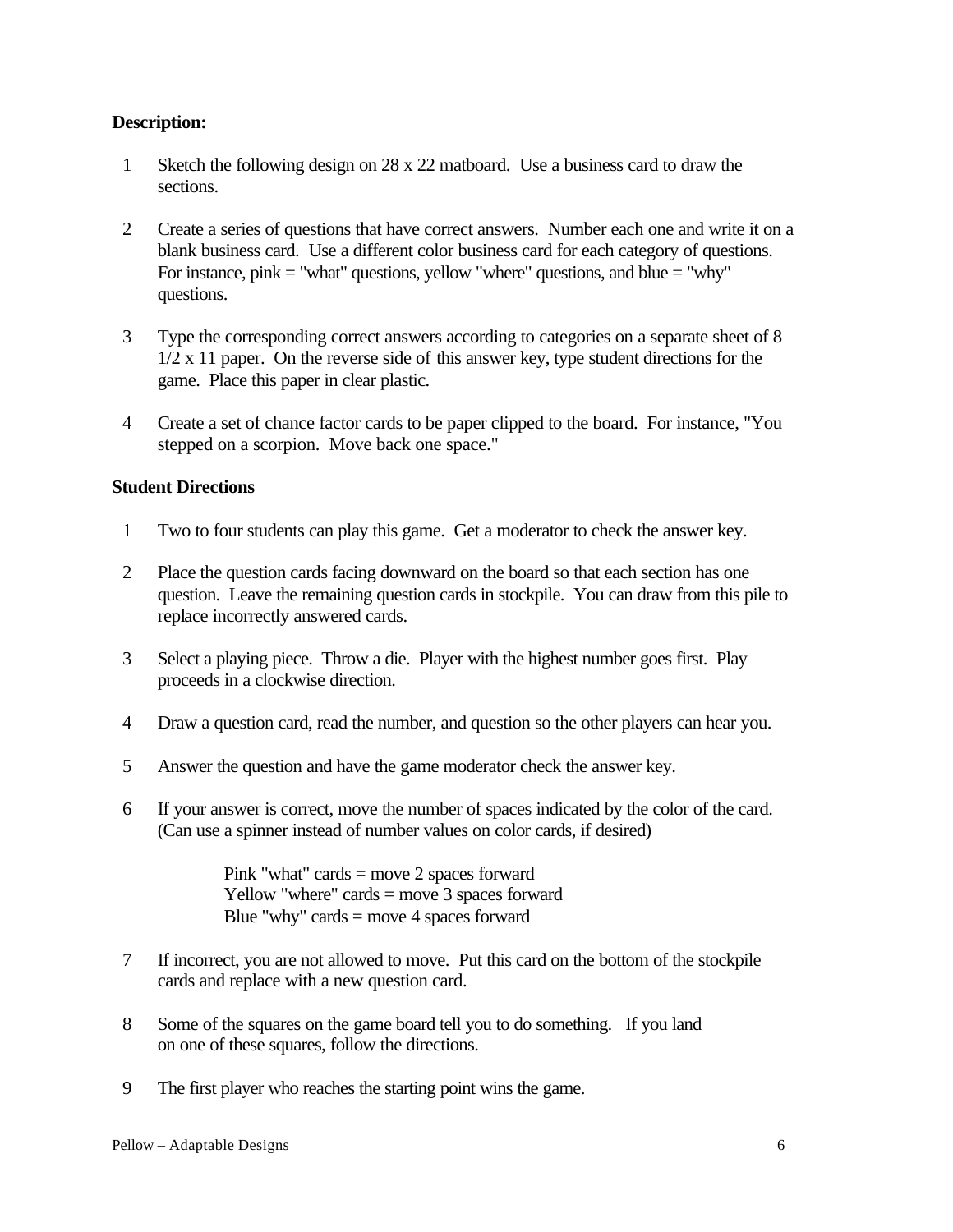## **SAMPLE QUESTIONS AND ANSWER KEY**

## **What**

| 1.  | Sand lies in hills called                                                                                            | dunes                               |
|-----|----------------------------------------------------------------------------------------------------------------------|-------------------------------------|
| 2.  | What is the name given to the nomads of the Gobi?                                                                    | <b>Mongols</b>                      |
| 3.  | Much of the Great Basin Desert has been changed<br>into farmland through                                             | irrigation                          |
| 4.  | A fruit that grows on a tree in the Sahara is called $a$ /an                                                         | date                                |
| 5.  | What does the word Sahara mean?                                                                                      | great desert                        |
| 6.  | What portion of the earth is covered with desert?                                                                    | between one third<br>and one-fourth |
| 7.  | A green place in the desert where water is found is $a$ /an:                                                         | oasis                               |
| 8.  | What is the name of the tent-like house the Mongols of the<br>Gobi live in?                                          | yurts                               |
| 9.  | An animal with three stomachs is $a/an$ :                                                                            | camel                               |
| 10. | Name the type of vegetation (plant) which grows best in hot<br>deserts.                                              | cacti                               |
| 11. | Name one outstanding feature of the type of plant which<br>grows best in hot deserts.                                | stores water<br>and has spines      |
| 12. | What is the name of the largest of all American deserts?                                                             | <b>Great Basin Desert</b>           |
| 13. | What animal do all boys in the Gobi ride?                                                                            | horse                               |
| 14. | Part of the Atacama Desert in Chile has become well known for:                                                       | mining                              |
| 15. | Name the mountain range that prevents the Great Basin<br>Desert from receiving the moist winds of the Pacific Ocean. | <b>Sierra Nevadas</b>               |
| 16. | What is the type of building material used in the homes of oasis<br>dwellers?                                        | mud brick                           |
| 17. | In warmer climates, desert soil has everything to make plants<br>grow but                                            | water                               |
|     |                                                                                                                      |                                     |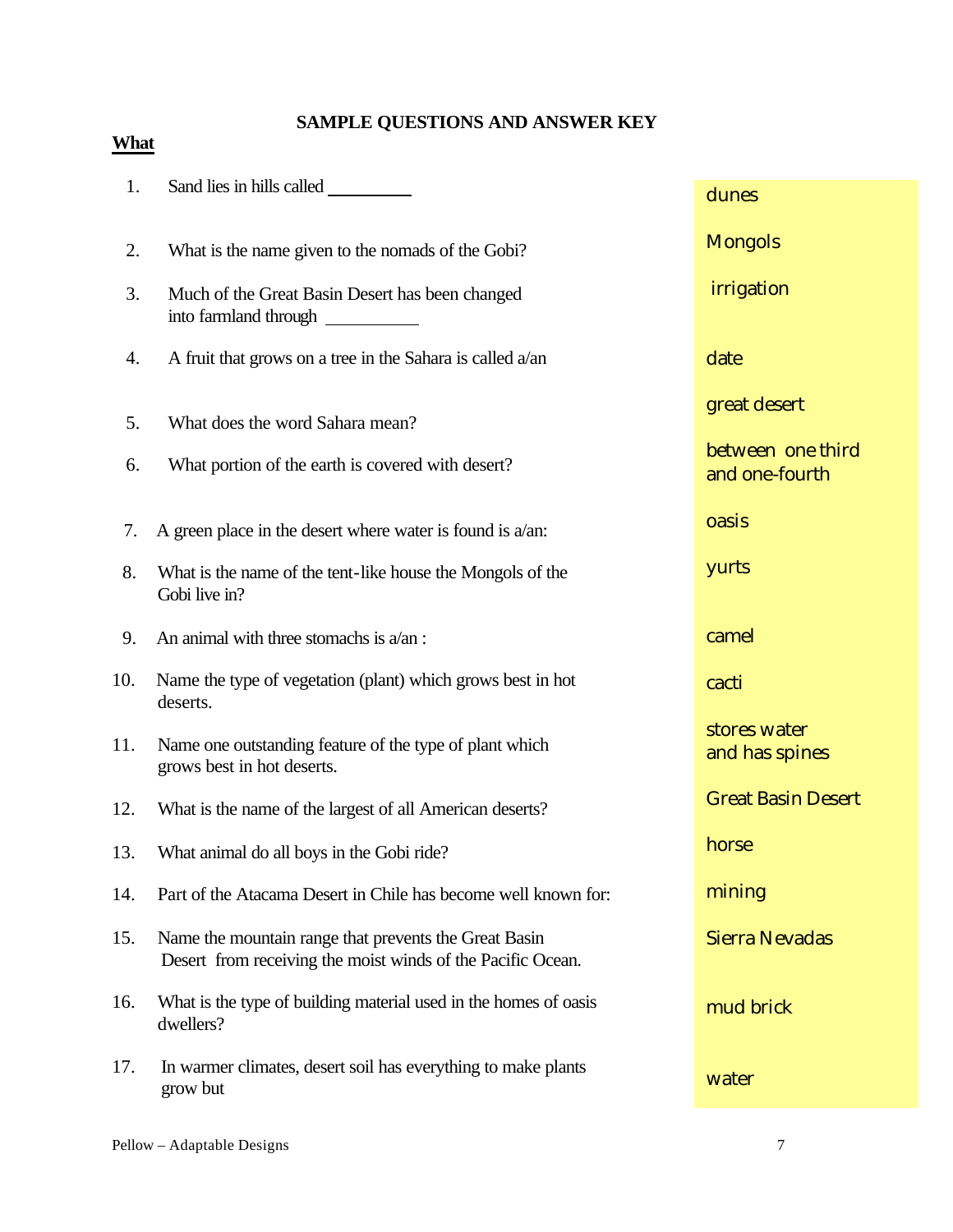| 18.          | The Sagebrush Desert is another name for:                                           | <b>Great Basin Desert</b>                                      |
|--------------|-------------------------------------------------------------------------------------|----------------------------------------------------------------|
| 19.          | Another name given to the Painted Desert because<br>of the people who live there is | <b>Navaho</b>                                                  |
| 20.          | A very fast bird with powerful legs found in the<br>United States deserts is the    | roadrunner                                                     |
| 21.          | Name the hottest of all the American deserts.                                       | Mojave                                                         |
| 22.          | Name a poisonous lizard found in the American deserts.                              | <b>Gila Monster</b>                                            |
| 23.          | People who wander from place to place in the<br>desert are called                   | nomads                                                         |
| <b>Where</b> |                                                                                     |                                                                |
| 1.           | Death Valley is located in which desert?                                            | Mojave                                                         |
| 2.           | You will find almost every kind of cactus and desert flower<br>in this desert.      | <b>Great Basin or the</b><br>Mojave                            |
| 3.           | The trading nomads of the Sahara sell their goods at                                | bazaars                                                        |
| 4.           | Where do camels store fat?                                                          | in their humps                                                 |
| 5.           | Where is the largest desert in the Southern Hemisphere<br>located?                  | <b>Great Desert of</b><br>Australia                            |
| 6.           | Water for irrigating the Imperial Valley in California<br>comes from?               | <b>Colorado River</b><br>or Hoover Dam<br>below the surface of |
| 7.           | Many deserts have rivers that flow where?                                           | the ground                                                     |
| 8.           | In an oasis, vegetables are planted near?                                           | springs or water                                               |
| 9.           | Most of the deserts in the United States lie in what part<br>of the country.        | southwestern                                                   |
| 10.          | The Nile River flows for 1,000 miles through this Desert.                           | Sahara                                                         |
| 11.          | The Atacama Desert is located on which continent?                                   | <b>South America</b>                                           |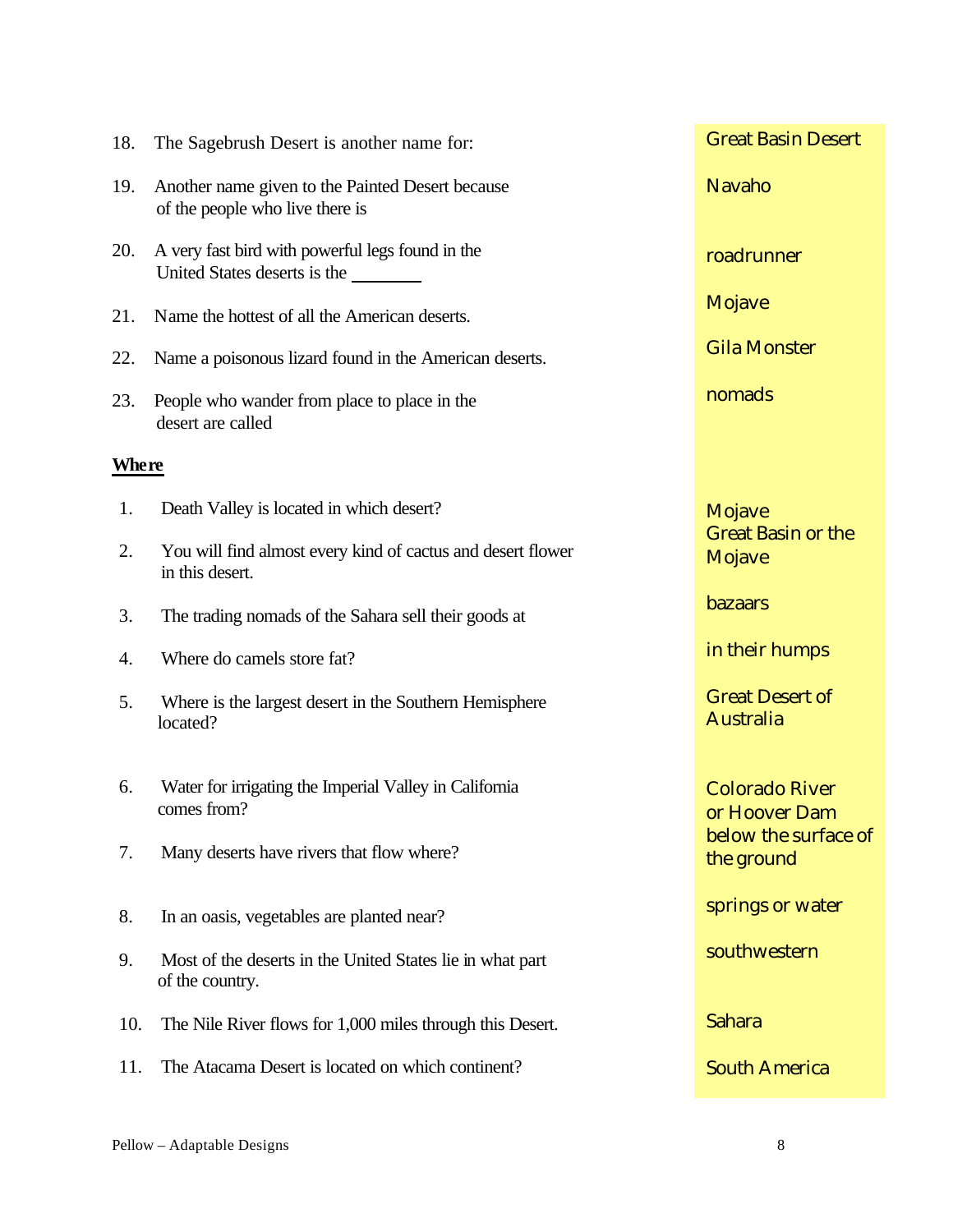| 12. On which continent is the Arabian Desert located?                                                           | Asia                                                |
|-----------------------------------------------------------------------------------------------------------------|-----------------------------------------------------|
| 13. The Gobi Desert is located on which continent?                                                              | Asia                                                |
| 14. A cactus holds moisture in the fibers of its                                                                | stem                                                |
| 15. Which is a Southern Hemisphere desert?<br>a) Painted (b) Gobi (c) Sahara (d) Atacama (e) Arabian            | <b>Atacama</b>                                      |
| 16. Name the desert located in the southwestern peninsula of Asia.                                              | <b>Arabian</b>                                      |
| 17. Name the southern hemisphere country which has several<br>large deserts located in its western region.      | Australia                                           |
| 18. Name the desert that has the coldest climate on earth.                                                      | <b>Antarctic</b>                                    |
| 19. Name one of the large interior deserts and its country's<br>location in eastern central China.              | Gobi in Mongolia,<br><b>Takla Makan in</b><br>China |
| 20. The Bushmen people live in this desert located in southern Africa.                                          | Kalahari                                            |
| 21. Which country is not located in the Sahara Desert? (a) Libya<br>(b) Botswana (c) Egypt d) Algeria           | <b>Botswana</b>                                     |
| 22. Name the desert located at 23 1/2 degrees N latitude<br>(Tropic of Cancer) and 45 degrees E longitude.      | <b>Arabian</b>                                      |
| 23. Name the desert located at 45 degrees N latitude<br>and 105 degrees E longitude.                            | Gobi                                                |
| 24. Name the desert located near 23 1/2 degrees S latitude<br>(Tropic of Capricorn) and 70 degrees W longitude. | <b>Atacama</b>                                      |
| 25. Name the desert located in southeastern Argentina.                                                          | Patagonia                                           |
| 26. Name one European desert.                                                                                   | There is none. Europe has<br>no deserts.            |
| 27. The Great Indian Desert is located in India. Where is the<br><b>Turkestan Desert located?</b>               | <b>Not in Turkey!</b><br>in Russia                  |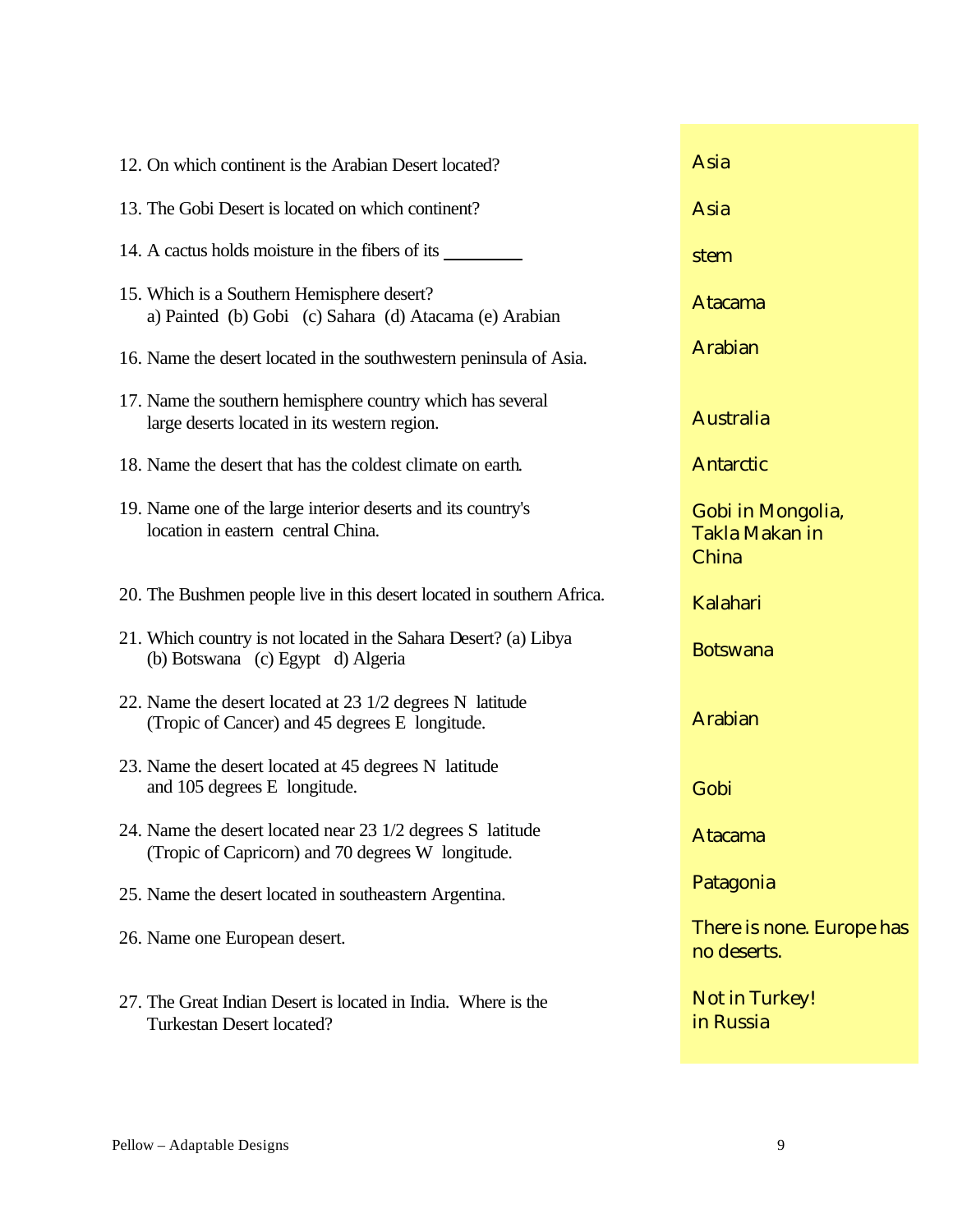#### **Why**

| 1.  | Give two reasons why the Painted Desert is considered unusual?                             | It has bright col<br>soils and petrif                                  |
|-----|--------------------------------------------------------------------------------------------|------------------------------------------------------------------------|
| 2.  | Why do the Mongols of the Gobi Desert move into the mountains<br>during the spring season? | to get food (gra<br>their                                              |
| 3.  | Give one reason why rain does not reach the desert very often.                             | Mountain range<br>or so far inland<br>only dry winds<br>reach the area |
| 4.  | Why are baby camels strapped to their mother's backs in the winter<br>in the Gobi Desert?  | They can't walk<br>snow.                                               |
| 5.  | Why is it better to have horses in the Gobi than in the Sahara?                            | More grass for<br>more water                                           |
| 6.  | Why do desert dwellers tie the camel's knees together at night?                            | so they don't<br>wander away                                           |
| 7.  | Why do caravans stop moving in the afternoon?                                              | is too hot.                                                            |
| 8.  | Why are palm fences built in some areas in the desert.                                     | to keep sand di<br>from forming<br>they are not wa                     |
| 9.  | Why is Antarctica considered to be a desert?                                               | because it has l<br>10 inches of<br>precipitation po                   |
| 10. | Why are nights cold in hot deserts?                                                        | There is nothin<br>hold in the heat<br>There is rapid o                |
| 11. | Why don't camels sink into the sand like horses?                                           | They have broa<br>on their feet.                                       |
| 12. | Why are nomad homes very simple?                                                           | They must ofte                                                         |

It has bright colored soils and petrified trees

to get food (grass) for their

Mountain ranges, or so far inland that only dry winds can reach the area

They can't walk on the snow.

More grass for food and more water

to keep sand dunes from forming where they are not wanted

because it has less than 10 inches of precipitation per year

There is nothing to hold in the heat. There is rapid cooling.

They have broad pads on their feet.

They must often move from place to place.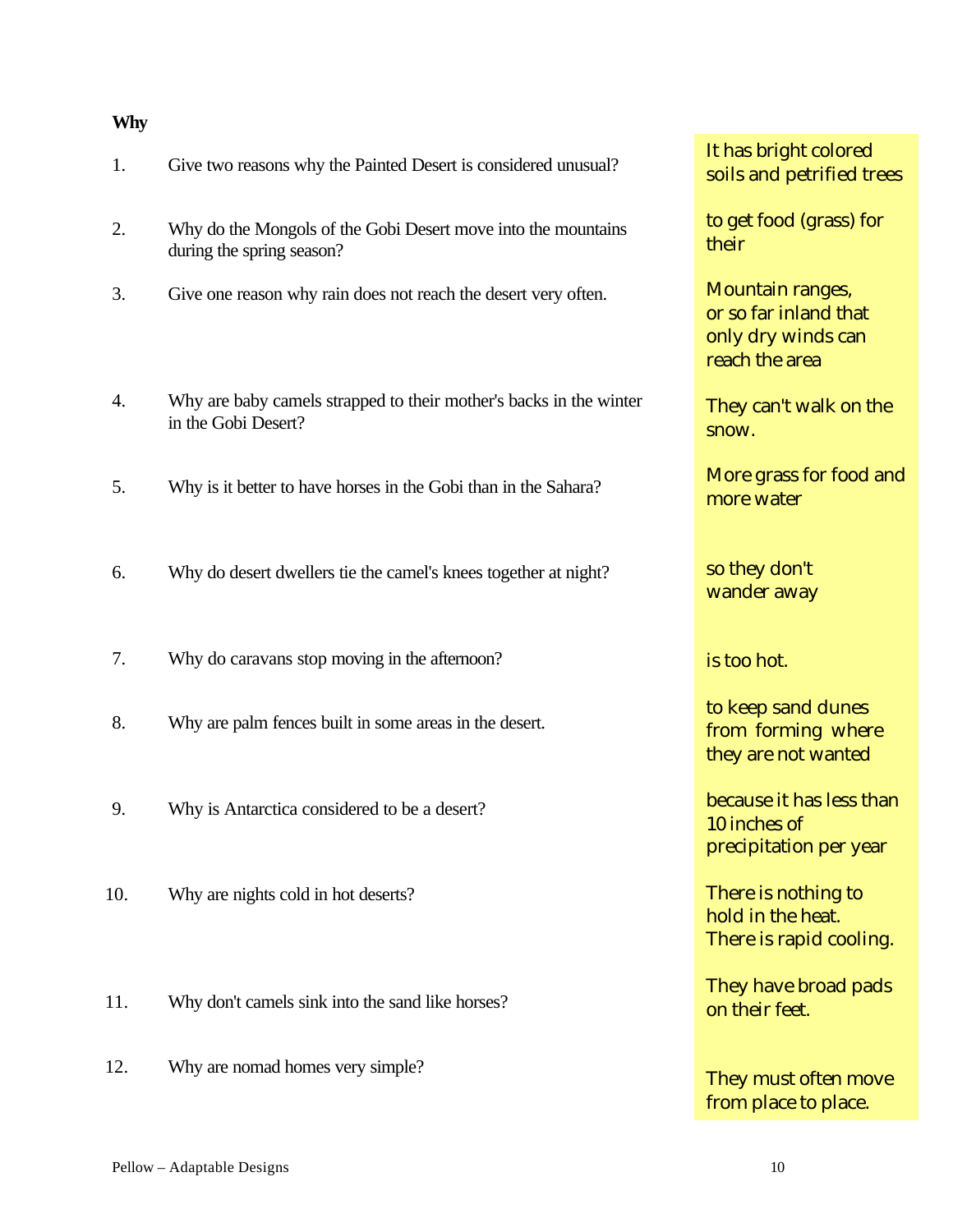- 13. Why are trees planted deeply in the desert soil?
- 14. Why cannot cold deserts be used for farming, even after the snow melts?
- 15. Why are camel's lips and tongues so rough?
- 16. Why do camels nostrils and inner eyelids close?

**Variations:**

This design has great potential for devising other activities.

- 1. Several types of academic games such as "jeopardy," "concentration," or "climbing the ladder" could be created using the center section (i.e. - inventors to inventions).
- 2. Any activity requiring classification skills could be set to this design (i.e. foods to food groups, or advertisements to advertising techniques).
- 3. Sequencing activities would also be very appropriate (i.e. placing events of the American Revolution in correct chronological order).

#### **See page 12 for an Extension Activity.**

So the roots can more easily reach water

because the soil remains frozen

so they can eat spiny cactus plants

for protection in sandstorms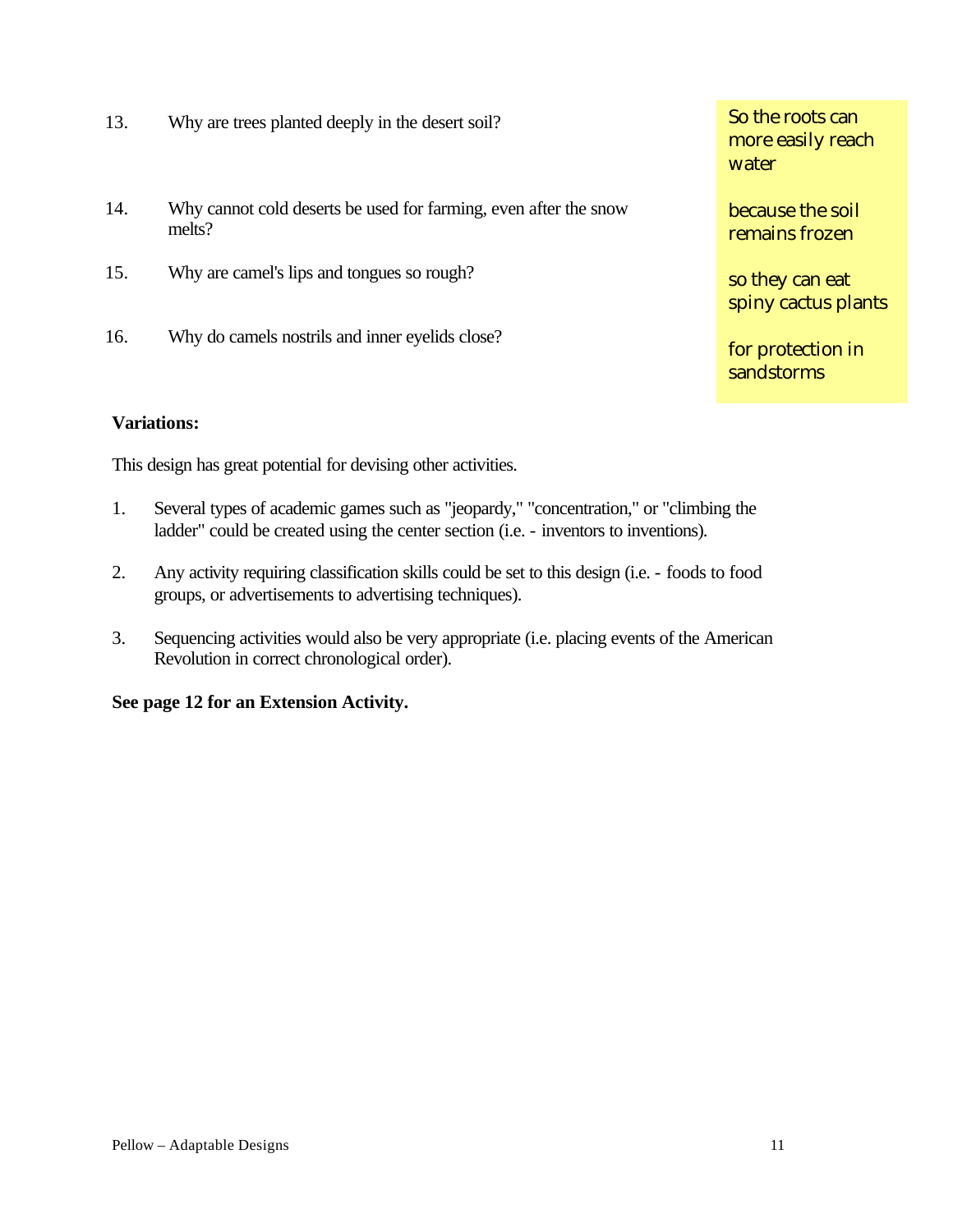#### **Extension:**

For a completely different activity, remove the business cards on "deserts" and replace them with another set of cards on some topic such as animals and the body parts. Play a game of concentration. If you want, put distractors in the game for more challenge. (Note: **For further mileage, consider using the words in sentences**.)

| <b>Animals</b> | <b>Body Parts</b> |
|----------------|-------------------|
| camel          | hump              |
| cardinal       | crest             |
| cobra          | fangs             |
| elephant       | tusks             |
| hawk           | talons            |
| kangaroo       | pouch             |
| katydid        | antenna           |
| lobster        | claws             |
| moose          | antlers           |
| octopus        | tentacles         |
| rhinoceros     | horned nose       |
| shark          | fin               |
| spider         | spinnerets        |
| turkey         | wattle            |
| turtle         | shell             |

#### **SAMPLE LIST OF ANIMALS AND THEIR BODY PARTS**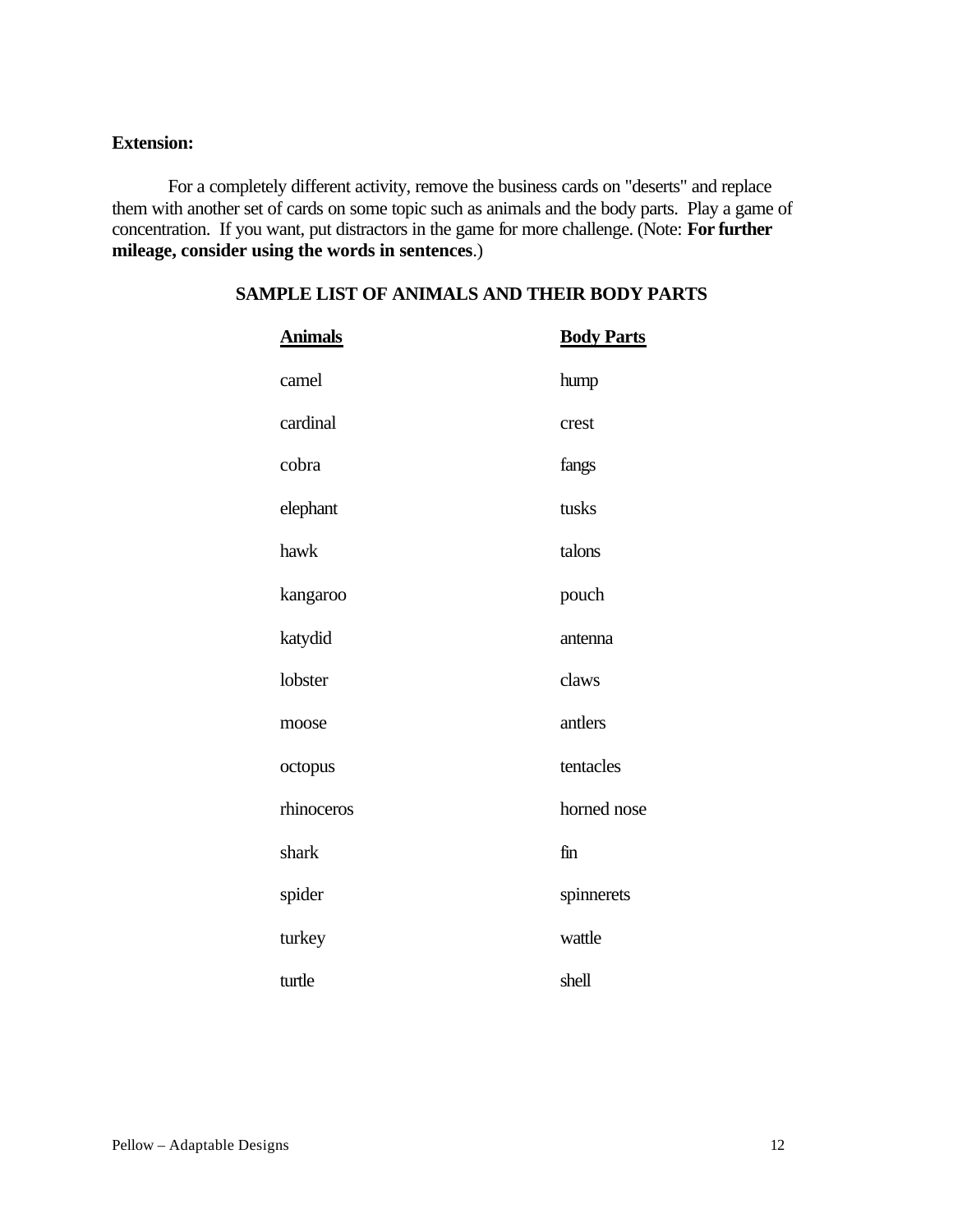## **Title: THE FLUME**

Purpose: For students to correctly answer questions about the early exploration era of North America.

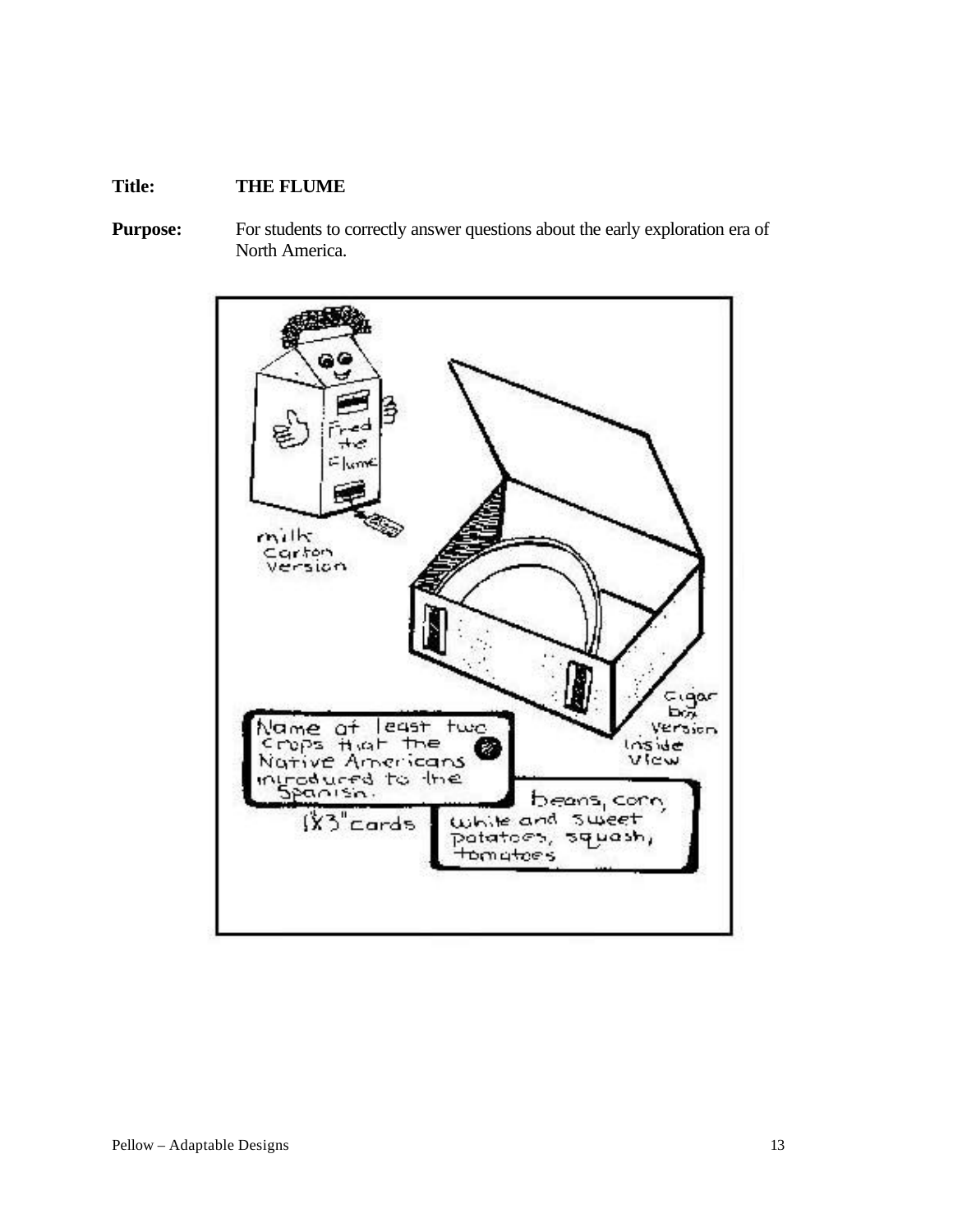#### **Description:**

- 1) Obtain a cigar box, school box, milk carton, or shoe box and, as shown in the diagram, cut two 2 1/4" x 1/2", wide slots. (Use a utility knife.)
- 2) Cut two strips of aluminum (tin shears) or oaktag using the following dimensions: 2" wide by approximately 12 1/2" long, and 2" wide by approximately 9 1/2" long.
- 3) Place the strips in the box so as to form a chute. . Make sure the chute bends downward instead of upward at the lower end. Bend the strip ends at least  $1/2$ " around the upper and lower edges of the cut out slots. Before closing, experiment with the chute to be sure the curve is correct. Fasten the strip ends to the outside with durable cement
- 4) Cover the box with decorative contac paper. You can decorate the box and give it a personality.
- 5) Using oaktag or business cards, measure and cut a number of cards 1" wide by 2 1/4" long. Cards of greater dimension may not glide easily through the chute.
- 6) Write a question or phrase statement on each card. Also, put a color dot on the question side of each card.
- 7) Place an answer on the reverse side of each card.

#### **Student Directions:**

- 1) One or two people can work at this activity.
- 2) Place the cards by the Flume with the color dot facing upward.
- 3) One person reads a statement while the other person gives an answer.
- 4) The reader places the card into the top slot of the Flume with the color dot facing up.
- 5) The answer will come out the lower slot for all to read.
- 6) Take turns reading the cards and giving the answers.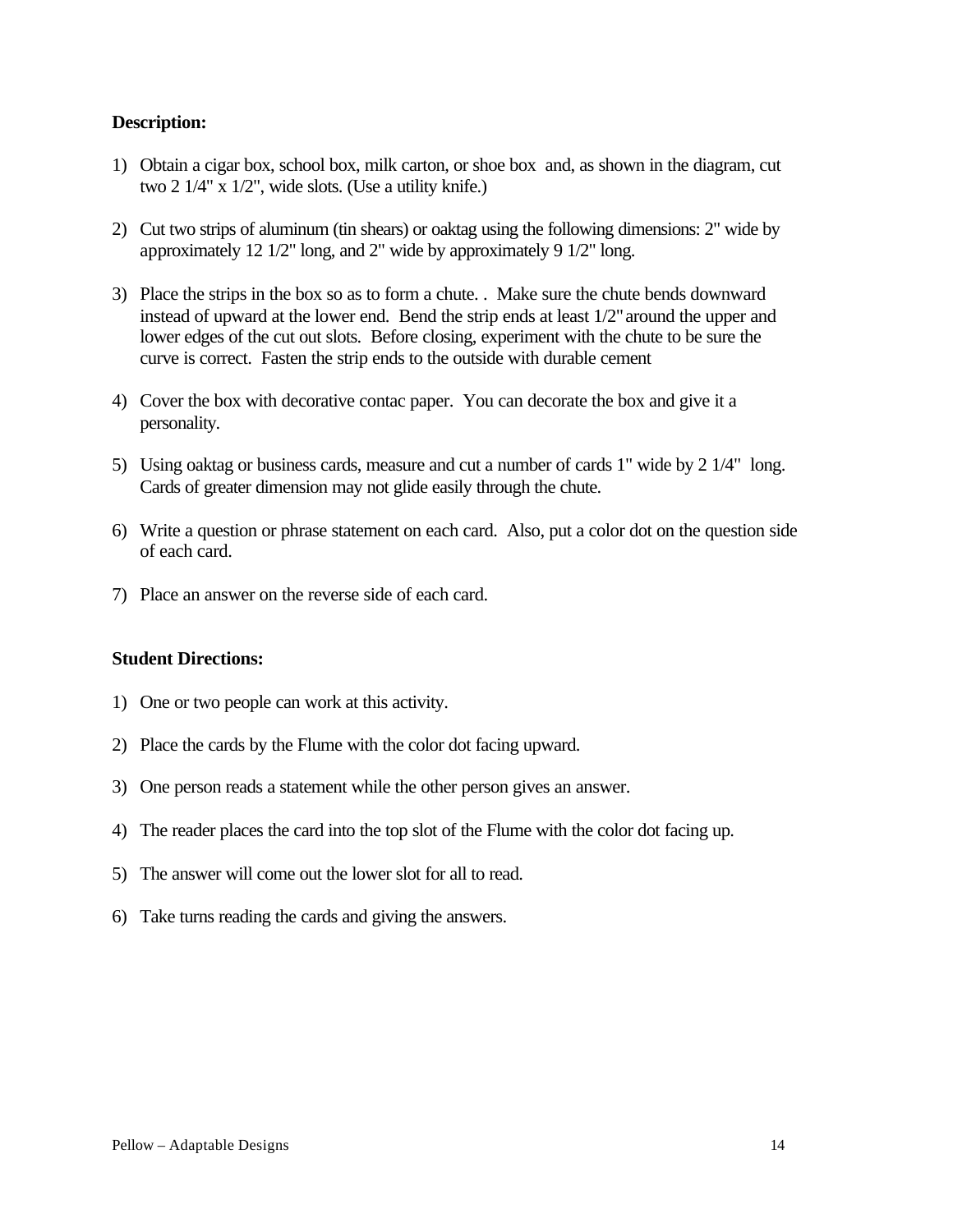## **SAMPLE QUESTIONS ON EARLY EXPLORATION**

| $\mathbf{1}$ | One of the first European explorers to discover Greenland and<br>to start a settlement in Newfoundland, Canada, was:                 | <b>Leif Ericson</b>                                                  |
|--------------|--------------------------------------------------------------------------------------------------------------------------------------|----------------------------------------------------------------------|
| 2            | One of the first European explorers to record a trip overland<br>to China was:                                                       | <b>Marco Polo</b>                                                    |
| 3            | Why did the Portuguese want to explore China and the East Indies<br>in the 1400's?                                                   | trade                                                                |
| 4            | What is Prince Henry the Navigator known for?                                                                                        | first person to set up<br>a school to train<br>seamen                |
| 5            | Name two devices which helped sailors to explore the world<br>in the 1400s.                                                          | magnetic compass<br>and astrolabe                                    |
| 6            | Name the item used to measure the position of the stars.                                                                             | astrolabe                                                            |
| 7            | What is a caravel?                                                                                                                   | a ship that was safe<br>enough to sail across<br>oceans in the 1400s |
| 8            | An Italian sailor (mapmaker) wrote about the discovery of the<br>"New World" which the mapmaker called Americus. Name the<br>sailor. | <b>Amerigo Vespucci</b>                                              |
| 9            | Columbus first sighted land among a group of islands known as:                                                                       | <b>West Indies</b>                                                   |
| 10           | Name the English explorer who gave the English claim to settle<br>land in the New World.                                             | <b>John Cabot</b>                                                    |
|              | 11 Which European explorer first reached Africals Cape of Good Hope?                                                                 | <b>Bartholomeu Diaz</b>                                              |
|              | 12 For what is Vasco da Gama known?                                                                                                  | first European to sail<br>to India                                   |
| 13           | What area in the United States did Ponce de Leon explore?                                                                            | Florida                                                              |
| 14           | What European explorer is given credit for "discovering" the<br>Pacific Ocean?                                                       | <b>Balboa</b>                                                        |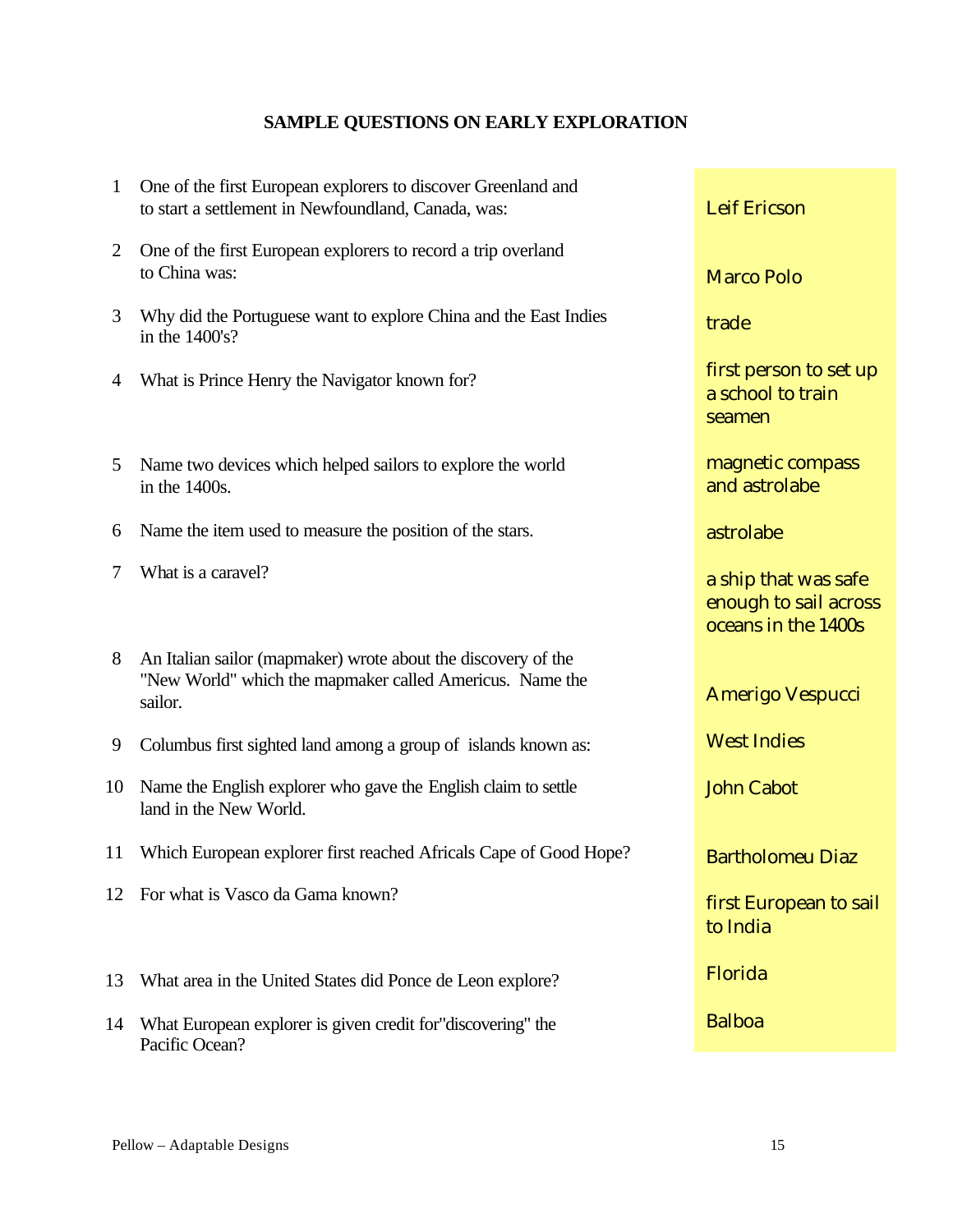| 15. Who was the Aztec leader when the Spanish first came to search<br>for gold?                                      | Montezuma                                                             |
|----------------------------------------------------------------------------------------------------------------------|-----------------------------------------------------------------------|
| 16. Who was the leader of the Spaniards who invaded the Aztec<br>Empire and treated the Indians cruelly.             | <b>Hernando Cortez</b>                                                |
| 17. Who was the Spanish leader who invaded the Incan Empire to rob<br>these people of their gold?                    | <b>Francisco Pizzarro</b>                                             |
| 18. What is Ferdinand Magellan known for?                                                                            | first European to<br>sail around the<br>world to show it<br>was round |
| 19. Where was Magellan killed?                                                                                       | (Magellan was<br>killed in the<br>Philippine Islands)                 |
| 20. Name the Spaniard who explored southeastern United States.                                                       | Hernando de Soto                                                      |
| 21. Name the Spaniard who explored southwestern United States<br>and was the first European to see the Grand Canyon. | Francisco de<br>Coronado                                              |
| 22. One of the most important crops the Spanish introduced<br>to the West Indies was:                                | sugar cane                                                            |
| 23. A most important animal the Spanish introduced to the "New World"<br>was the:                                    | horse                                                                 |
| 24. Name at least two crops the Native Americans introduced to the<br>Spanish.                                       | beans, corn, white<br>and sweet potatoes,<br>squash, tomatoes         |
| 25. A famous "sea dog" who sailed around the world in 1577 and landed<br>in California to claim it for England was:  | <b>Sir Francis Drake</b>                                              |
| 26. One of the early French adventurers who explored the<br>Saint Lawrence River was:                                | <b>Jacques Cartier</b>                                                |
| 27. This Frenchman established a settlement at Quebec and explored<br>Vermont and New York.                          | Samuel de<br>Champlain                                                |
| 28. Another important fur trading settlement started south of Quebec<br>in Canada was:                               | <b>Montreal</b>                                                       |
| Pellow - Adaptable Designs                                                                                           | 16                                                                    |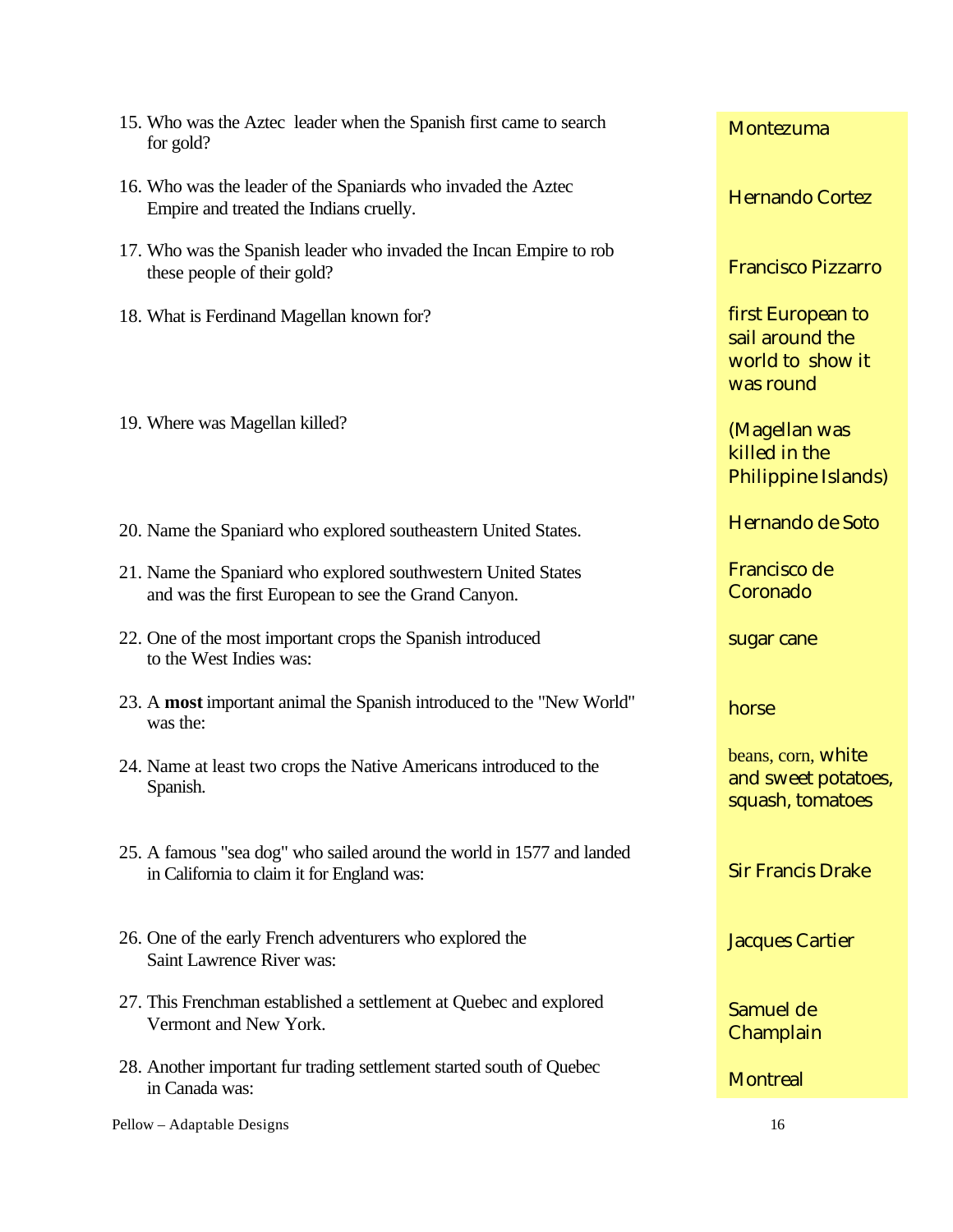| 29. Name the two Frenchmen who explored halfway down the Mississippi<br>River in 1673.                                                       | <b>Marquette and Jolliet</b>      |
|----------------------------------------------------------------------------------------------------------------------------------------------|-----------------------------------|
| 30. Another Frenchman who explored the Mississippi River to the Gulf of<br>Mexico in 1680-1682 and tried to set up a colony in this area was | Sieur de la Salle                 |
| 31. A Dutch explorer sailing under the English flag explored New York<br>and Canada.                                                         | <b>Henry Hudson</b>               |
| 32. An Englishman who attempted to start a colony on Newfoundland in 1583,<br>but failed was _______________.                                | <b>Sir Gilbert Humphrey</b>       |
| 33. An Englishman who attempted to start colonies in North Carolina from                                                                     |                                   |
| 1585-1587 was ______________.                                                                                                                | <b>Sir Walter Raleigh</b>         |
| 34. Name the first permanent European settlement which is now<br>considered to be the <b>oldest</b> city in the United States.               | St. Augustine, Florida            |
| 35. Name the <b>first permanent English</b> settlement in the United States.                                                                 | Jamestown, Virginia               |
| 36. Name the second permanent English settlement in the United States.                                                                       | Plymouth,<br><b>Massachusetts</b> |

#### **Comment:**

Children have gone agog over this design. True, the manner in which students receive immediate reinforcement is gimmicky but, it works. Why argue with success?

There are many variations that could be applied to this design at most of the elementary and middle school grade levels.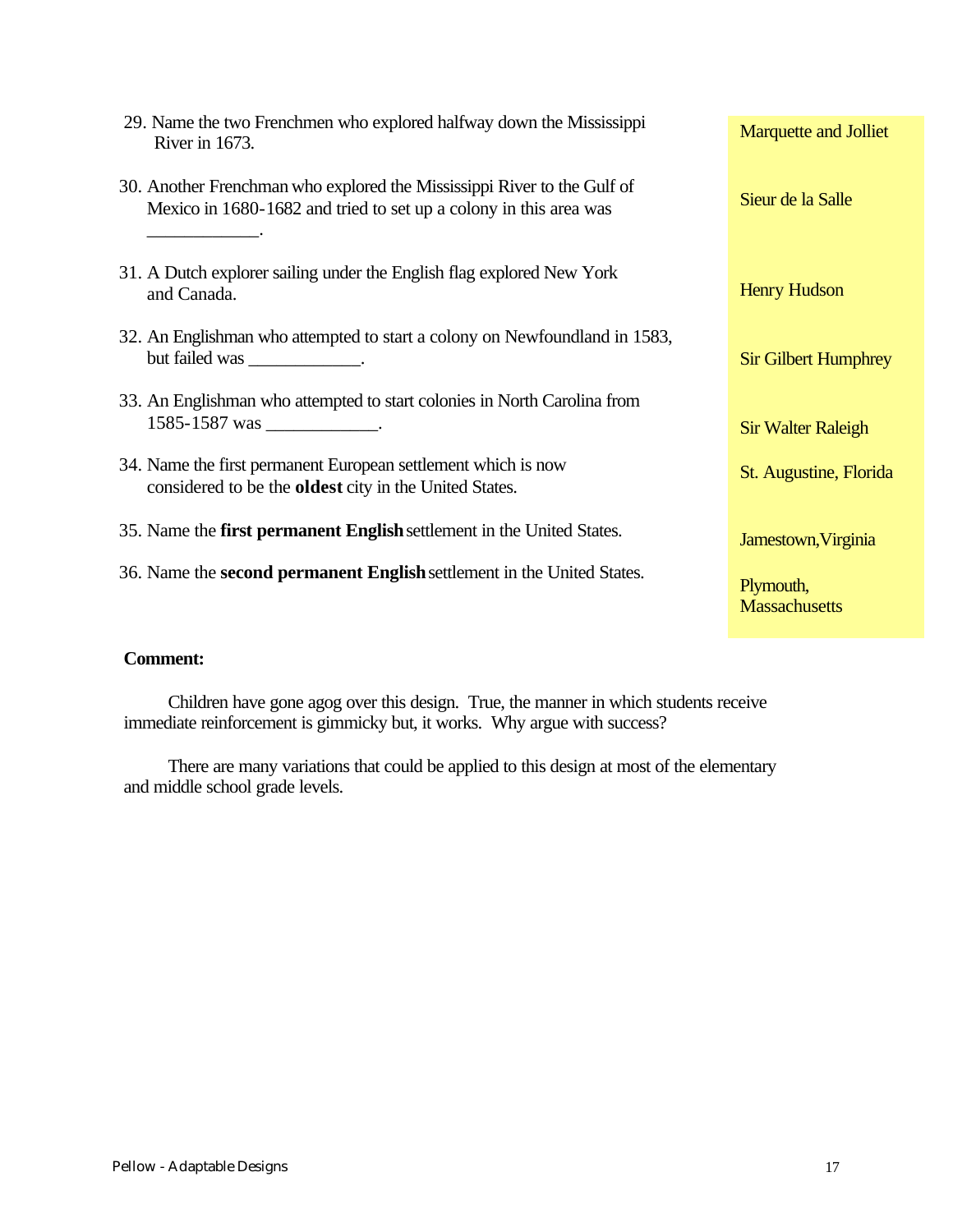#### **Title: LIGHT THE BULB**

**Purpose:** Each student will be able to associate inventors with their respective inventions.



#### **Description:**

- 1. Construct a simple electrical circuit design such as that shown in the first sketch. Caution: 9 volt batteries burn out most flashlight type bulbs; thus, a 6 volt battery would be more advisable unless you use a small buzzer.
- 2. Cut a manila folder into two equal halves. Use only one of the halves to divide the folder into 16 equal sections by drawing the lines as shown in the second sketch. Note: The number of sections on the top of the folder will depend upon how many matched pairs you want.
- 3. Write your desired matched pairs in a scattered fashion on one side of the folder.
- 4. Use a punch and hammer to make one hole into each of the 16 sections. Devise a way to designate each matched pair such as placing a string between the two matching holes.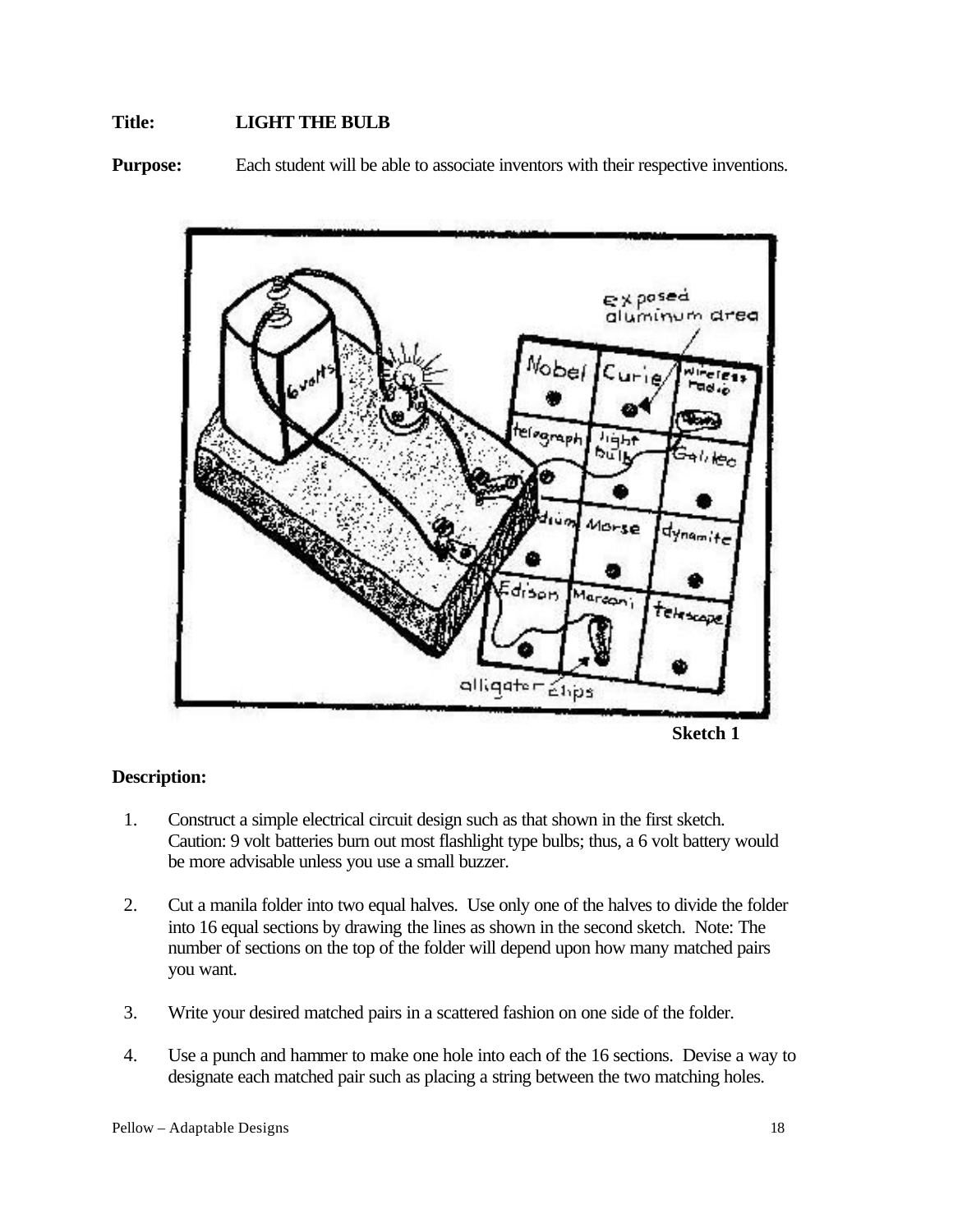



5. Flip over your folder card. Cut a narrow strip of aluminum foil one-half inch wide and long enough to cover each set of matching holes. Use or scotch tape to fasten each aluminum strip. **Important: For each aluminum strip, cover it with a three-quarter inch strip of masking tape after each match is completed**. This will ensure that you have only one correct answer per matched pair.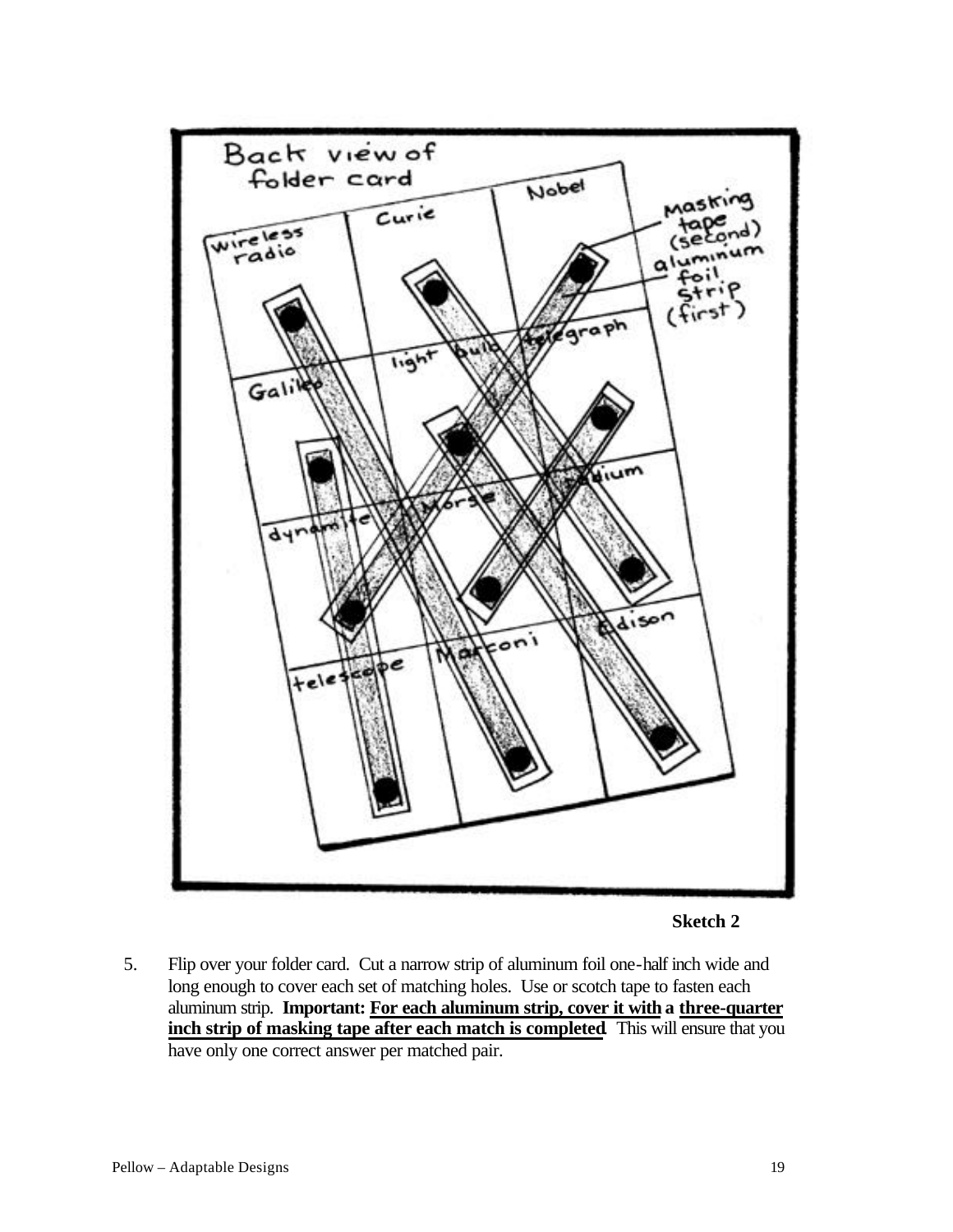- 6. Obtain two pieces of bell wire 18 inches long. Attach alligator clips to both ends of the bell wire. (Any metal such as paper clips will work.)
- 7. Place the nails closely together for a future science activity on conducting electrical current. Attach two alligator clips to the nails. (See sketch.) Use the other two alligator (or paper) clips to make your matched pairs light the bulb.

Student Directions:

- 1. Place the alligator clips on the nails. If you have trouble, look at the diagram to see where the clips should be placed.
- 2. Read all of the information in the sections. With the alligator clips, place one lightly on an aluminum area and place the other clip lightly on an aluminum area of matching information.
- 3. If you are correct, the bulb will light up. If you are incorrect, try another item of information that you think will match.

| <b>Nobel</b>   | Curie          | wireless radio   | telescope    |
|----------------|----------------|------------------|--------------|
| x-ravs         | Volta          | light bulb       | <b>Morse</b> |
| Radium         | <b>Galileo</b> | dynamite         | Roentgen     |
| <b>Marconi</b> | <b>Edison</b>  | electric battery | telegraph    |

#### **SAMPLE CONTENT OF INVENTORS AND INVENTIONS**

#### **Variations:**

1. This activity is extremely motivational and versatile. Any type of content that requires children to associate information can be applied to this design. For instance, another folder card of matched pairs could be made on the times table. In addition, it would be a good learning exercise to have your students construct these cards.

## **6, 7 , AND 8 TIMES TABLES**

| 7x8   |       | 48  | 8 x 9 |
|-------|-------|-----|-------|
| 49    | 7x9   | 64  | 6 x 9 |
| 6 x 7 | mΛ    | 56  | 54    |
| VJ    | 8 x 8 | 7x9 | 8 x 6 |

2. For a completely different activity, remove the alligator clips and bell wire. Use the simple electrical circuit model as the basis for a science lesson. A variety of objects such as a pencil, a paper clip, paper, a coin, etc. could be used for children to see and record the types of material that will conduct current and complete the circuit.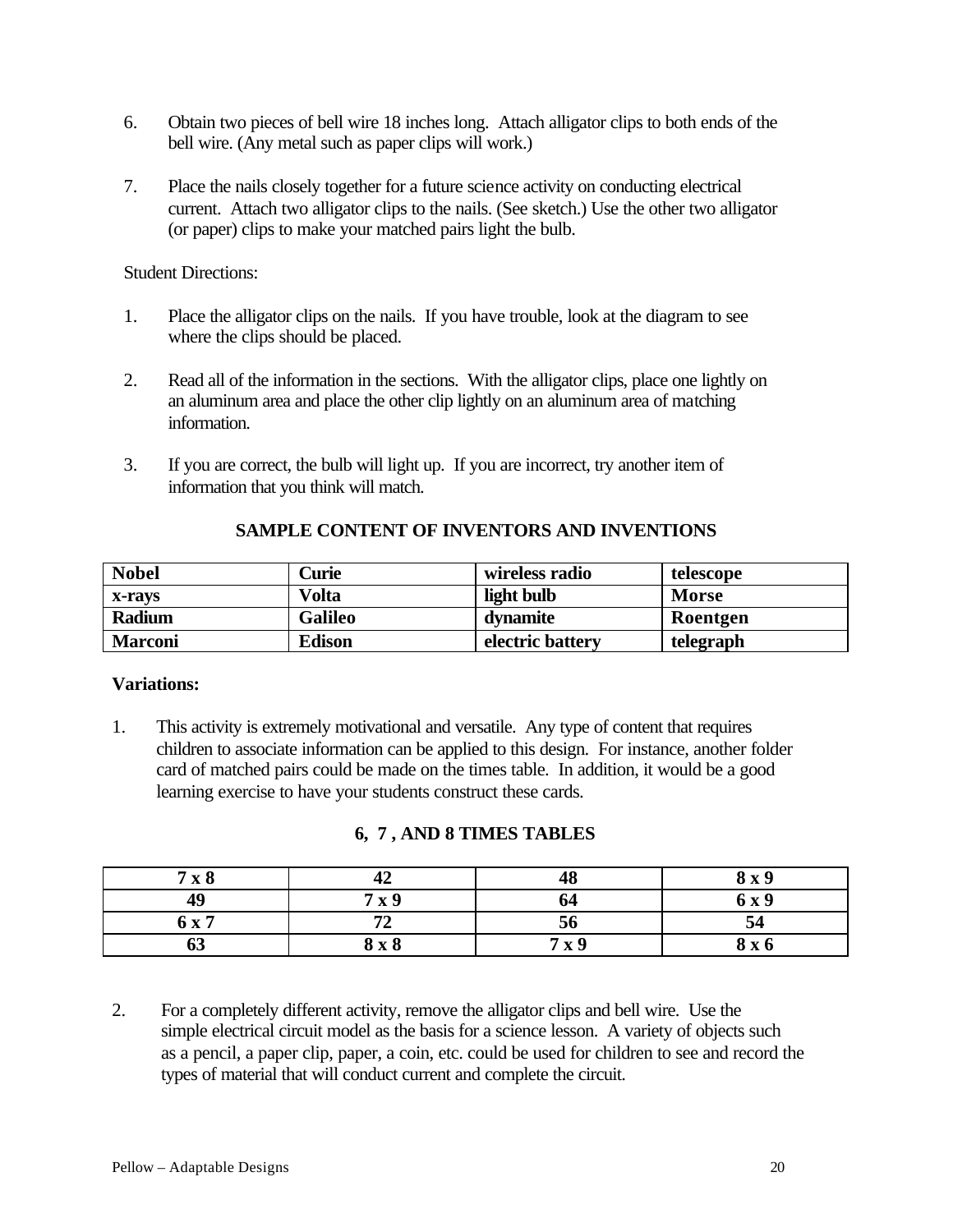#### **Title: GEOGING THE MIND**

**Purpose:** For students to review information related to the meanings of geographic terms.



## **Description:**

- 1. Sketch the following gameboard design on a 28 x 22 piece of matboard.
- 2. Draw two-inch diameter circles on an 8 1/2 x 11 piece of construction paper.
- 3. On each circle disc, print or type the desired information.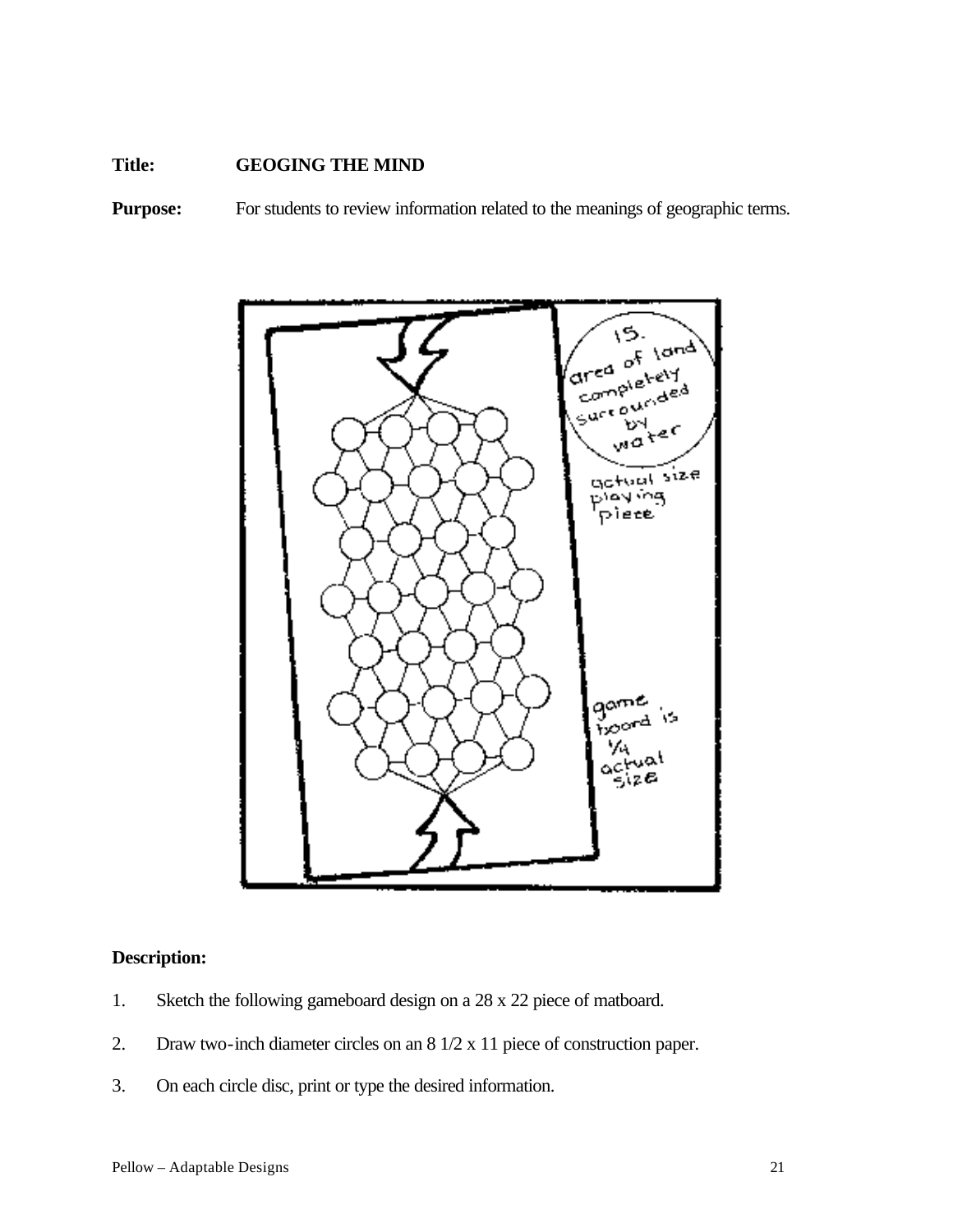- 4. Number each disc to correspond with the numbers on an answer key.
- 5. To increase durability, laminate the construction paper or cover it with contact paper.
- 6. Cut out each laminated disc and place the set in an envelope.
- 7. Make new sets of discs, as desired on appropriate themes, on different colored construction paper. In that way, color-coded discs and answer keys will not get mixed in with other sets.

#### **Student Directions:**

- 1. Two students or teams of two can play this game. Get a game monitor to check the answer key.
- 2. Place the discs on the board with the printed side down.
- 3. Roll a die to see who goes first (highest number goes first). Select a playing piece.
- 4. Take a disc, tell the monitor the number, read the definition and give an answer.
- 5. If the answer is correct, move to that circle and keep the disc. If incorrect, place the disc back on the circle.

(Note: If there are enough questions, you may replace a question that was answered incorrectly with a new question.)

- 6. Move one circle at a time. You are not permitted to skip a circle or to land on a circle that has already been answered correctly.\*
- 7. The first player to reach the opposite arrow wins. (If neither player can reach the opposite arrow, the player with the most discs wins the game.)

\*A variation in these directions would be to have the monitor place a "new" disc in each circle that is vacated by a player's forward progress. In this way, only two circles would be without questions at any one time.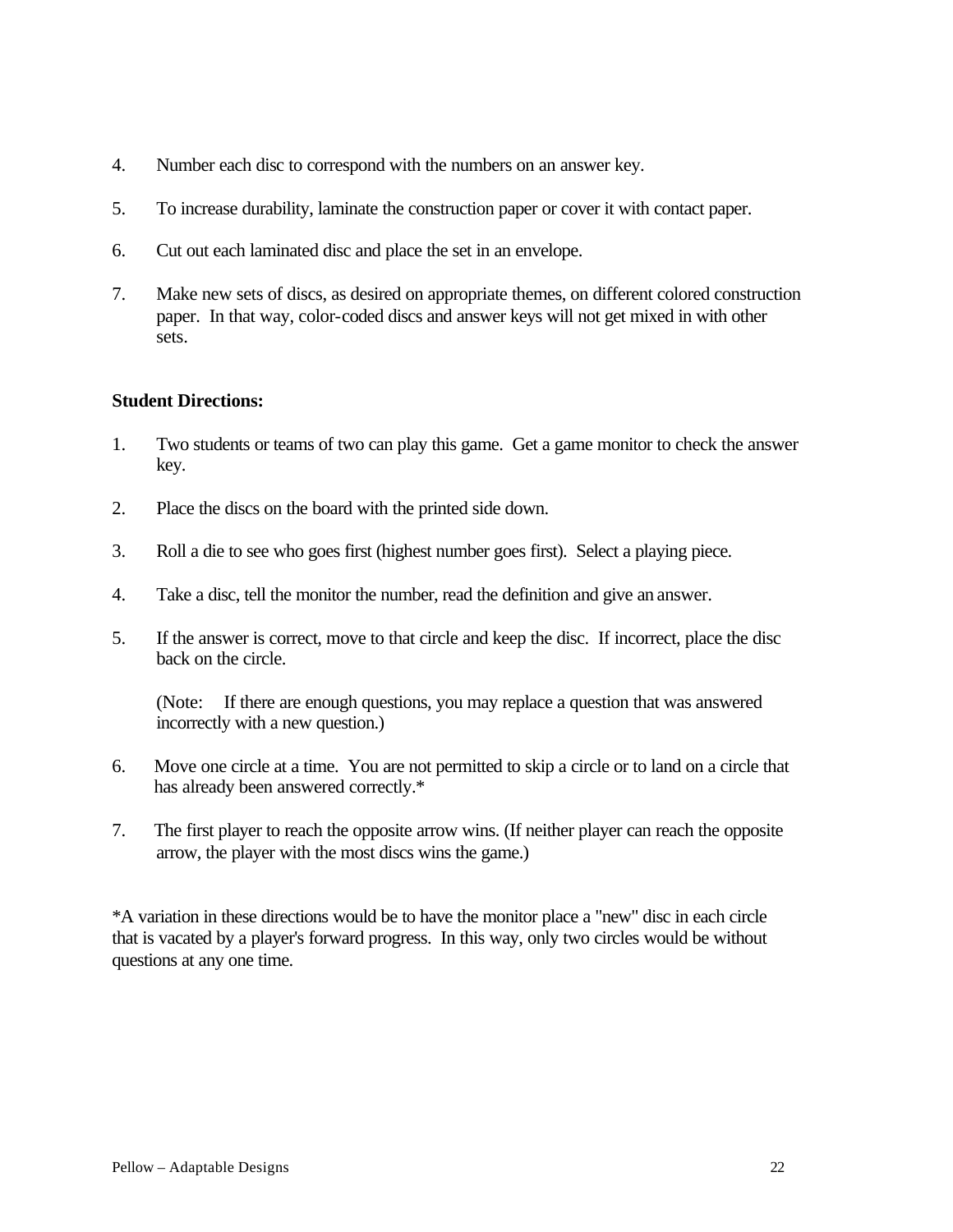## **SAMPLE DISCS AND ANSWER KEY ON GEOGRAPHIC TERMS**

| $\mathbf{1}$ | In size, the second largest body of water                                                                                      | sea       |
|--------------|--------------------------------------------------------------------------------------------------------------------------------|-----------|
| 2            | A large arm of land reaching into the water and is bordered<br>on three sides by water                                         | peninsula |
| 3            | sharp mountain top                                                                                                             | peak      |
| 4            | narrow strip of land connecting two larger land masses                                                                         | isthmus   |
| 5            | long, narrow valley with high steep sides usually with water<br>flowing through it. Refers more to southwestern United States. | canyon    |
|              | 6 deposit of land at the mouth of a river                                                                                      | delta     |
| 7            | a waterway that cuts through land to connect bodies of water,<br>usually man-made                                              | canal     |
|              | 8 in size, the largest of all landforms                                                                                        | continent |
|              | 9 large natural flow of water that usually empties into a larger body<br>of water                                              | river     |
|              | 10 smaller arm of land reaching into the water                                                                                 | cape      |
|              | 11 land that rises high and sharply                                                                                            | mountain  |
|              | 12 large area of high, flat land                                                                                               | plateau   |
|              | 13 body of water surrounded by land. Much larger than a pond and<br>usually fresh water.                                       | lake      |
|              | 14 place along the shore where the land is protected from wind and<br>waves                                                    | harbor    |
|              | 15 area of land completely surrounded by water                                                                                 | island    |
|              | 16 narrow, natural body of water connecting two larger bodies of water                                                         | strait    |
| 17           | in size, smallest body of salt or fresh water which is almost<br>surrounded by land                                            | bay       |
| 18           | in size, largest body of salt water                                                                                            | ocean     |
| 19           | cone-shaped mountain where lava pours out                                                                                      | volcano   |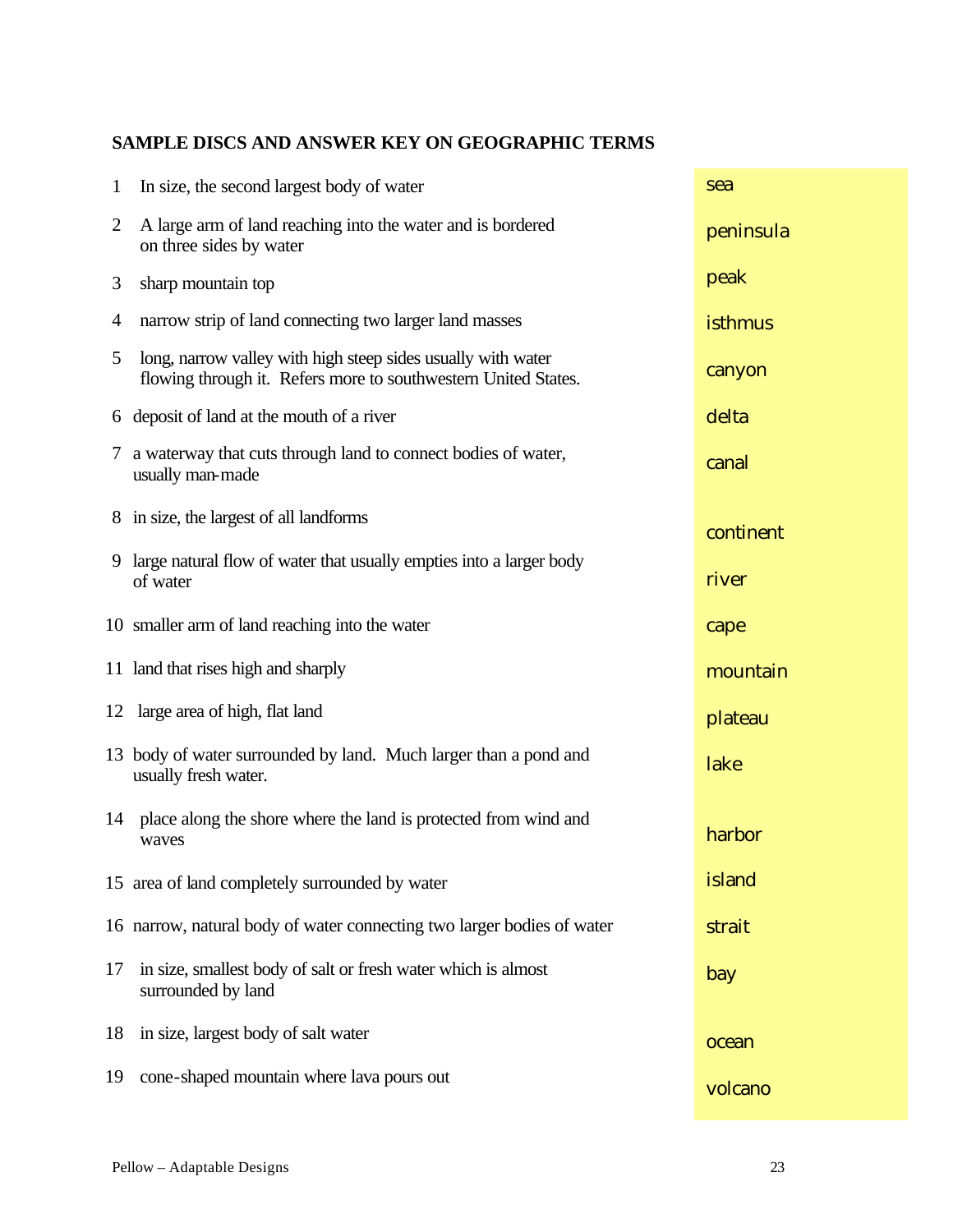| 20. place where a river or creek flows into larger body of water                                            | mouth          |
|-------------------------------------------------------------------------------------------------------------|----------------|
| 21. land that rises sharply for a short distance and is rounded on the top                                  | hill           |
| 22. group of islands                                                                                        | archipelago    |
| 23. beginning of a river, stream or creek                                                                   | source or head |
| 24. large body of salt water circled in part by land                                                        | gulf           |
| 25. narrow mountain valley, usually with water running through it.<br>Refers more to eastern United States. | glen           |
| 26. narrow passageway or opening through the mountains; a gap                                               | pass           |
| 27. watery, marshy outlet of a river with boggy grass<br>(marshy inlet of a lake)                           | bayou          |
| 28. high plateau with steep sides and flat land on its surface                                              | mesa           |
| 29. area of low, wet spongy land usually with trees                                                         | swamp          |
| 30. area of land receiving fewer than 10 inches of precipitation                                            | desert         |
| 31. steep hill standing all alone in a plain area                                                           | butte          |
| 32. area of low, wet, boggy land usually without trees                                                      | marsh          |
| 33. dry gully in western United States                                                                      | arroyo         |
| 34. long, narrow reef or sandbank stretching out from the shoreline                                         | spit           |
| 35. very small stream emptying into a larger stream                                                         | run            |
| 36. land along the sea or ocean                                                                             | coast          |
| 37. large area of low, flat land                                                                            | plain          |
| 38. long, deep hollow in the earth's surface, worn away by water; large<br>gully; gorge; gulch              | ravine         |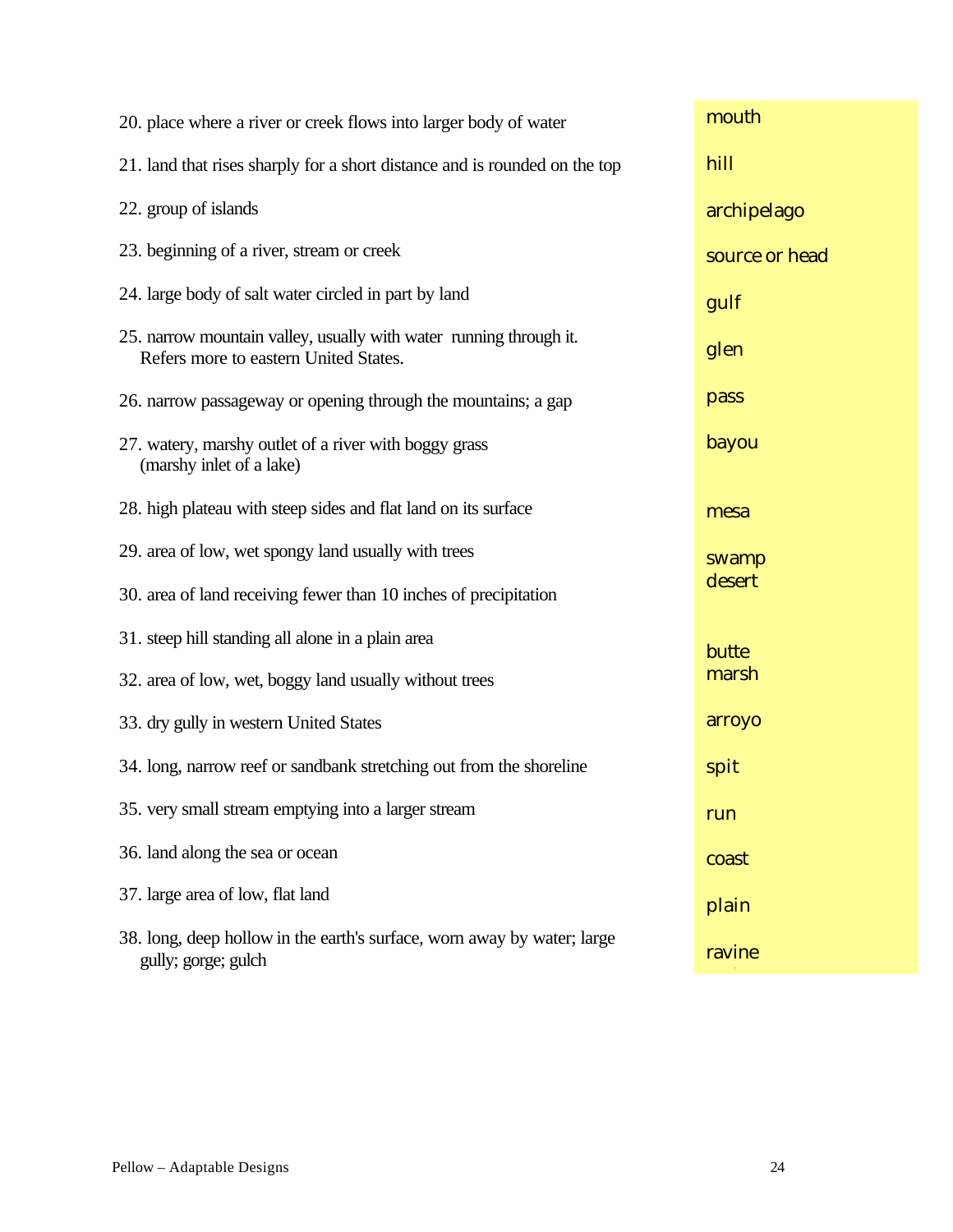#### **Variations:**

This gameboard design is a versatile one. Disc sets could be created in conjunction with almost any unit of study at any grade level.

| <b>Disc Sets</b>       | <b>Answer Keys</b>            |
|------------------------|-------------------------------|
| 1. Math Facts          | Answers                       |
| 2. Animals             | <b>Animal Characteristics</b> |
| 3. Foods               | Description of Foods          |
| 4. Homonyms            | Spelling of Homonyms          |
| 5. Antonyms            | <b>Opposite Word Meanings</b> |
| 6. Synonyms            | Definitions                   |
| 7. Inventions          | Inventors                     |
| 8. Discoveries         | <b>Explorers</b>              |
| 9. American Revolution | Famous Men and Events         |

#### **Extension:**

Reading comprehension can be promoted by using the geographic terms in sentences in which students could use an atlas or wall map of the world or the United States to find the correct answer. Provide a word list of geographic terms.

On the following page, a sample activity is demonstrated. Once again, this allows the teacher to obtain more mileage from a set of vocabulary (geographic) terms.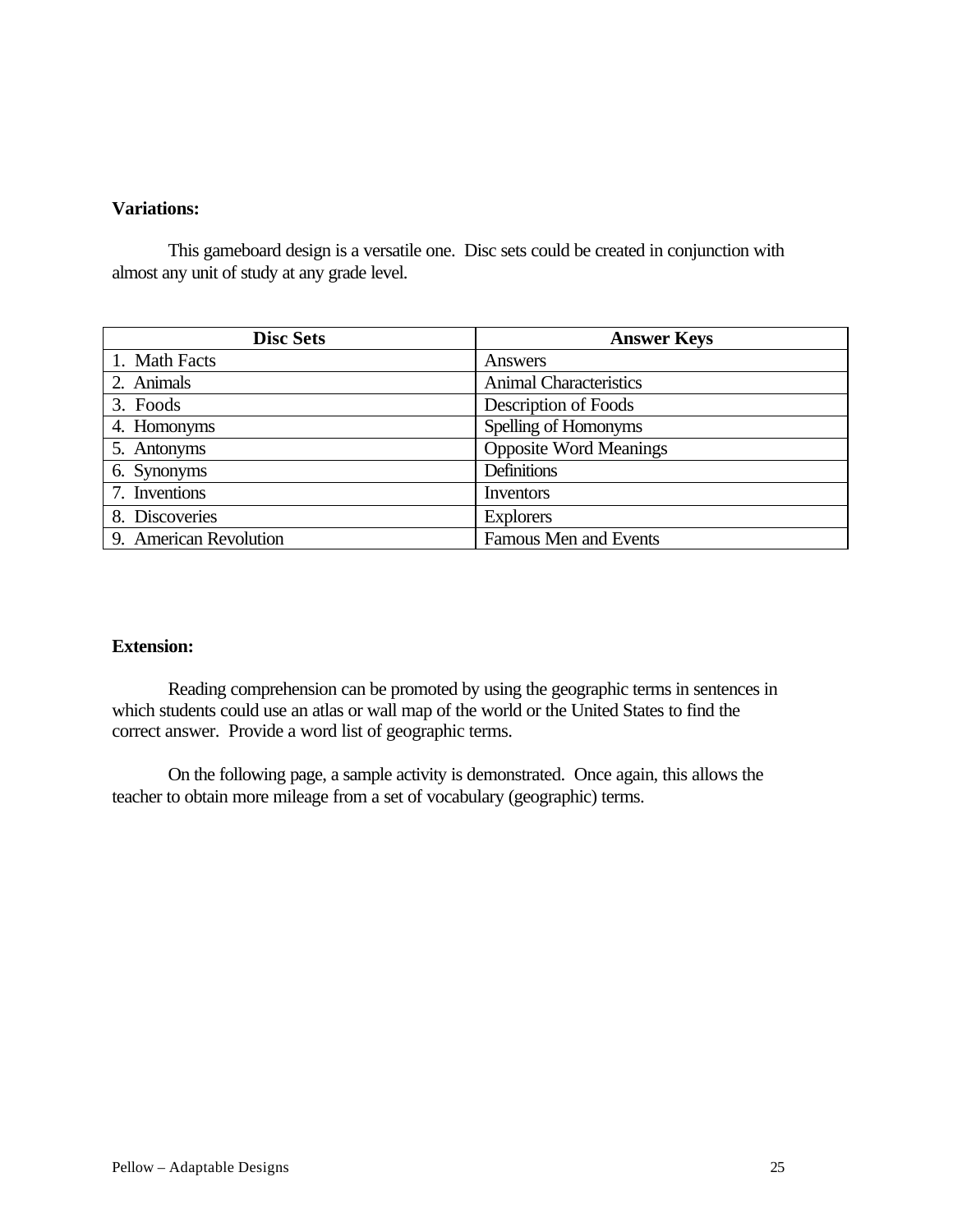## **Match the Geography Term With Its Sentence**

Directions: Read the sentence and fill in the blank with the correct geographic term that makes the sentence correct. **Not all of the words from the word list will be used.**

|                  | archipelago<br>isthmus  | canyon<br>lake | <b>WORD LIST OF GEOGRAPHY TERMS</b><br>desert<br>peninsula                          | glen<br>strait | gulf<br>swamp                                                                               | islands<br>volcano |
|------------------|-------------------------|----------------|-------------------------------------------------------------------------------------|----------------|---------------------------------------------------------------------------------------------|--------------------|
|                  |                         |                |                                                                                     |                |                                                                                             |                    |
|                  |                         |                |                                                                                     |                | The large body of water located to the north of New York State is known as $a/an$           |                    |
| 3.               |                         |                |                                                                                     |                | Everglades National Park, which is located at the southern tip of Florida, is an example of |                    |
| $\overline{4}$ . |                         |                |                                                                                     |                | There are places on the continent of Antarctica which receive about 2 inches of moisture    |                    |
| 5.               |                         |                |                                                                                     |                | The country of Indonesia is located off the coast of Asia and is an example of $a$ /an      |                    |
| 6.               |                         |                |                                                                                     |                | New Zealand is located to the southeast of Australia and is made up of primarily two        |                    |
| 7.               |                         |                | The huge "water sandwich" located between Texas and Florida is known as a/an        |                |                                                                                             |                    |
| 8.               |                         |                | Mount St. Helens is located in the state of Washington and is an example of $a$ /an |                |                                                                                             |                    |
| 9.               |                         |                |                                                                                     |                | Central America connects South America with North America. Central America is               |                    |
| 10.              | earth to form the Grand |                |                                                                                     |                | The Colorado River flows through Arizona and other states. It has cut deep into the         |                    |

| peninsula   | lake<br>∠.    | 3. swamp | 4. desert |
|-------------|---------------|----------|-----------|
| archipelago | 1slands       | gulf     | volcano   |
| isthmus     | 10.<br>canvon |          |           |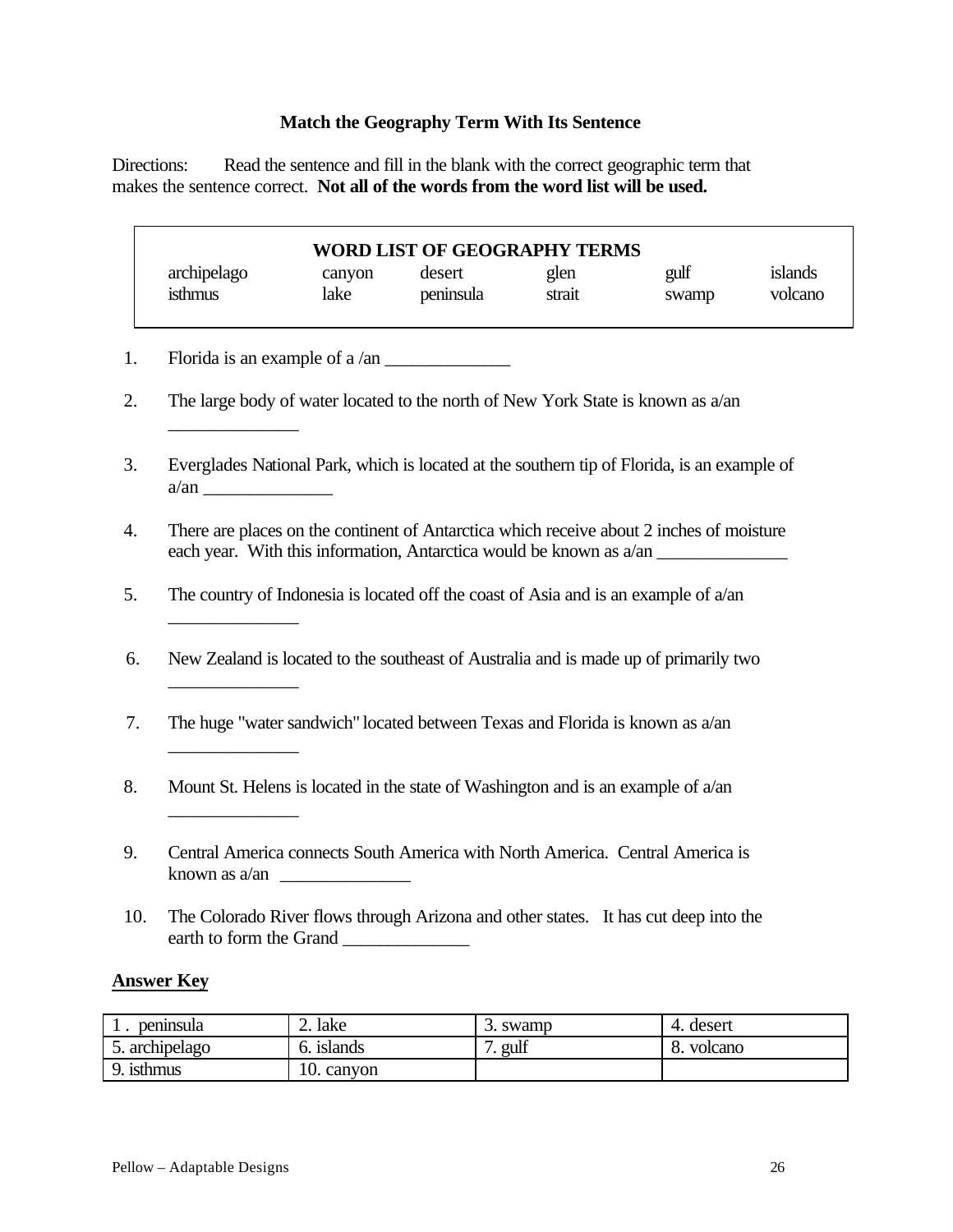## **Title: BUILD A RAINBOW**

**Purpose:** For students to classify pictures, names, features and characteristics of living things to their respective categories.



## **Description:**

- 1. Sketch the following design on 28 x 22 matboard. Color the rainbow.
- 2. Bend brad fasteners into position (as shown in the sketch). Apply a durable tape behind the board in order to hold the fasteners in position.
- 3. Make a set of classification discs on living things. Write each disc card in the color to which it will be associated. For instance, write "mammals" in red, "birds" in orange, and so on.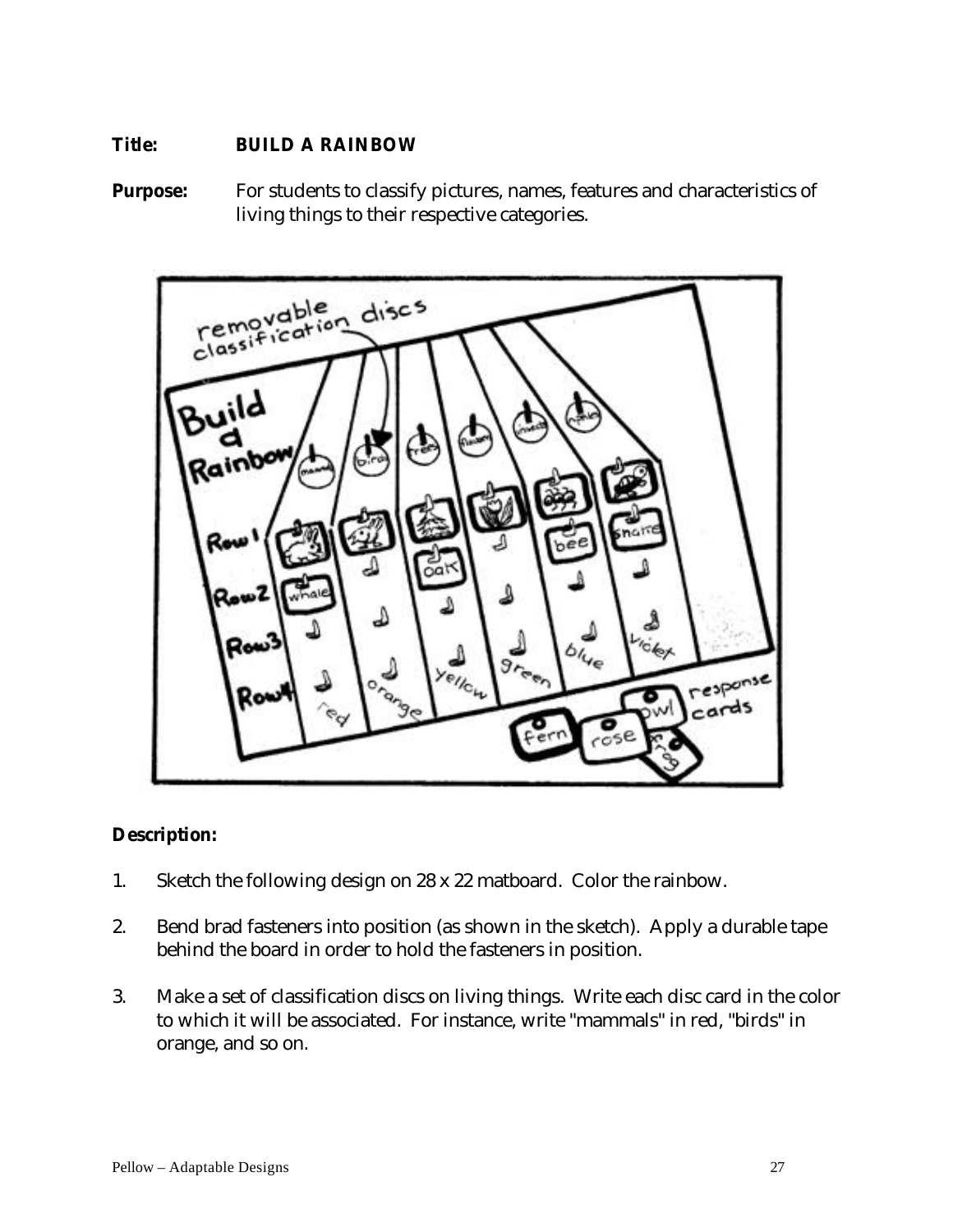4. Make one set of cards to correspond with each of the four rows (could use business cards). Punch holes in all cards and discs.

Row 1 could be pictures to be grouped according to the category.

Row 2 could be names of living things to be categorized. **(Note:** Words would need to belong to a category, but they would not need to be associated with the pictures in Row 1.)

Row 3 could be a particular part of the living thing to be classified.

Row 4 could be a brief description of the characteristics of the living thing to be grouped.

Note how each row requires the student to engage in a harder learning behavior.

- 5. Place a color-coded dot on the back of each card to correspond with its correct category. It would also be helpful to write the row number on each card in case it should be misplaced.
- 6. Add two cards to each set that would not belong to any category. These two cards would be distractors. Do not place any colors on the reverse sides of these cards.
- 7. Label small envelopes to correspond with the rows and groups, and place each set of cards into its proper envelope.

## **Student Directions:**

- 1. Take the classification discs from the envelope and hang them in their proper places according to color.
- 2. Remove the cards from envelope 1 and match each card to its correct group at the top of the rainbow. Hang them in Row 1.
- 3. When you have finished the row, turn the cards over. If your answers are right, the colors on the back of each card will match the color of the group.
- 4. There are some cards that do not belong to any group. Put these back into the envelope when you have finished with the activity.
- 5. Follow the same directions for envelopes 2, 3, and 4.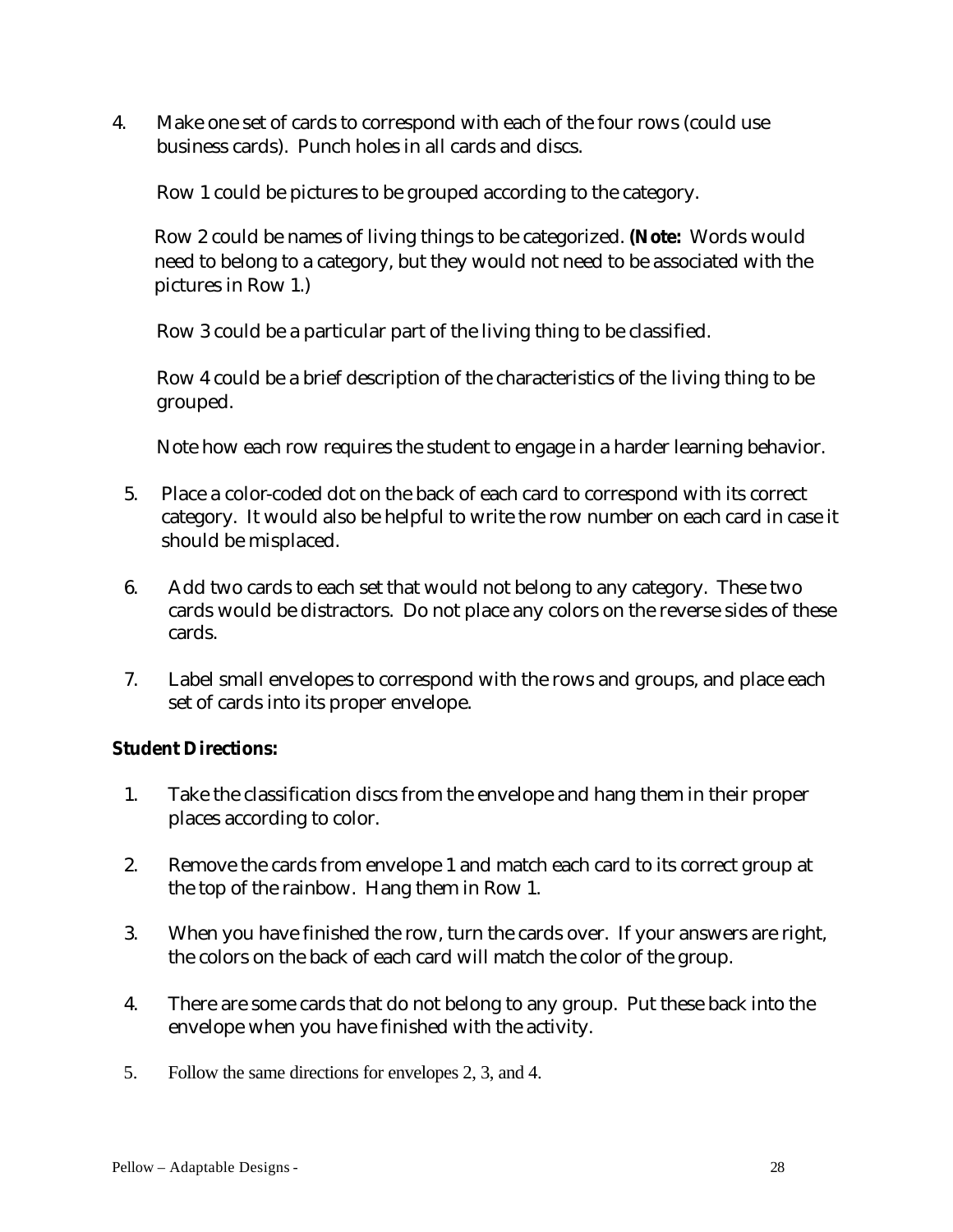6. When you have built your rainbow and checked your answers, remove the cards one row at a time. Place each set in its correct envelope.

|                 | red          | orange         | yellow           | green      | blue     | purple    |                 |
|-----------------|--------------|----------------|------------------|------------|----------|-----------|-----------------|
| <b>Discs</b>    | mammals      | <b>birds</b>   | trees            | flowers    | insects  | reptiles  | distr           |
|                 |              |                |                  |            |          |           | actors          |
| Row 1           | seal         | cardinal       | <b>Pine tree</b> | tulip      | bee      | turtle    | banana          |
| <b>Pictures</b> |              |                |                  |            |          |           | trout           |
| Row 2           | whale        | owl            | elm              | rose       | fly      | lizard    | celery          |
| <b>Names</b>    |              |                |                  |            |          |           | melon           |
| Row 3           | fur          | feather        | branch           | petal      | stinger  | scale     | gills           |
| <b>Parts</b>    |              |                |                  |            |          |           | tentacle        |
| Row 4           | produces     | lays eggs      | used to          | used by    | largest  | lays eggs | <b>Breathes</b> |
| <b>Charac</b>   | milk for its | and is         | make             | bees to    | group in | and is    | air             |
| teristics       | young        | warm-          | paper            | make honey | number   | cold-     | under           |
|                 |              | <b>blooded</b> |                  |            |          | blooded   | water,          |
|                 |              |                |                  |            |          |           | rich in         |
|                 |              |                |                  |            |          |           | vitamin         |
|                 |              |                |                  |            |          |           | C               |

## **LIVING THINGS**

## **Variation:**

Variations abound with this design. Activities associated with academic games, classification and sequencing would be quite feasible. In addition, teachers have commented that such a design could be used for problem-solving activities in mathematics and for checking comprehension of reading stories.

Here is a completely different activity involving the skills of classification that can be used with this design.

|       | red                  | orange                            | yellow            | green                          | blue                   | purple                              |
|-------|----------------------|-----------------------------------|-------------------|--------------------------------|------------------------|-------------------------------------|
| discs | peninsula<br>country | peninsula<br>part of a<br>country | island<br>country | island part<br>of a<br>country | archipelago<br>country | archipelago<br>part of a<br>country |
|       | <b>Greece</b>        | <b>Florida</b>                    | Sri<br>Lanka      | <b>Hawaii</b>                  | <b>Indonesia</b>       | <b>Hawaii</b>                       |
|       | <b>Spain</b>         | <b>Baja</b>                       | <b>Iceland</b>    | <b>Sardinia</b>                | <b>Japan</b>           | <b>Aleutian</b>                     |
|       | <b>Malaysia</b>      | Yucatan                           | <b>Nauru</b>      | <b>Greenland</b>               | <b>Philippines</b>     | <b>Azores</b>                       |
|       | <b>Italy</b>         | <b>Alaska</b>                     | <b>Cyprus</b>     | <b>Tasmania</b>                | <b>Maldives</b>        | <b>Cook Islands</b>                 |

**CLASSIFYING PENINSULAS, ISLANDS, AND ARCHIPELAGOS**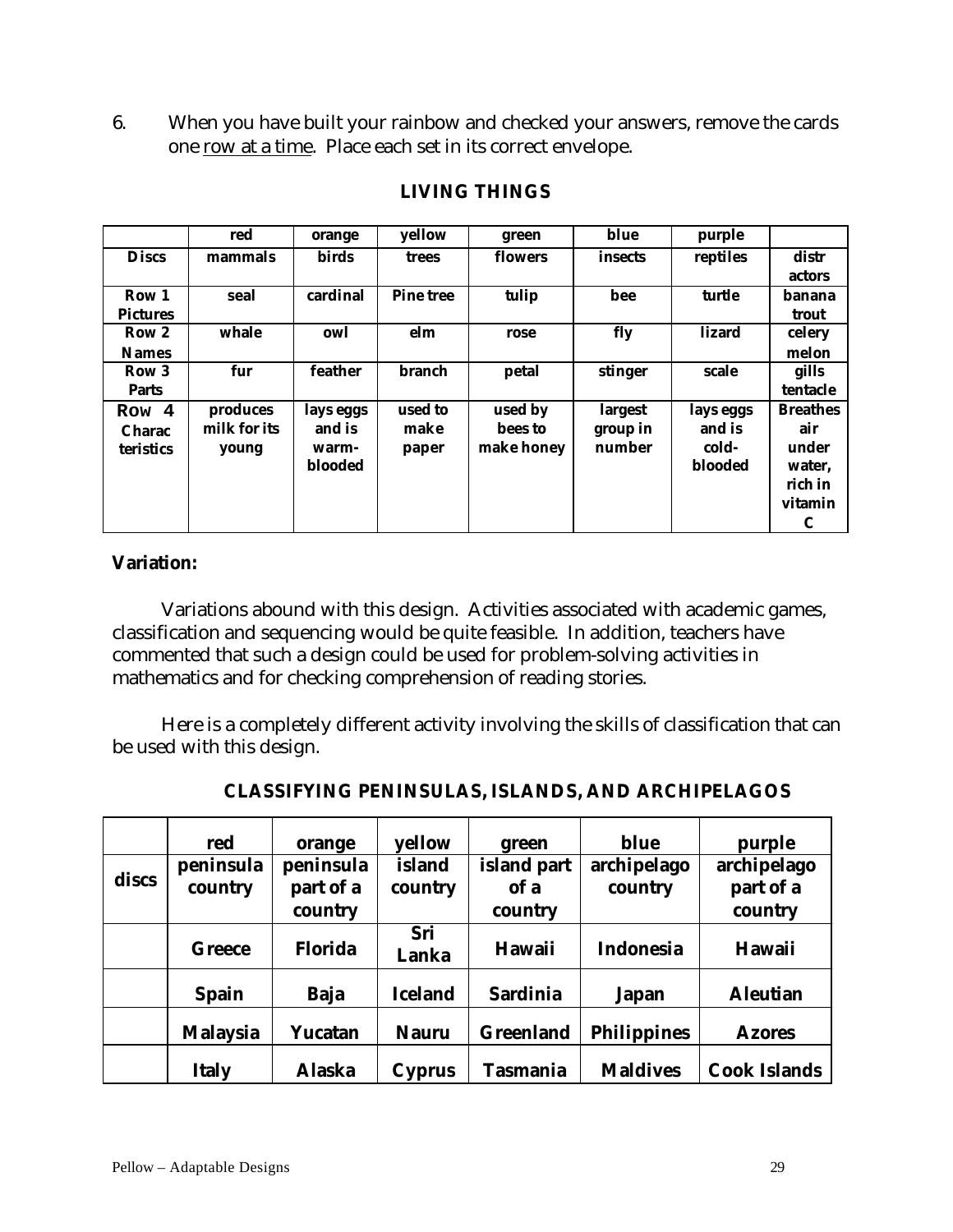### **Extension:**

Design a series of statements using the terms associated with the word categories or with the distractors. Allow students to indicate whether the sentence makes sense. For instance, the following sentences were created using words from the animal activity. Students could rewrite sentences so that they make sense.

| 1 The lizard is a well known bird. Yes                                                                                                                                                  |                | N <sub>o</sub> |                |
|-----------------------------------------------------------------------------------------------------------------------------------------------------------------------------------------|----------------|----------------|----------------|
|                                                                                                                                                                                         |                |                |                |
| 2 The trout ate the banana. Yes                                                                                                                                                         | N <sub>0</sub> |                |                |
|                                                                                                                                                                                         |                |                |                |
| 3 Humpback whales are known for singing on stage.                                                                                                                                       |                | Yes            | N <sub>0</sub> |
| Rewrite                                                                                                                                                                                 |                |                |                |
| 4 Seals have feathers. Yes                                                                                                                                                              | <b>No</b>      |                |                |
| Rewrite                                                                                                                                                                                 |                |                |                |
| 5 Baby reptiles are born from their mother' stomach.<br>Rewrite<br><u> 2000 - Jan James James James James James James James James James James James James James James James James J</u> |                | Yes            | <b>No</b>      |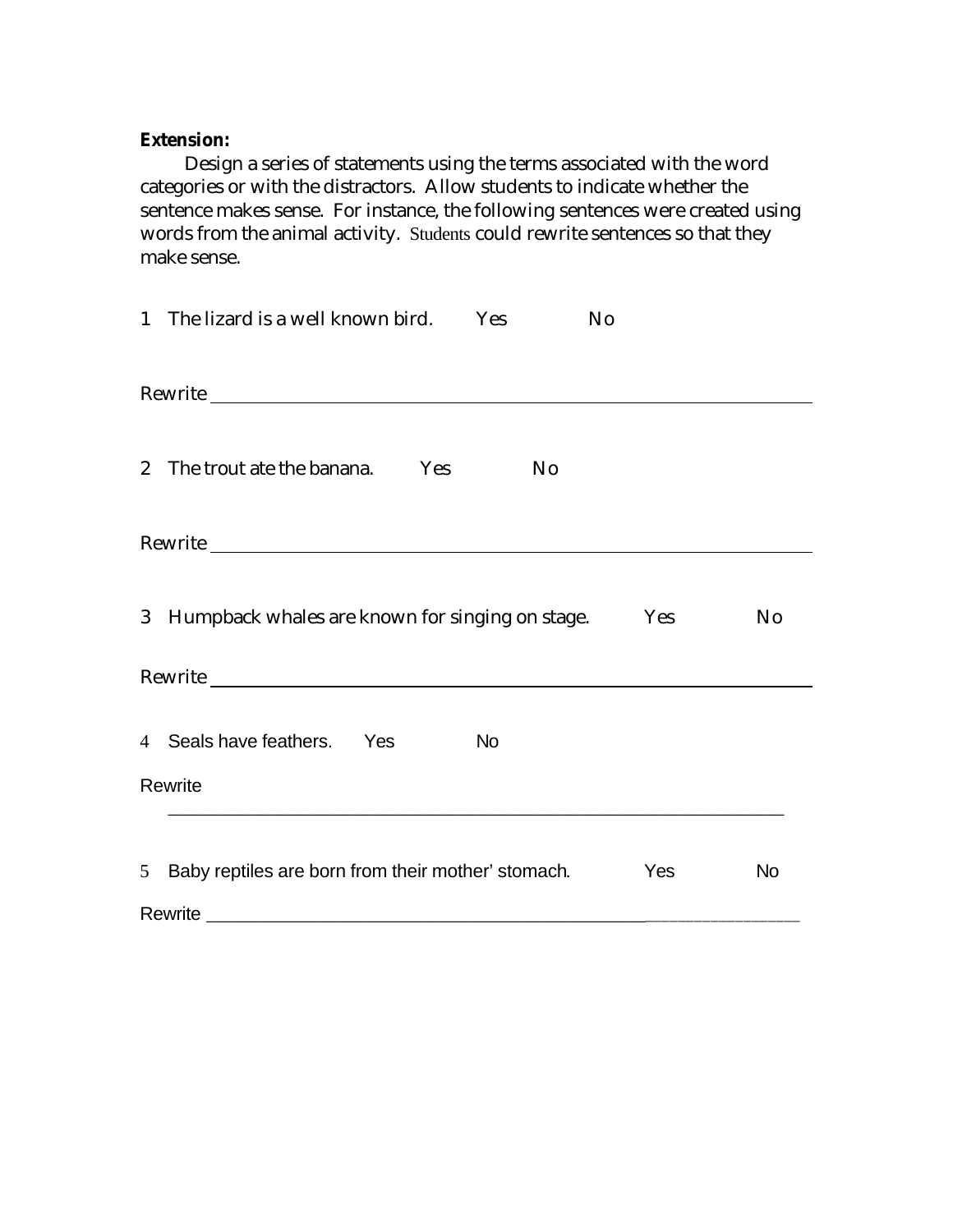## **Title: WORLD CRUISE**

**Purpose:** For students to review information pertaining to geographic features and places on our earth.

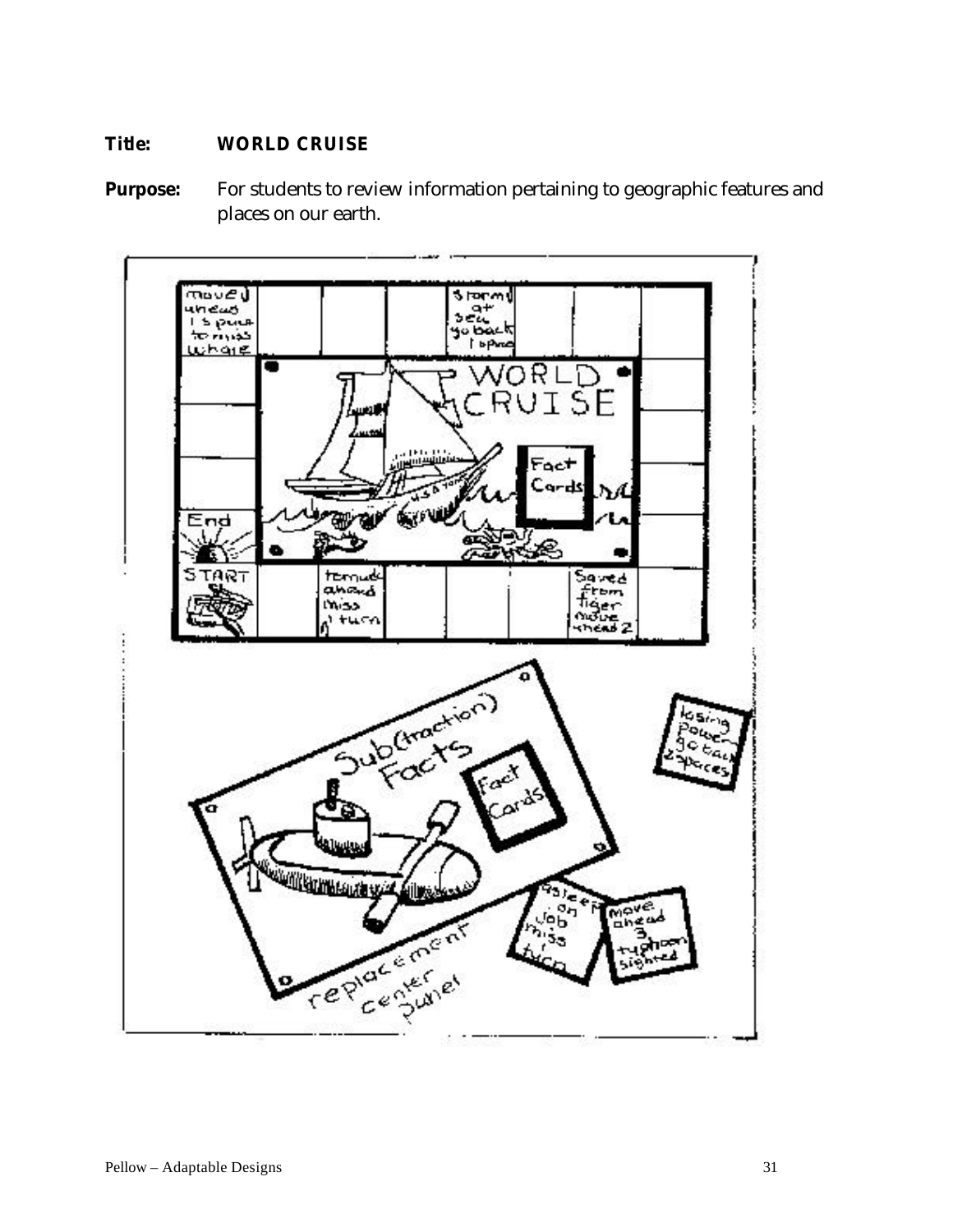## **Description:**

- 1. Sketch the following game board design on a 28 x 22 piece of matboard. Obtain a spinner.
- 2. To gain an "inkblotter" effect, place appropriate printed material such as a map or pictures on a separate piece of 20 x 14 matboard. It will be a removable center panel.
- 3. On a selected topic, create a series of questions that have correct answers.
- 4. Number each question and write onto blank business cards.
- 5. Place the corresponding correct answers on a separate sheet of 8 1/2 x 11 paper. On the reverse side of this answer key, write student directions for the game. Place this paper in clear plastic.
- 6. Create a set of chance factor cards and attach to the board by paperclip. i.e. "You were caught in a snowstorm in the Swiss Alps. Lose one turn." or "Spitting Cobra missed you. Move ahead two spaces."
- 7. Display a world map for reference purposes.
- 8. When another topic is being studied, remove the "inkblotter" board, chance factor cards, and questions and replace these items with appropriate material to be used with the same board design.

## **Student Directions:**

- 1. Two to four students can play this game. Get a moderator to check the answer key.
- 2. Place the question cards in the center of the board with the print side down.
- 3. Select a playing piece.
- 4. Spin the spinner. The player with the lowest number goes first. Play proceeds in a clockwise direction.
- 5. Draw a question card, read the number and question so that the other players can hear you.
- 6. Answer the question and have the moderator check the answer key.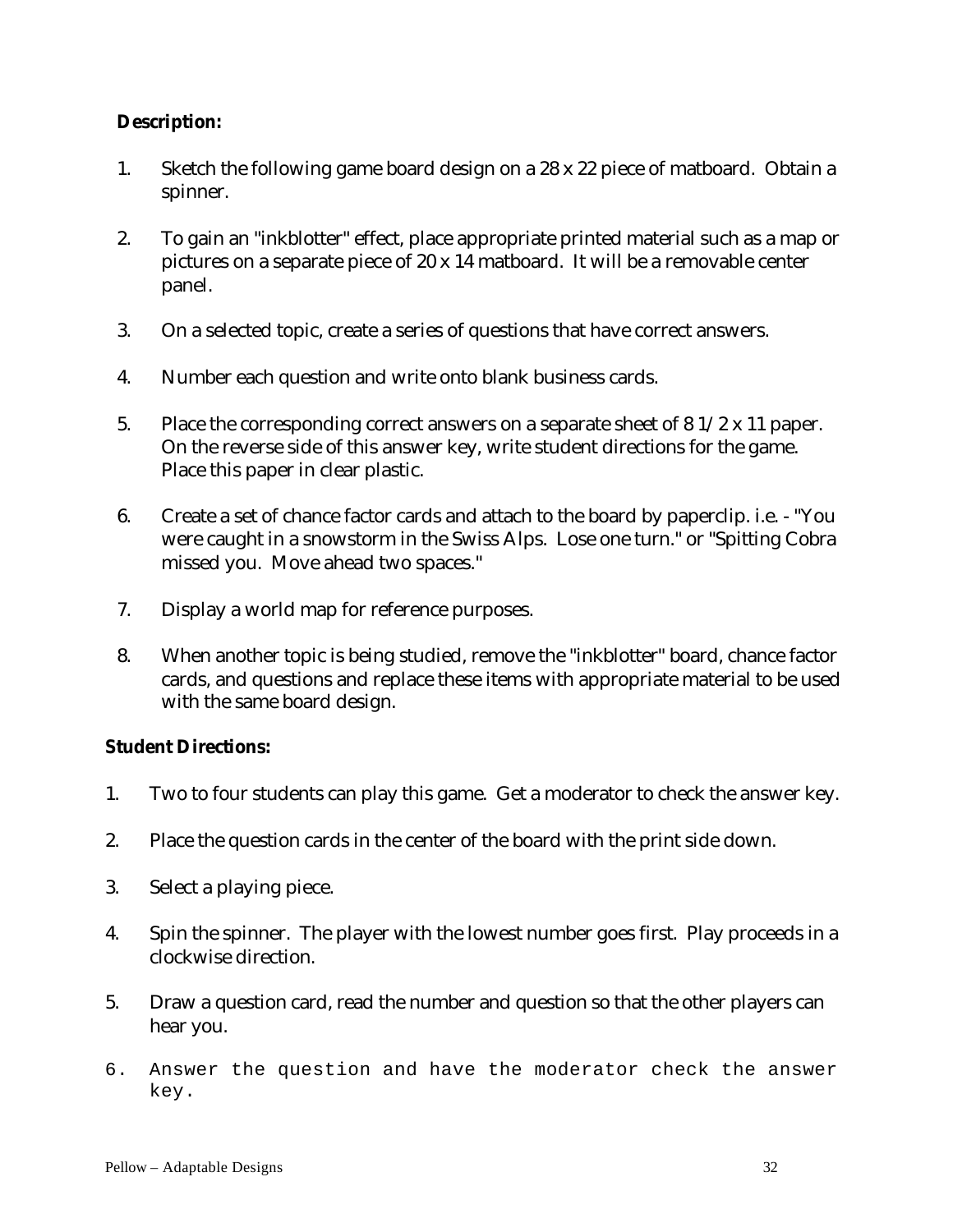- 7. If your answer is correct, spin the spinner and move the number of spaces it indicates.
- 8. If incorrect, you are not allowed to spin. Place the question card underneath the pile.
- 9. Some of the squares on the gameboard tell you to do something. If you land on one of these squares, follow the directions.
- 10. The first player who reaches the finishing point wins the game.

## **SAMPLE QUESTIONS AND ANSWER KEY**

|     | 1. Which ocean is located to the west of Australia?                                      | Indian                                                            |
|-----|------------------------------------------------------------------------------------------|-------------------------------------------------------------------|
| 2.  | What island country is located to the southeast of Australia?                            | <b>New Zealand</b>                                                |
| 3.  | Name the archipelago country located to the northwest of Australia.                      | Indonesia                                                         |
| 4.  | What country is located at 105° E longitude and 30° N latitude?                          | China                                                             |
| 5.  | What country is located at 60° W longitude and 30° S latitude?                           | <b>Argentina</b>                                                  |
| 6.  | Name at least three countries that, in part, lie north of the Arctic Circle.             | Norway, Sweden<br>Finland, Canada<br><b>United States, Russia</b> |
|     | 7. Name the sea located between the continents of Africa and Europe.                     | Mediterranean                                                     |
|     | 8. Name the country that has the greatest land mass area.                                | <b>Russia</b>                                                     |
| 9.  | What is the name of the sea located between Italy and Yugoslavia?                        | <b>Adriatic</b>                                                   |
| 10. | What is the name of the body of water that separates Great Britain<br>and France?        | <b>English Channel</b>                                            |
| 11. | Name the <b>highest</b> mountain chain in Europe located in Switzerland"<br>and Austria. | <b>Alps</b>                                                       |
| 12. | Name the body of water located north of Turkey.                                          | <b>Black Sea</b>                                                  |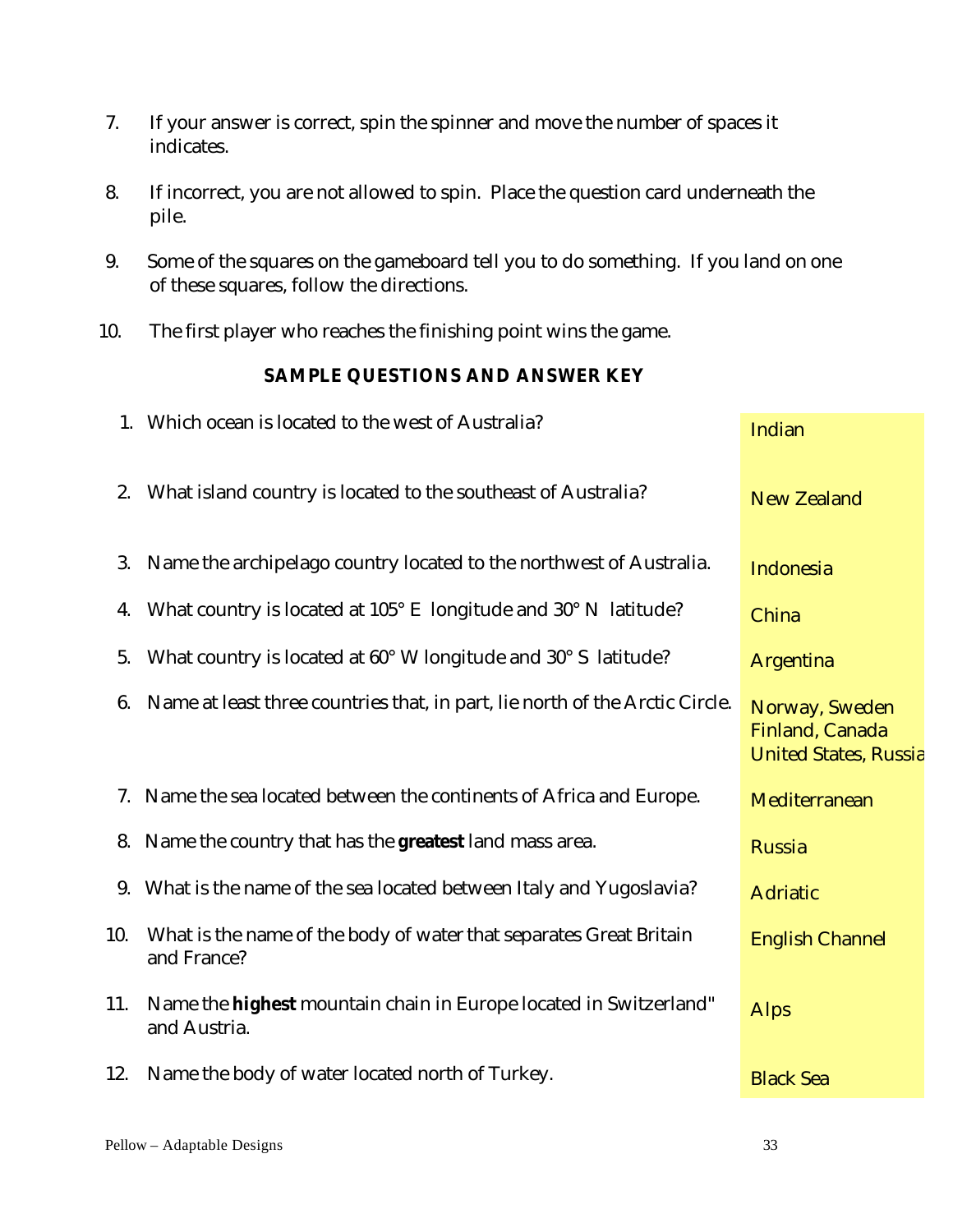| 13. | Which is <b>not</b> a country of Southeast Asia? (a) Thailand (b) Burma<br>(c) Laos (d) Mongolia (e) Cambodia          | Mongolia                         |
|-----|------------------------------------------------------------------------------------------------------------------------|----------------------------------|
| 14. | Name the island country located off the southeast tip of India.                                                        | <b>Sri Lanka</b>                 |
|     | 15. Name the archipelago country located east of China.                                                                | <b>Japan</b>                     |
| 16. | Which is <b>not</b> a country of South America? (a) Bolivia (b) Paraguay<br>(c) Costa Rica (d) Venezuela (e) Argentina | <b>Costa Rica</b>                |
| 17. | Name the waterway at the southern tip of South America named for<br>a famous explorer.                                 | <b>Magellan Strait</b>           |
| 18. | Name two famous canals in the world. One is located in Africa<br>and the other is located in Central America.          | Panama and<br><b>Suez Canals</b> |
| 19. | Name the body of water located east of the Central American<br>countries.                                              | <b>Caribbean Sea</b>             |
| 20. | Name a waterway which allows ships to sail from ocean to ocean<br>without going around the tip of South America.       | Panama Canal                     |
| 21. | Name the large mountain chain of South America.                                                                        | <b>Andes</b>                     |
| 22. | Name the <b>longest</b> river in South America.                                                                        | <b>Amazon</b>                    |
| 23. | The Equator does not pass through which African country?<br>(a) Zaire (b) Ethiopia (c) Uganda (d) Kenya                | Ethiopia                         |
|     | 24. What is the name of the desert in North Africa?                                                                    | <b>Sahara</b>                    |
| 25. | Which is <b>not</b> considered to be a country in Africa?<br>(a) Egypt (b) Nigeria (c) Tanzania (d) Turkey (e) Chad    | <b>Turkey</b>                    |
| 26. | Which river is the <b>longest</b> one in the world?                                                                    | <b>Nile</b>                      |
| 27. | Name the body of water separating Egypt and Saudi Arabia.                                                              | <b>Red Sea</b>                   |
| 28. | Name the <b>large</b> island off the east coast of Africa.                                                             | Madagascar                       |
| 29. | Name the very large island located northeast of Canada.                                                                | <b>Greenland</b>                 |
| 30. | Name the <b>first</b> country located south of southwestern United States.                                             | <b>Mexico</b>                    |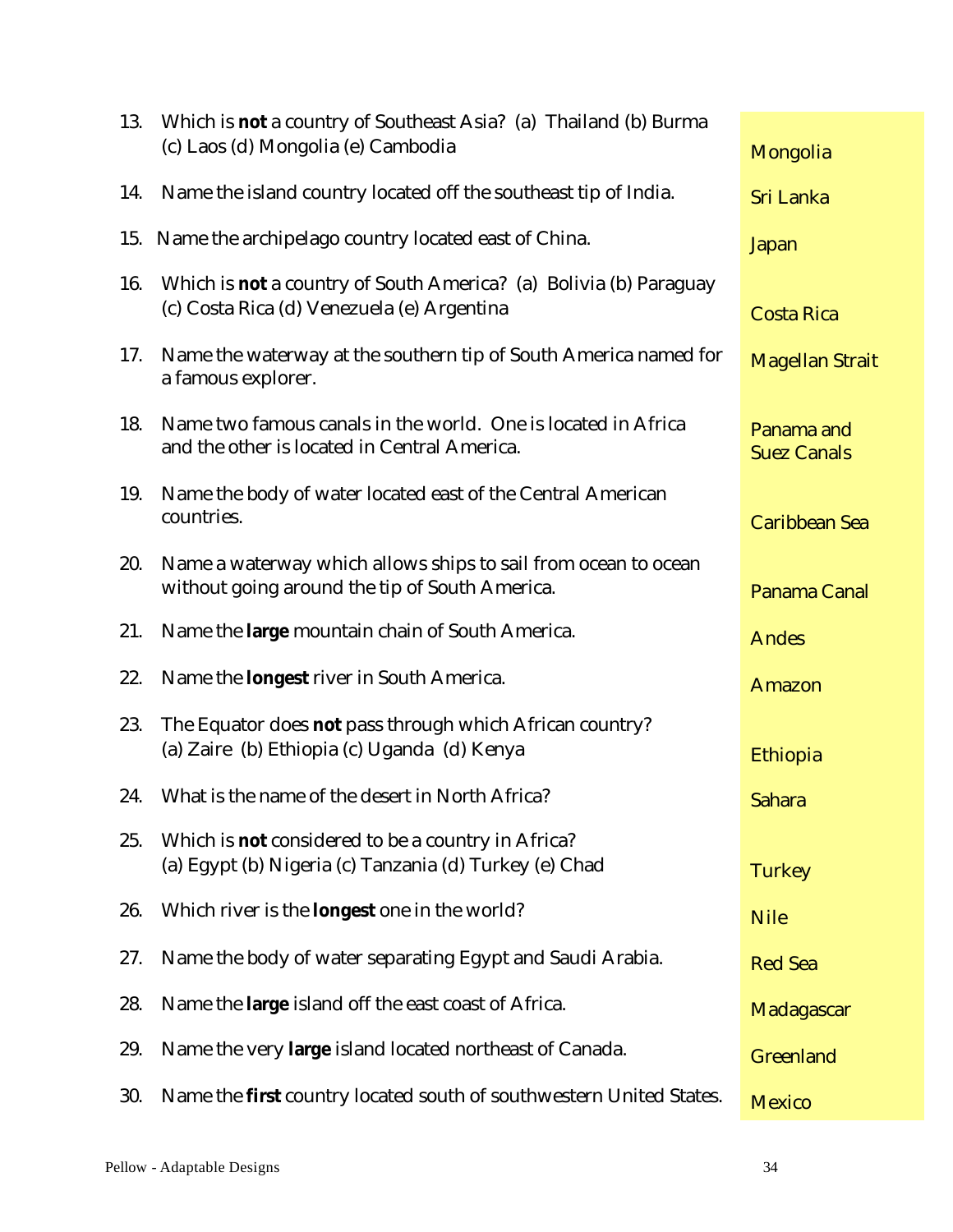| 31. | Name the <b>first</b> island country located east of Mexico.                                                                          | Cuba                        |
|-----|---------------------------------------------------------------------------------------------------------------------------------------|-----------------------------|
| 32. | Name the country with the <b>northernmost</b> capital city.                                                                           | Reykjavik, Iceland          |
| 33. | Name the country with the <b>southernmost</b> capital city.                                                                           | <b>Wellington, New</b>      |
| 34. | Which country is <b>not</b> located on a peninsula?<br>(a) Saudi Arabia (b) Spain (c) Algeria (d) Greece (e) Denmark                  | <b>Zealand</b><br>Algeria   |
| 35. | Which country is <b>not</b> an archipelago nation? (a)Indonesia<br>(b)Thailand (c) Solomon Islands (d) Japan (e) Philippines          | <b>Thailand</b>             |
| 36. | Which country is <b>not</b> an island nation? (a) Iceland (b) Sri Lanka<br>(c) Ireland (d) Tanzania (e) Cyprus                        | <b>Tanzania</b>             |
| 37. | Which country is not located in the Northern Hemisphere?<br>(a) Venezuela (b) Sudan (c) Burma (d) Peru (e) Malaysia                   | Peru                        |
| 38. | Which country is <b>not</b> located in the Southern Hemisphere?<br>(a) Argentina (b) Philippines (c) Angola (d) Paraguay (e) Zimbabwe | Philippines                 |
| 39. | Which country is not located in the Eastern Hemisphere?<br>(a) Poland (b) Iraq (c) South Korea (d) Ireland (e) Turkey                 | <b>Ireland</b>              |
| 40. | Which country is <b>not</b> located in the Western Hemisphere?<br>New Zealand (b) Morocco(c) Bolivia (d) Mexico (e) Portugal          | <b>New Zealand</b>          |
| 41. | Name at least two nations that are located on two continents.                                                                         | Russia, Turkey, or<br>Egypt |
| 42. | Name the countries that lie south of the Antarctic Circle.                                                                            | There is none.              |

# **Variations:**

Any self-correcting academic game in which the teacher desires to reinforce a body of knowledge may be used with this design.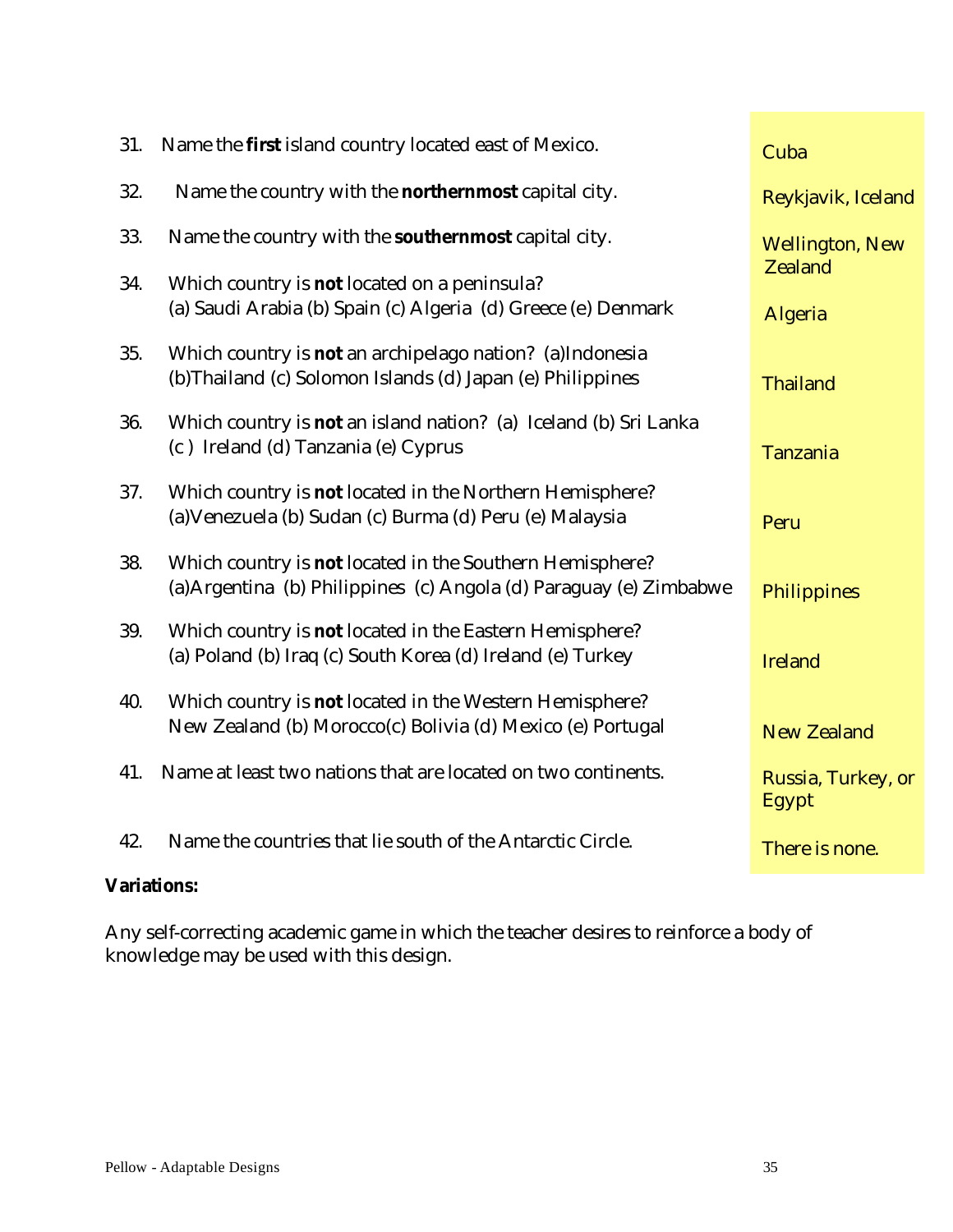#### **Extension:**

To increase geographic literacy and global awareness, have students use individual slateboards in small or large groups to answer questions about **current events**. In conjunction with this exercise, use a large globe and/or flat wall map of the world. In addition, have an outline map of the world on which each student can respond. The teacher should make an overhead copy of this map and use it to ensure children have located and labeled these countries. Some sample questions are:

- 1. Name and locate the country and city that hosted the 2000 Summer Olympics. (Sydney, Australia)
- 2. In southwest Asia, two countries that were fighting each other recently stopped their eight year war to negotiate for peace. Name and locate both countries. (Iran and Iraq)
- 3. Class Five hurricanes form over what body of water? (Atlantic Ocean)
- 4. Russia recently pulled its troops out of this rebellious state. Name and locate the state within Russia. (Checknya)
- 5. The rain forests of the Amazon region are being cut down at an alarming rate. In which country are many of the Amazon rain forests located? (Brazil)
- 6. The forests of this Asian archipelago country are burning and sending much pollution into the air. Name this country. (Indonesia)
- 7. Typhoons occur in which large body of water? (Pacific)
- 8. What is the name of the **new** European dollar called? (Euro dollar)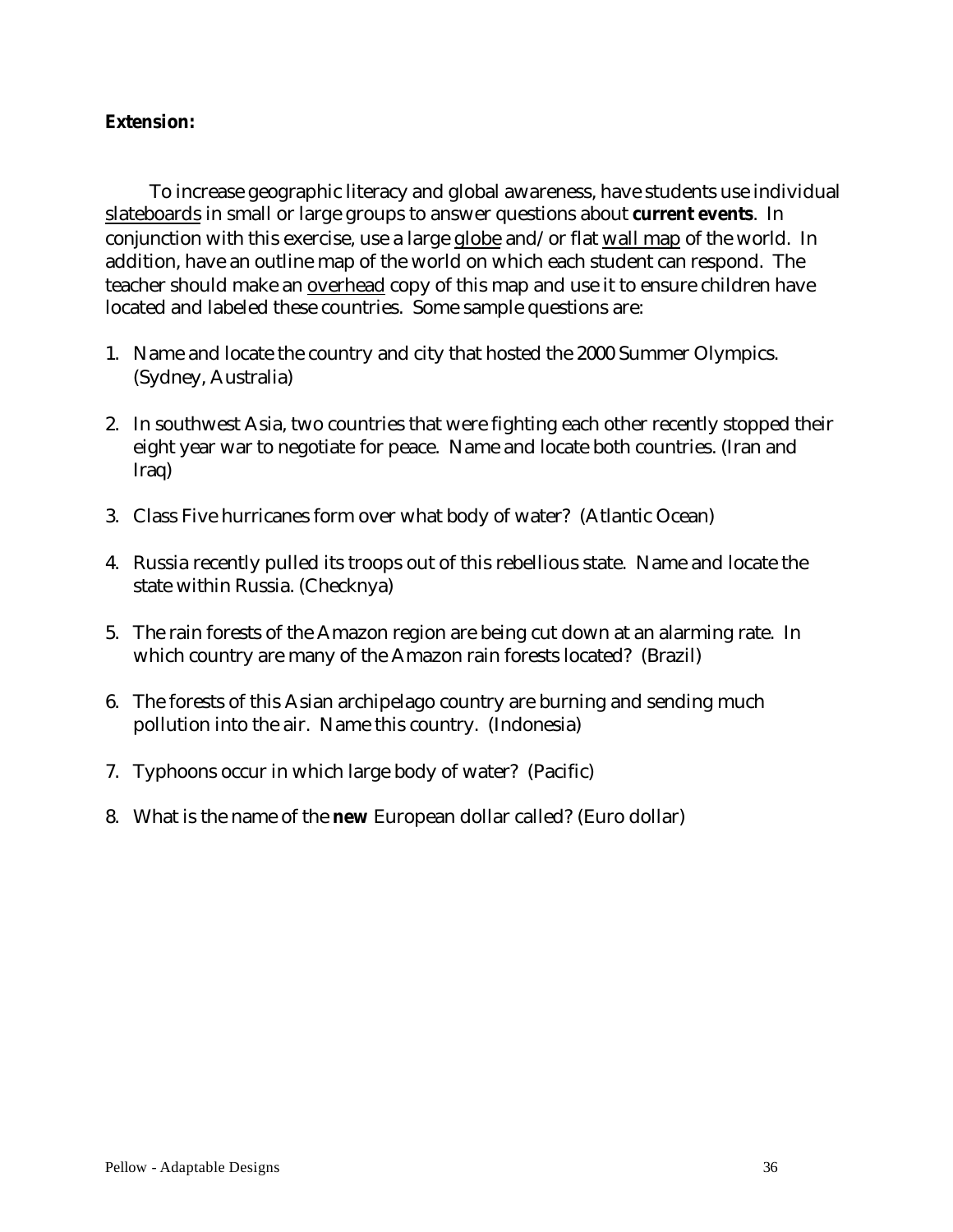# **Title: MYSTERY LOCATION**

Purpose: For students to identify and locate specific places in the United States with the help of geographic clues.

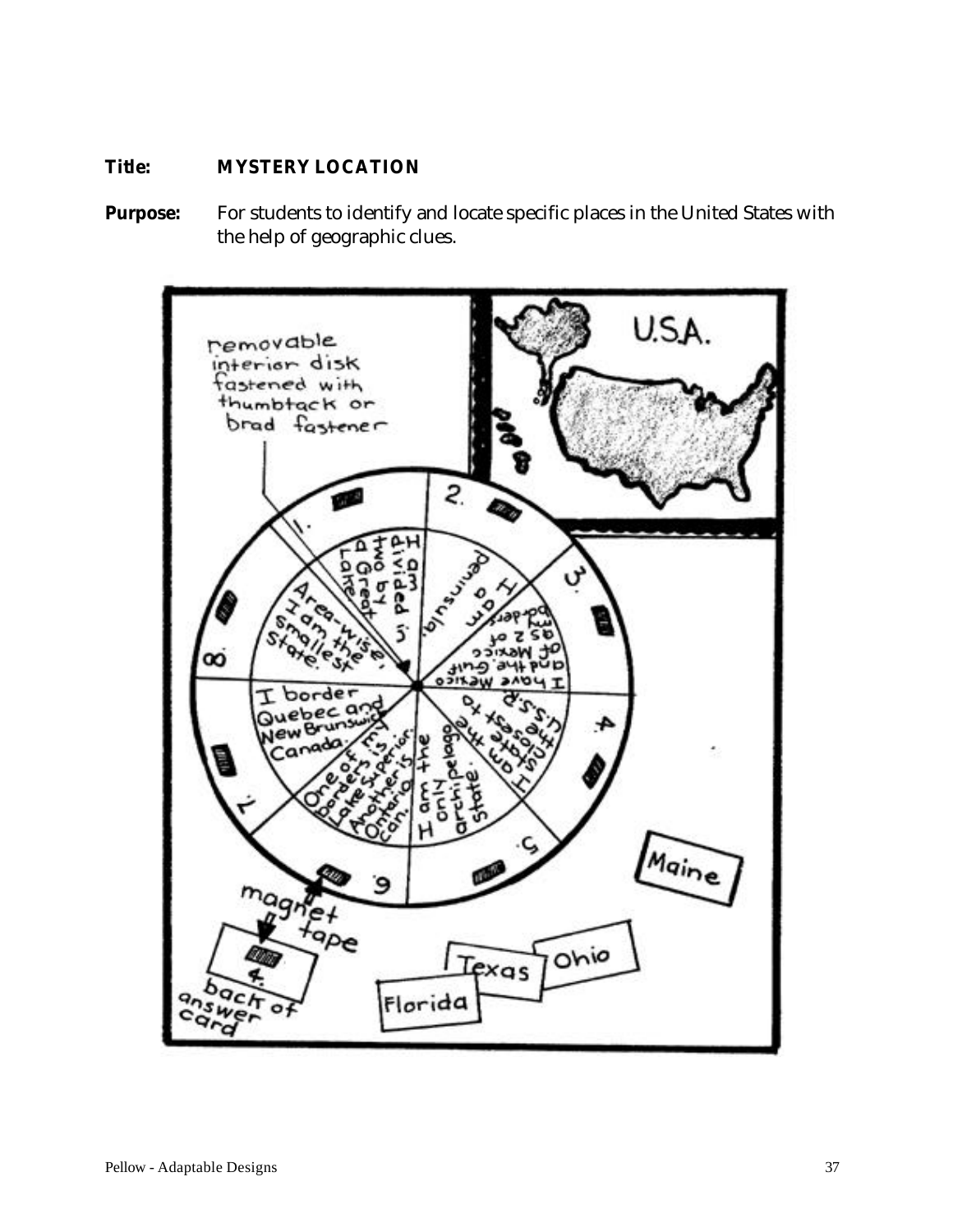## **Description:**

- 1. Divide an oaktag disc into eight sections (about the size of the diameter of a large pizza).
- 2. Write a geographic statement about certain places in the United States on each of the eight areas on the oaktag disc. (See content questions.) **Note:** This disc may be attached to a posterboard, bulletin board, or any metallic surface, such as a filing cabinet, to which a magnet will adhere.
- 3. Place eight pieces of adhesive magnet tape around the disc and number each one. (See sketch.)
- 4. On the back of each answer card, attach a small piece of magnet tape or paper clip and write a corresponding number.
- 5. Provide a number coded answer key.
- 6. If needed, place an atlas, globe, or map at the activity.

#### **Student Directions:**

- 1. Read each statement about the United States on the front of the disc.
- 2. Find an answer card for each statement.
- 3. Place the answer card on the magnet tape next to the statement it answers.
- 4. If you need help, check the atlas, globe, or map.
- 5. After you have answered all statements, check your work with the answer key. If the numbers by the statements match the numbers on the key, you are correct.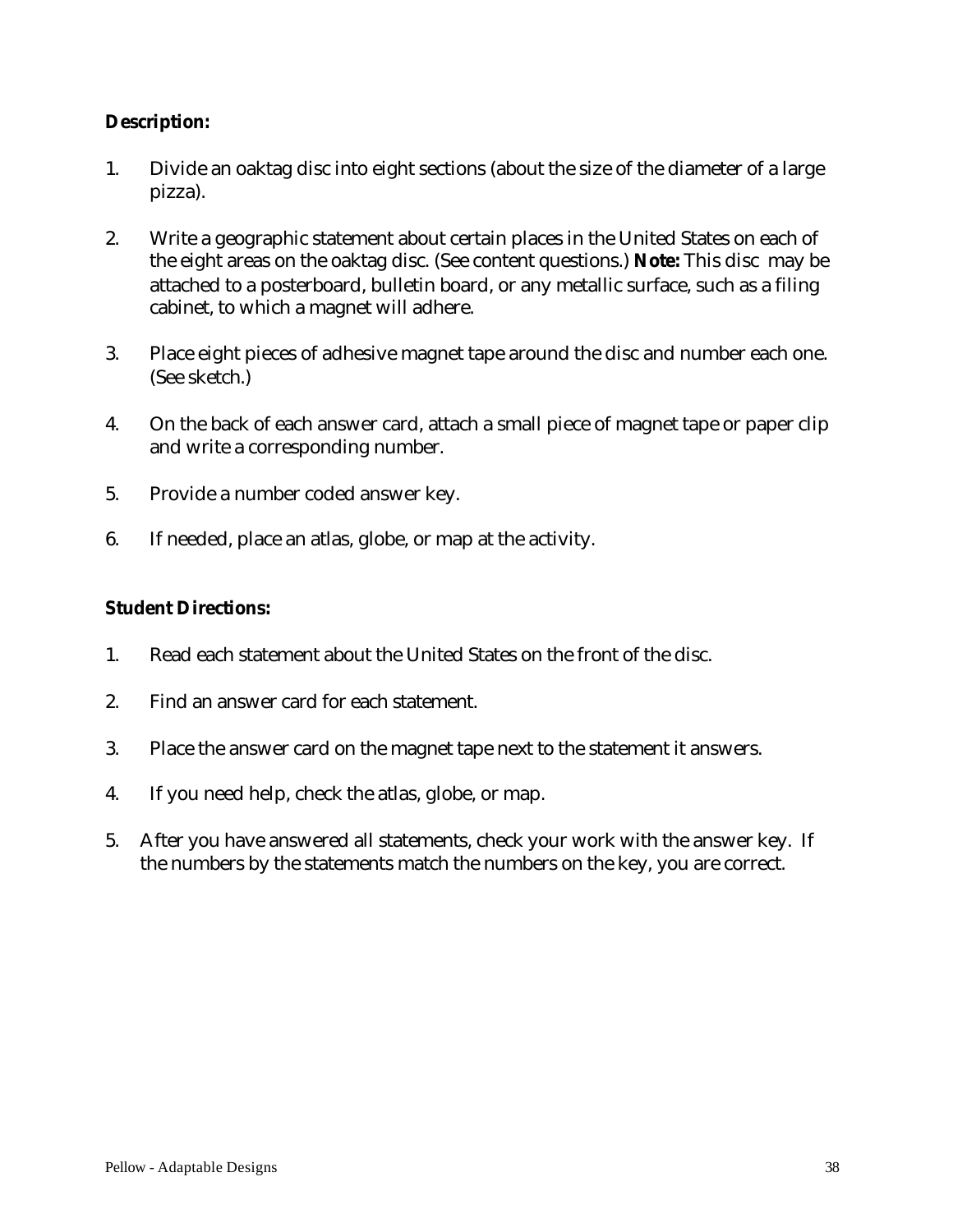# **SAMPLE CONTENT AND ANSWERS**

## **Set One**

|   | 1. I am divided into two sections by a Great Lake and have two<br>peninsulas. | Michigan            |
|---|-------------------------------------------------------------------------------|---------------------|
|   | 2. I am a peninsula.                                                          | Florida             |
|   | 3. I have Mexico and the Gulf of Mexico as two of my borders.                 | <b>Texas</b>        |
|   | 4. I am the state that is closest to Russia.                                  | Alaska              |
|   | 5. I am the <b>only</b> archipelago state.                                    | Hawaii              |
|   | 6. One of my borders is Lake Superior. Another border is Ontario,<br>Canada.  | <b>Minnesota</b>    |
|   | 7. I border Quebec and New Brunswick, Canada.                                 | <b>Maine</b>        |
| 8 | Area-wise, I am the <b>smallest</b> state.                                    | <b>Rhode Island</b> |

# **Set Two**

| 1. | I am at 90 degrees west longitude and 32 degrees north latitude.  | <b>Mississippi</b>  |
|----|-------------------------------------------------------------------|---------------------|
| 2. | I am at 76 degrees west longitude and 40 degrees north latitude.  | Pennsylvania        |
| 3. | I am at 100 degrees west longitude and 32 degrees north latitude. | <b>Texas</b>        |
| 4. | I am at 115 degrees west longitude and 40 degrees north latitude. | <b>Nevada</b>       |
| 5. | I am at 156 degrees west longitude and 64 degrees north latitude. | Alaska              |
| 6. | I am at 100 degrees west longitude and 48 degrees north latitude. | <b>North Dakota</b> |
| 7. | I am at 110 degrees west longitude and 40 degrees north latitude. | <b>Utah</b>         |
| 8. | I am at 68 degrees west longitude and 46 degrees north latitude.  | <b>Maine</b>        |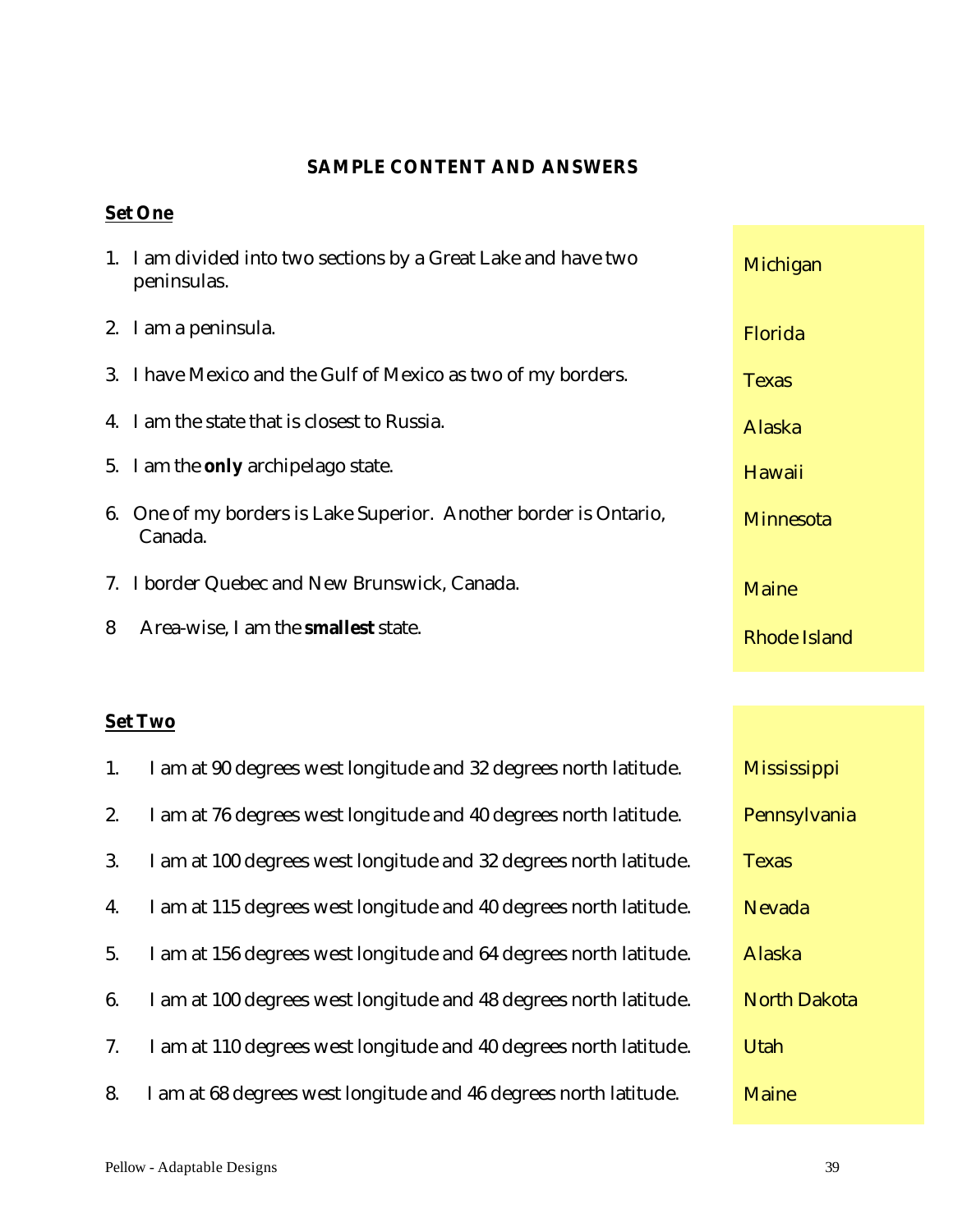#### **Comment:**

- 1. If desired, you can provide distractor cards.
- 2. There are a multitude of topics that can be adapted to this design. Simply remove all material and insert another disc, answer cards, and answer key. For instance, use the following activity with the area code and time zones map found in the telephone directory.

#### **TELE MAP**

- 1. What is the area code of Arizona? (602)
- 2. Which western state in the Mountain Time Zone has an area code of 303? (Colorado)
- 3. What is the **westernmost** area code of Iowa? (712)
- 4. Name the state in the eastern part of the Pacific Time Zone with an area code of 702. (Nevada)
- 5. Name the southern state that has area codes of 901 and 615 and is located in two time zones. (Tennessee)
- 6. Name a southern state with an area code of 205 that borders on the Gulf of Mexico. (Alabama)
- 7. If it is 9 P.M. in a southern state with an area code of 803, what time is it in the western state with an area code of 503? (6 P.M.)
- 8. If it is 10 P.M. in the state of Washington, what time is it in a southeastern state with an area code of 912 that borders, in part, on the Atlantic Ocean? (1 A.M.)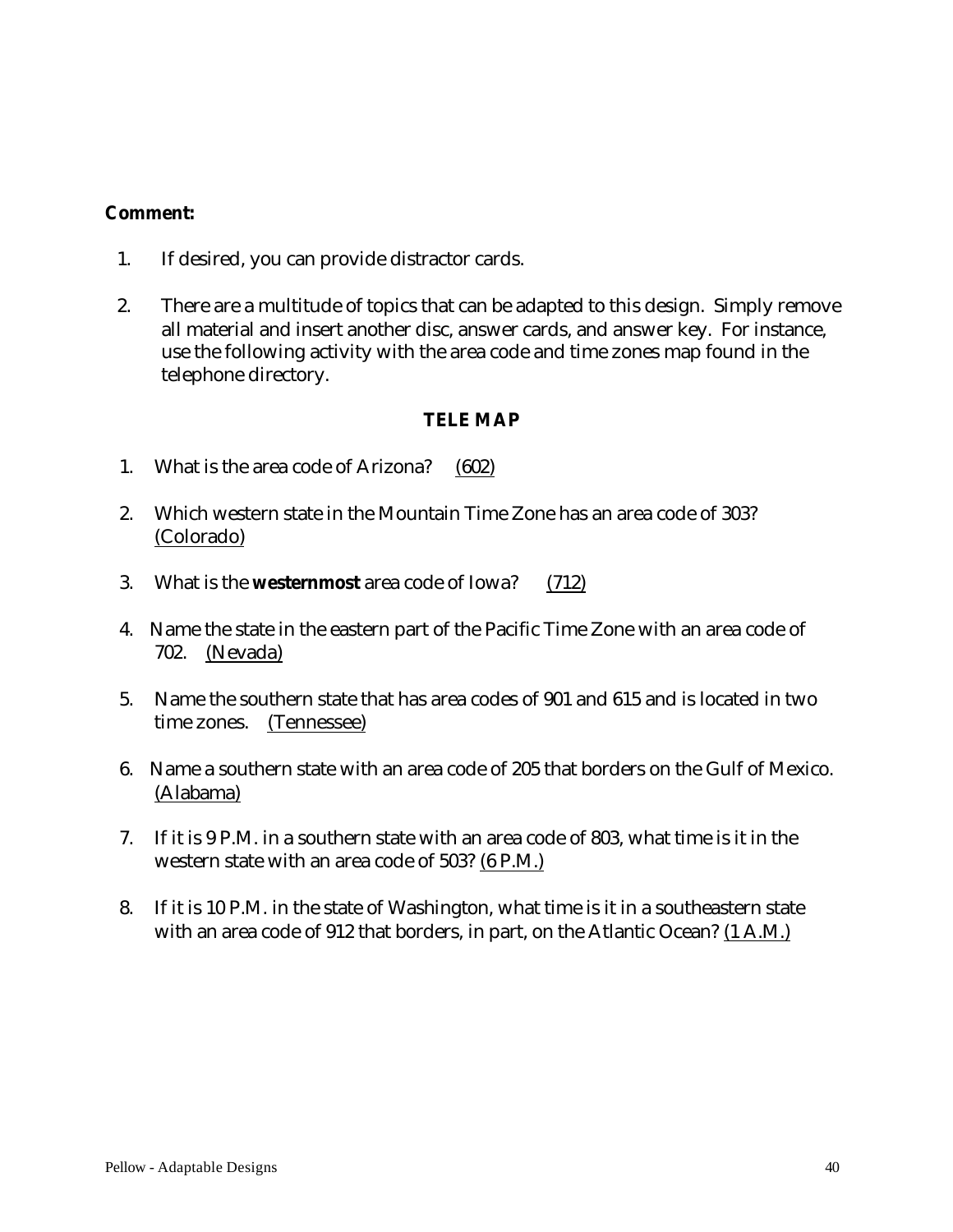# **Title: CODE TALK**

**Purpose:** For students to decipher letters and words through the Morse Code.

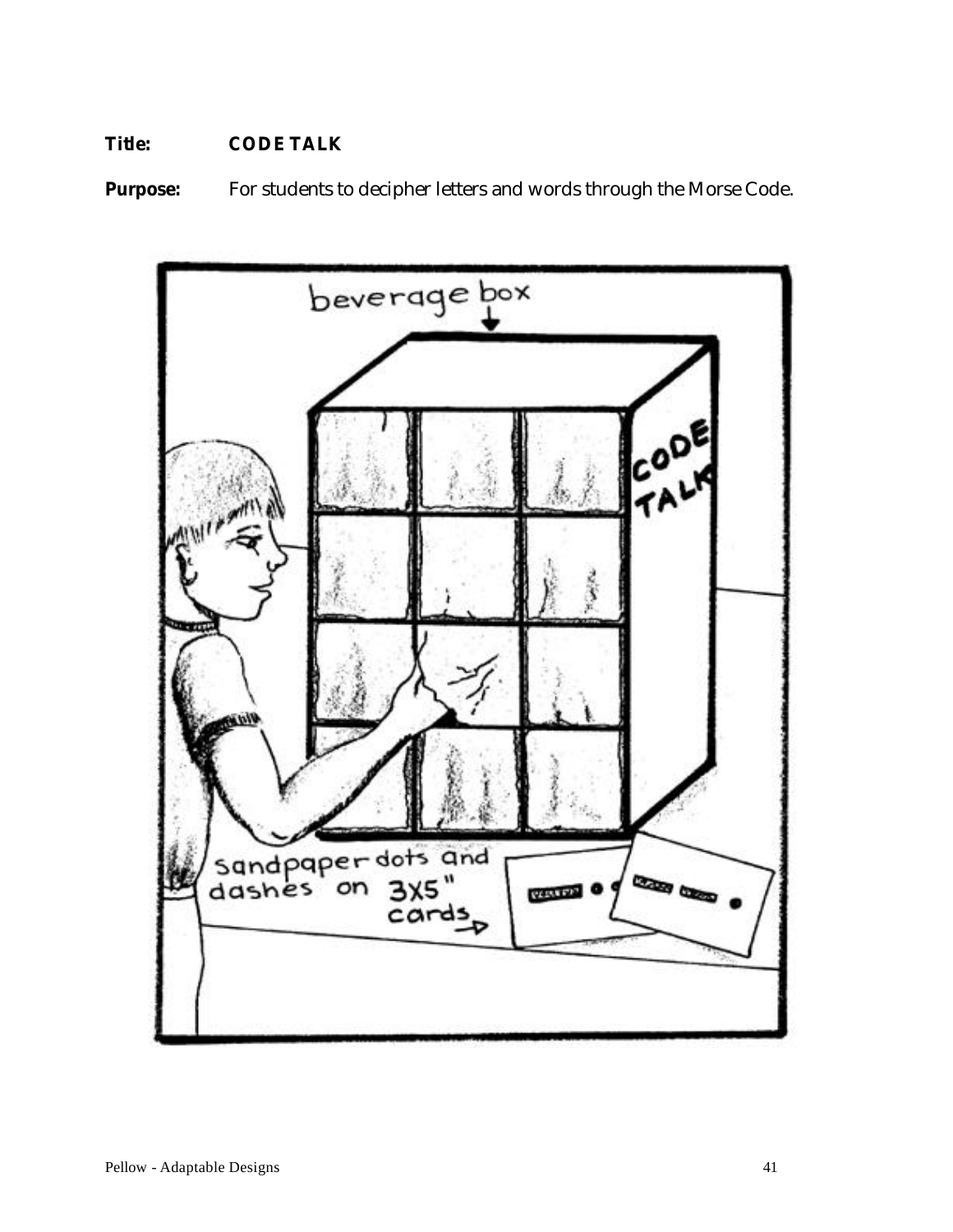#### **Description:**

- 1. Obtain two beverage cartons and glue a flannel flap over the front of each opening.
- 2. Make a chart of the Morse Code system on posterboard. (See content for this.)
- 3. Cut out dot and dash symbols from sandpaper and glue on 3" by 5" cards so as to represent letters of the alphabet.
- 4. In one box, place the cards in random order. In the second box, arrange the cards in the four rows so as to spell simple 3 letter words. (See sample content.)
- 5. Purchase an inexpensive telegraph sender (radio key operator) from a radio communication store (a motivational device).

**Student Directions:** (for an instructional aide or parent to explain to the children)

## **Box A**

- 1. Get a partner to complete this activity.
- 2. Place your hand inside one of the twelve slots.
- 3. Feel the sandpaper and decide the order of the dots and dashes.
- 4. Use the telegraph sender to tap out this same order of dots and dashes to your partner.
- 5. Your partner should write down the dots and dashes that were tapped on the telegraph.
- 6. S/he should look at the Morse Code chart and figure out the letter that was sent over the telegraph.
- 7. Lift up the flap and check the dots and dashes on each card.
- 8. Check underneath each card to see if you have figured out the correct letter.

#### **Box B**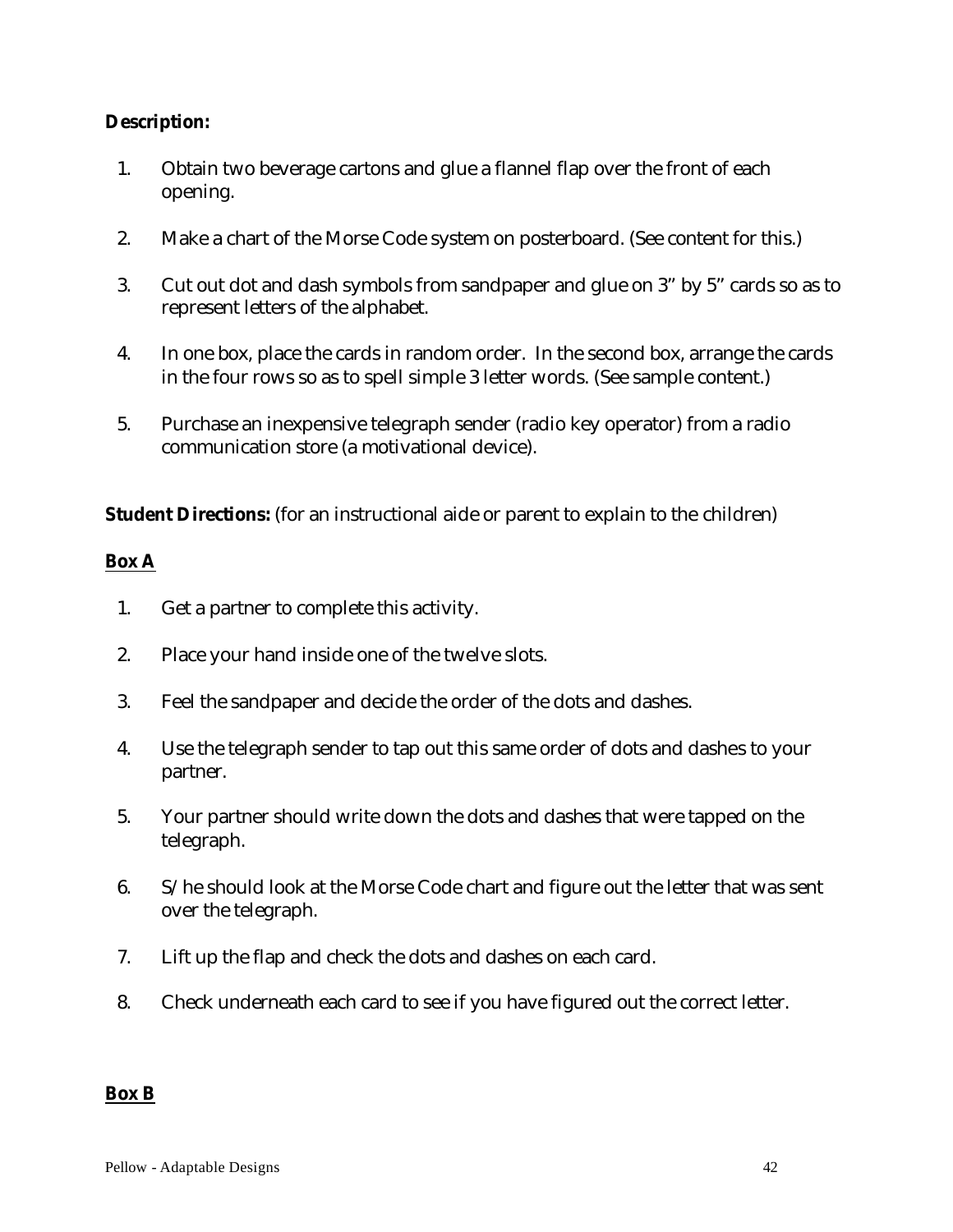- 1. For the second box, follow the same procedures as in Box A.
- 2. Only, tap out the dots and dashes for all three slots in the top row.
- 3. Your partner should figure out the "secret" word with three letters.
- 4. Do the same thing for the second, third, and fourth rows.
- 5. Check your answers with the answer key.

# **Morse Code System**

| $A = . -$                         | $\mathbf{B} = - \dots$ | $C = -1$ .             | $\mathbf{D} = -\mathbf{D}$ | $E =$ .                                |
|-----------------------------------|------------------------|------------------------|----------------------------|----------------------------------------|
| $F = \ldots$                      | $G = -$ .              | $H = \ldots$           | $I = \ldots$               | $\mathbf{J} = \mathbf{J} - \mathbf{J}$ |
| $K = -$ .                         | $L = $                 | $M = -$                | $N = -$ .                  | $\Omega = -$                           |
| $P = - -$                         | $Q = - - -$            | $\mathbf{R} = \cdot$ . | $S = \ldots$               | $T = -$                                |
| $\mathbf{U} = \dots$              | $V = \ldots$           | $W = -$                | $X = - \cdot \cdot$        | $\mathbf{Y} = -$ .                     |
| $\mathbf{Z} = -\cdot \cdot \cdot$ |                        |                        |                            |                                        |

#### **Box A**

| Row 1            | . .                      | $-$                                      | --       |
|------------------|--------------------------|------------------------------------------|----------|
| Row <sub>2</sub> | $ -$                     | .                                        | $ -$     |
| Row 3            | $ -$                     | $\cdots$                                 | $\cdots$ |
| Row <sub>4</sub> | $\overline{\phantom{a}}$ | $\bullet\hspace{1mm}\bullet\hspace{1mm}$ | $\cdots$ |

#### **Box B**

| Row 1            | $\overline{\phantom{0}}$ | $  -$    |     | <b>TOP</b> |
|------------------|--------------------------|----------|-----|------------|
| Row <sub>2</sub> | $\cdots$                 | $\cdots$ |     | <b>SUN</b> |
| Row <sub>3</sub> | $- \cdot \cdot \cdot$    |          | - - | <b>BAG</b> |
| Row 4            | - -                      |          | $-$ | <b>RED</b> |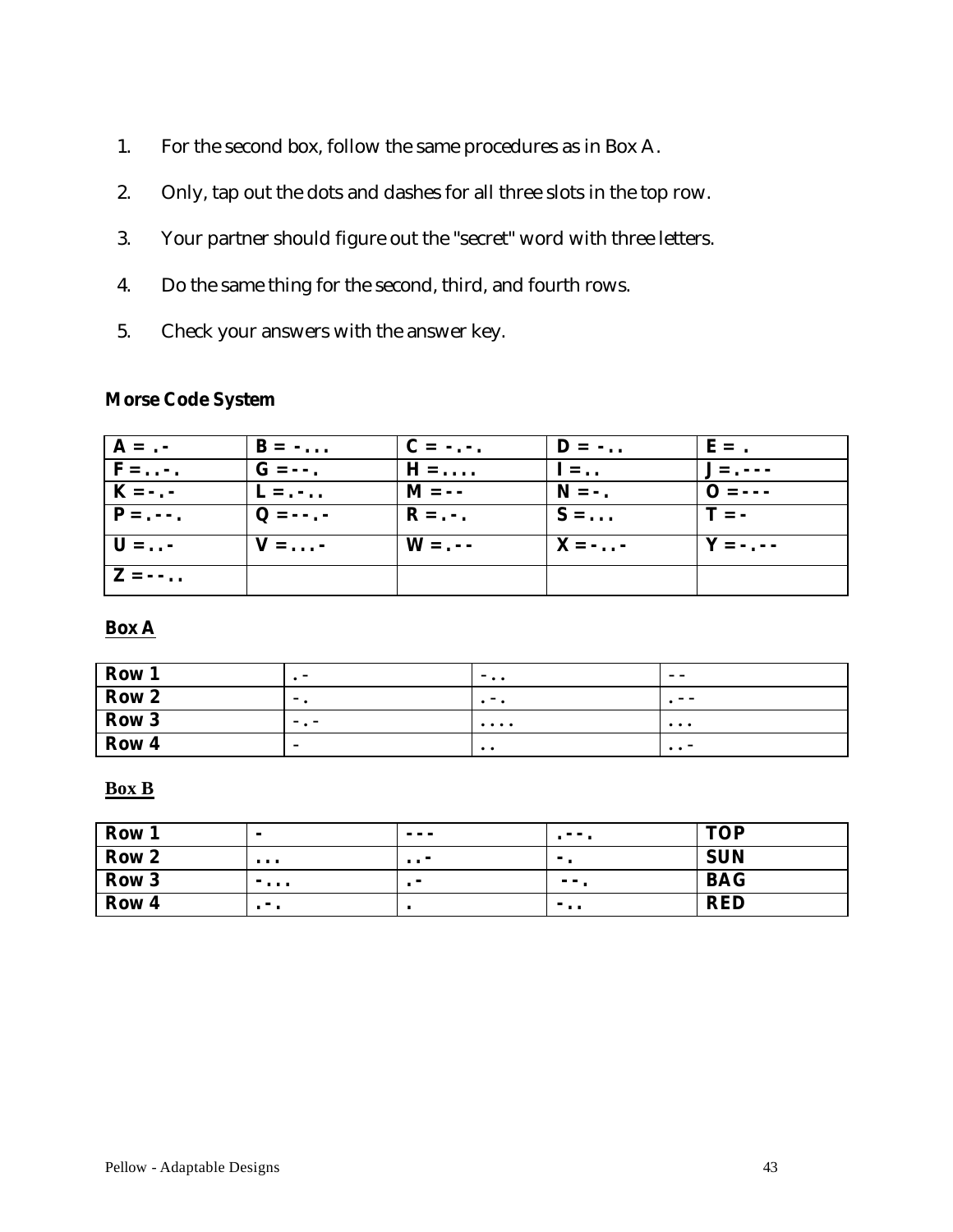#### **Variations:**

This design may be used with a number of other activities. For example, any small three-dimensional object may be placed in the separate compartments for identification along with corresponding picture cards.

In addition, this beverage packing carton could have activities which involve addition of numerals, problem solving questions or task cards, "mail boxes," a tic tac toe game, and so on. For example, as a variation of this design, you could select to conduct one of the activities outlined in procedures 3, 4, or 5.

- 1. From around the home, obtain small items such as the following: key ring, paper clip, penny, battery, compass, pen, lock, badge, lid, screwdriver, file, and hammer.
- 2. Sketch these objects onto cards or obtain pictures of these objects and glue onto cards.
- 3. Have one child reach into a compartment and describe the characteristics of the object, while another child locates a picture card of the described object, or
- 4. Have one child select a picture card while another child locates the object in a compartment, or
- 5. Perform this activity in front of the classroom by having one child describe an object he is feeling while class members write the name of the object on a piece of paper.

## *Note: This activity could be used as a learning center, in small group instruction, or large group instruction. It appeals to a variety of learning modalities.*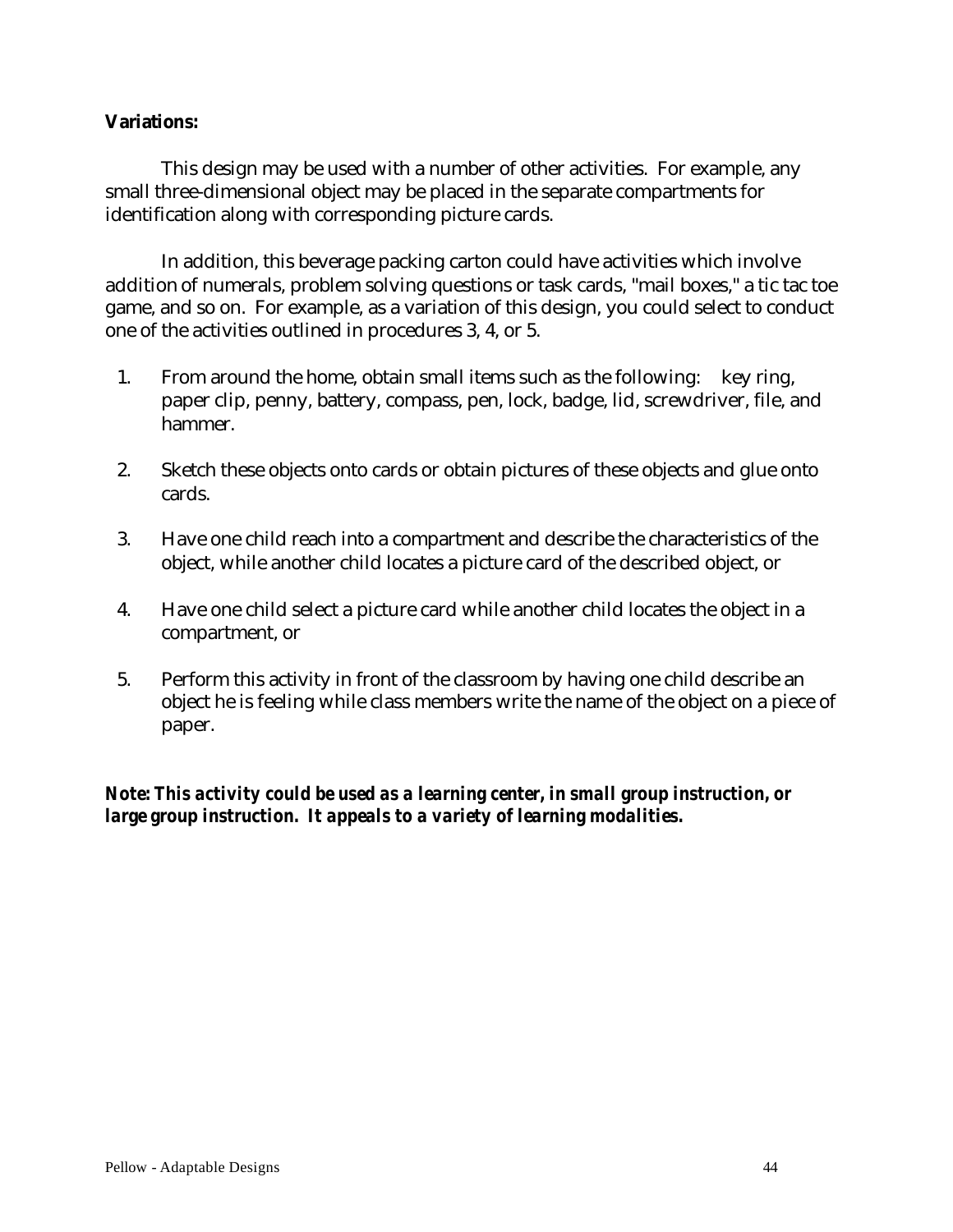# **Title: QUAD CANO**

**Purpose:** For students to associate specific geographic features with volcanoes and to identify the locations of famous volcanoes.

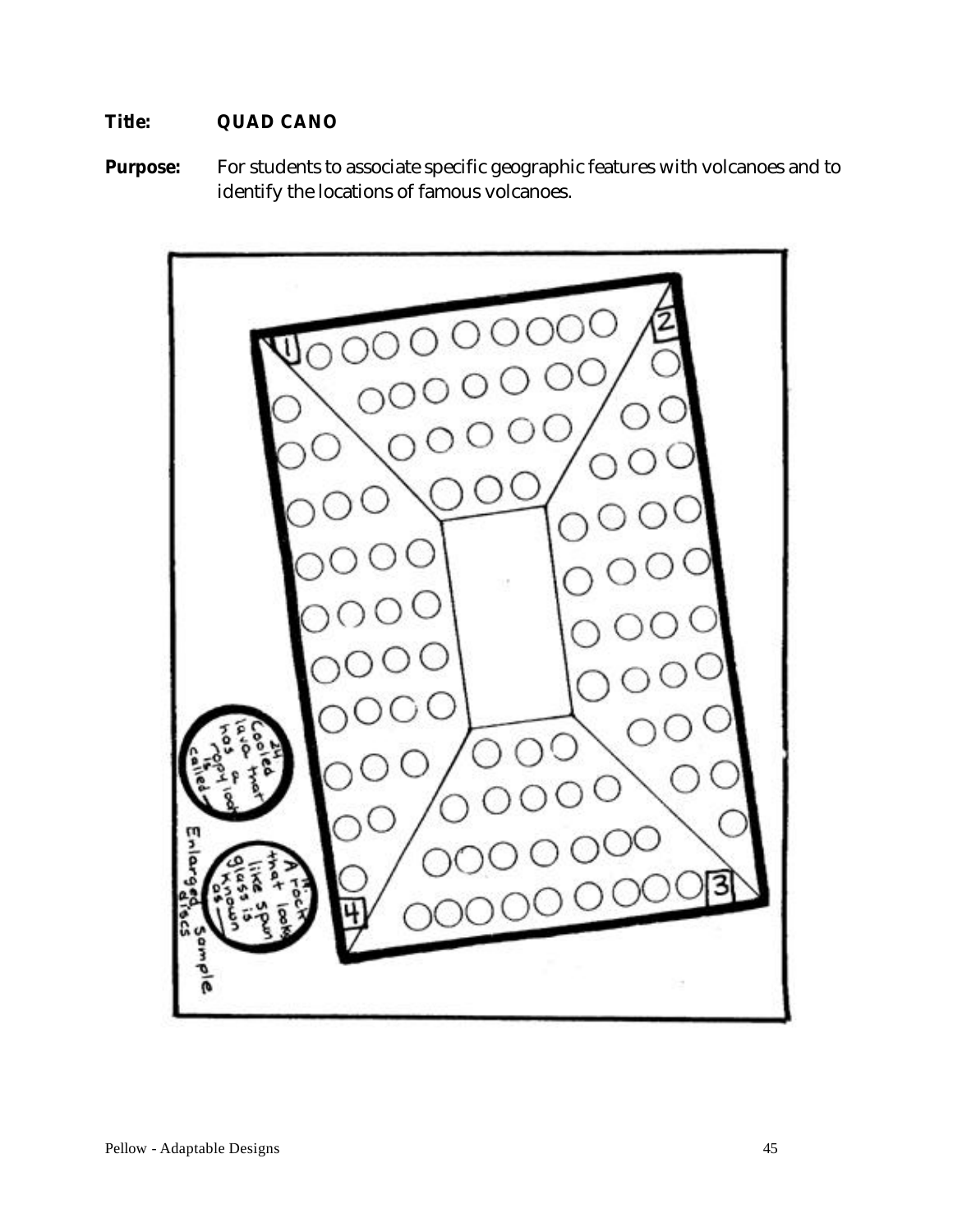#### **Description:**

- 1. On sturdy posterboard, draw the design as shown in the sketch. Number each quadrant or sector.
- 2. Draw 2" diameter circles in each quadrant. Make sure the discs are large enough (and on the board) so that you can write questions. If desired, make each quadrant of circle discs in different colors.
- 3. On sturdy oaktag or construction paper, make circle discs in four different colors.

**Note:** The purpose of the different colors is a developmental consideration. By having children working in one quadrant at a time, they are not so overwhelmed with the number of responses that are required. For younger children, the teacher can treat each quadrant as a separate activity. Many intermediate children should have little difficulty with the entire board.

- 4. Write or type the numbered content questions onto the circle discs.
- 5. Laminate or contac the circle discs before they are cut out.
- 6. Make a separate answer key for the game monitor.

#### **Student Directions:**

- 1**.** Two to four players can play this game. Get a monitor to check the answer key.
- 2. Place a question disc on each circle on the board with the print side down.
- 3. The player with the lowest number on the die goes first. Play proceeds in a clockwise direction.
- 4. Draw a question disc, read the number and question so that the other players can hear you. Answer the question and have the monitor check the key.
- 5. If your answer is correct, keep the disc. If it is not correct, put the disc back on the same place from which it was taken.
- 6. Whether the answer is correct or incorrect, it becomes the next player's or team's turn.
- 7. The person or team with the greatest number of question discs wins the game.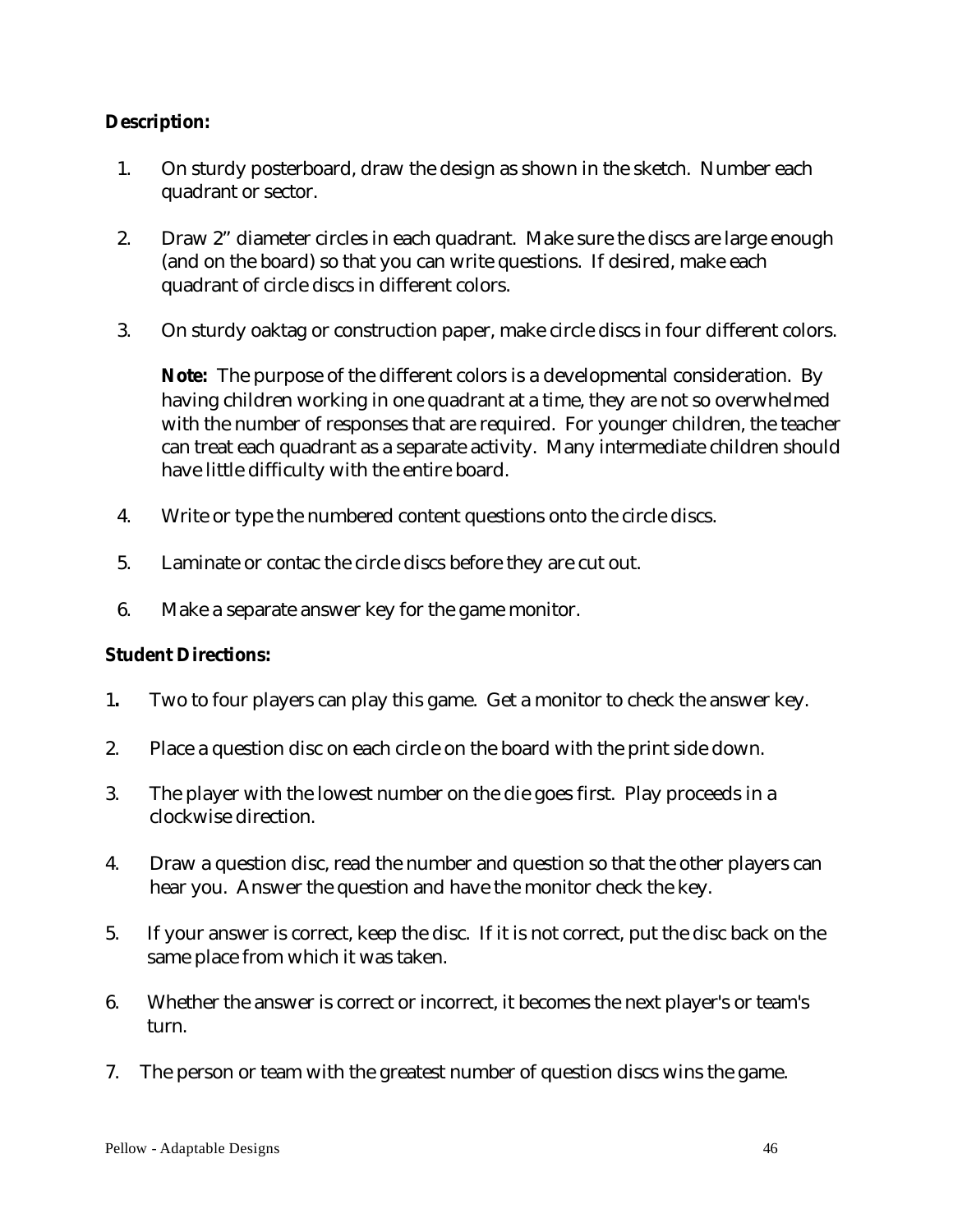## **SAMPLE QUESTIONS AND ANSWERS ON VOLCANOES**

#### **Volcanic Features**

- 1. A volcano thought to be "dead" and which has not erupted for thousands of years is called what type of volcano?
- 2. A volcano thought to be "sleeping" or taking a rest, but has erupted at times, is called what type of volcano?
- 3. A volcano that is "kicking out" steam, lava or rocks nearly all of the time is called what type of volcano?
- 4. What is very hot, melted rock inside the earth's surface called?
- 5. When hot, melted rock inside the earth's surface spills out and flows onto the earth's surface, it is known as
- 6. Clue: shape of a volcano A type of volcano that is made up of layers of rocks and ashes, and lava flows is called what type of volcano?
- 7. Clue: shape of a volcano A volcano that is round like a big bowl that is upside down, or looks like a domed stadium is known as what type of volcano?
	- 8. Clue: shape of a volcano A volcano that is made up of rocks and ashes that have piled up from many explosions so that it has steep sides like a cone that is upside down is called what type of volcano?
- 9. A large hole at the top of a volcano through which lava flows or through which rocks and ashes are erupted is called a/an
- 10. A crater that has grown very large by the collapse of the top of the volcano is called  $a$ /an  $\equiv$
- 11. Small cracks in the earth's surface around a volcano from which steam or lava flows are called
- 12. Vents where hot steam or gas can be heard roaring out from the ground much like a train's steam engine are called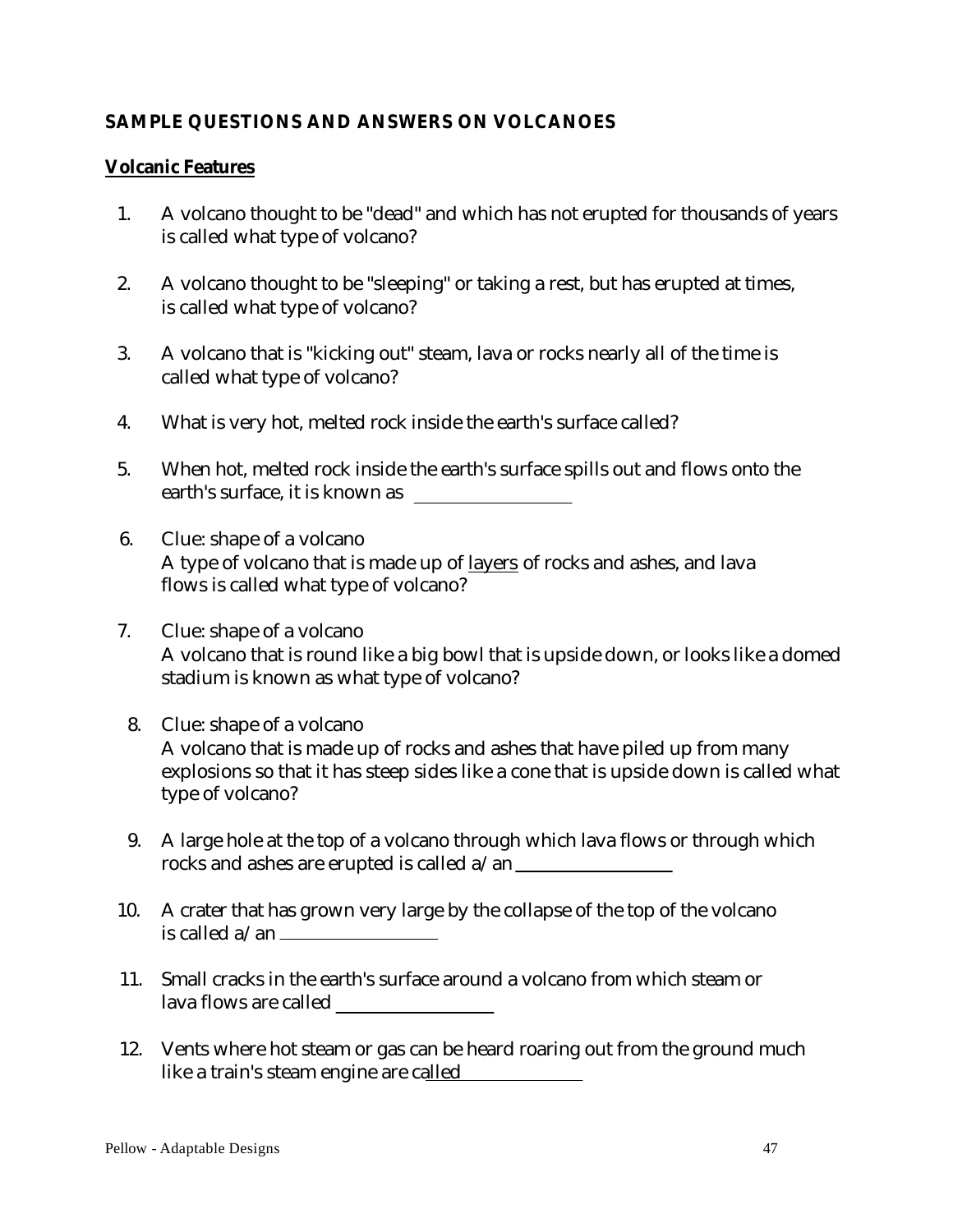- 13. Very dirty and usually stinky hot springs that look much like thick hot chocolate are called
- 14. Name two common features in Yellowstone National Park that show evidence of the dying stages of volcanic activity.

#### **Answers for Volcanic Features**

| 1. extinct      | 2. dormant    | 3. active      | 4. magma         | 5. lava     |
|-----------------|---------------|----------------|------------------|-------------|
| 6. composite    | 7. shield     | 8. cinder cone | 9. crater        | 10. caldera |
| 11. fissures or | 12. fumaroles | <b>13. mud</b> | 14. geysers, hot |             |
| <b>vents</b>    |               | volcanoes      | springs          |             |
|                 |               |                |                  |             |

## **Types of Rocks**

- 15. A big type of "rock group" that has cooled from a hot, melted state is known as rocks.
- 16. The name given to a rock that forms by cooling very rapidly and that looks like glass is \_\_\_\_\_\_\_\_\_\_\_\_\_\_\_\_.
- 17. The name given to a rock that is full of tiny air spaces and that floats in the water is  $\frac{1}{\sqrt{1-\frac{1}{\sqrt{1-\frac{1}{\sqrt{1-\frac{1}{\sqrt{1-\frac{1}{\sqrt{1-\frac{1}{\sqrt{1-\frac{1}{\sqrt{1-\frac{1}{\sqrt{1-\frac{1}{\sqrt{1-\frac{1}{\sqrt{1-\frac{1}{\sqrt{1-\frac{1}{\sqrt{1-\frac{1}{\sqrt{1-\frac{1}{\sqrt{1-\frac{1}{\sqrt{1-\frac{1}{\sqrt{1-\frac{1}{\sqrt{1-\frac{1}{\sqrt{1-\frac{1}{\sqrt{1-\frac{1}{\sqrt{1-\frac{1}{\sqrt{1-\frac{1}{\sqrt{1-\frac{1}{\sqrt{1$
- 18. Rocks that are large, rounded lumps of lava blown into the air are known as .
- 19. A type of rock that looks like spun glass is known as  $\sim$
- 20. Rather large, solid chunks of rock blown from a volcano are known as
- 21. Fine ash and dust particles that have stuck together and cooled are called
- 22. Small volcanic stones about the size of walnuts that are blown from a volcano are known as \_\_\_\_\_\_\_\_\_\_\_\_\_\_\_\_.
- 23. Cooled lava that looks like large, jagged blocks is called \_\_\_\_\_\_\_\_\_\_\_\_\_\_\_\_.

24. Cooled lava that has a ropy look to it is called \_\_\_\_\_\_\_\_\_\_\_\_\_\_.

.

.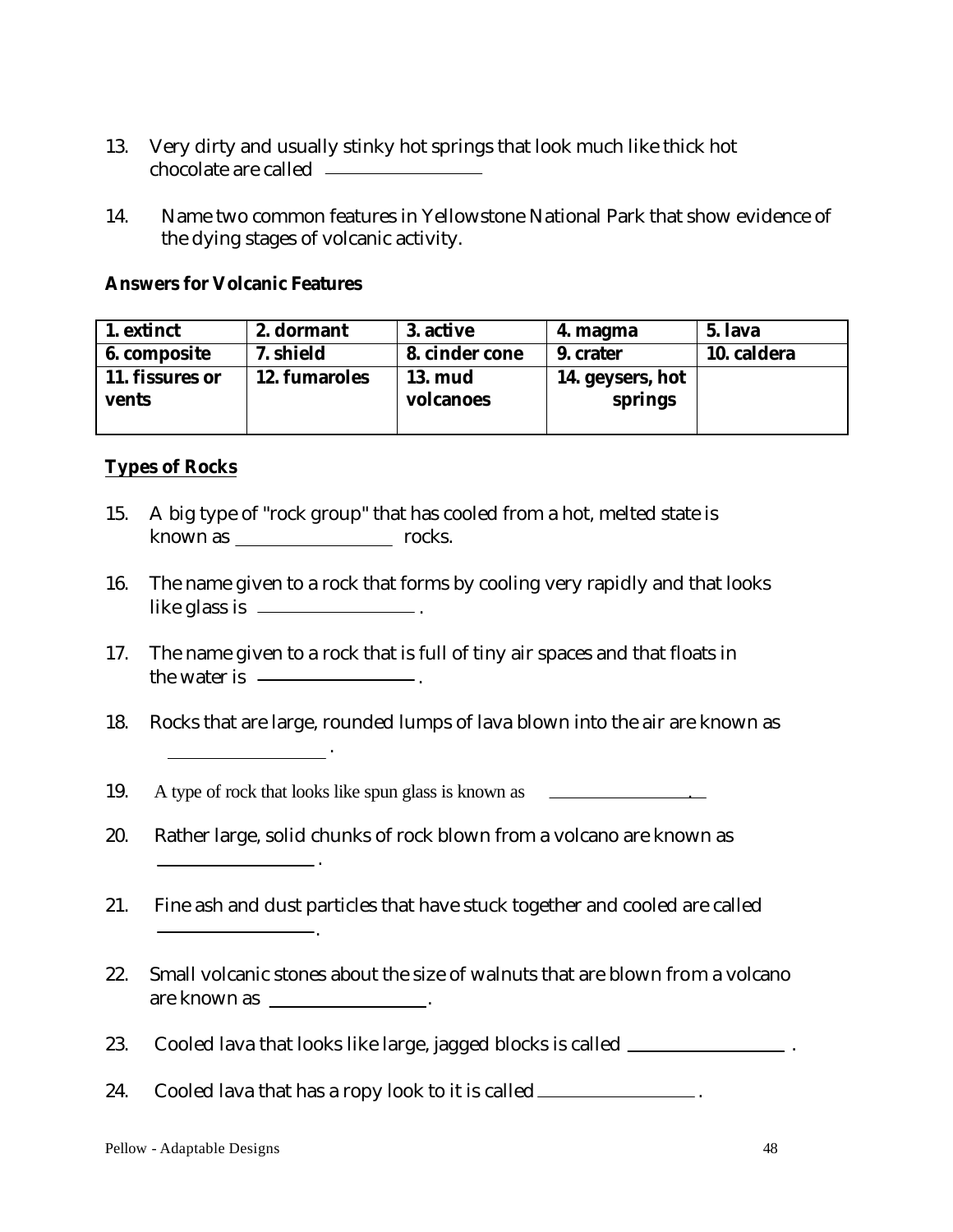#### **Answers for Types of Volcanic Rocks**

| 15. igneous | 16. obsidian    | 17. pumice  | 18. volcanic<br>bombs | 19. Pele's hair |
|-------------|-----------------|-------------|-----------------------|-----------------|
| 20. breccia | <b>21. tuff</b> | 22. lapilli | 23. aa                | 24. pahoehoe    |

#### **Names and Locations of Volcanoes**

- 25. The Pacific Ocean is circled by volcanoes. The circle of volcanoes is called the .
- 26. Name the continent that has **no** active volcanoes at this time.
- 27. In which country is the volcano Paricutin located?
- 28. Which volcano erupted in 79 A.D. and completely covered two Italian towns.
- 29. One of the **most violent** volcanic explosions occurred in Indonesia in 1883. Name the volcano.
- 30. Name the **southernmost** country that has an active volcano.
- 31. In 1902, a city named St. Pierre of 30,000 people was wiped out by Mt. Pelee's volcanic eruption. Name the location.
- 32. Name the **southernmost** place that has volcanic activity.
- 33. Name the **northernmost** country that has volcanic activity.
- 34. A very violent eruption occurred in 1921 on the North American continent. it didn't do much damage because it was so far from everyone. Name the volcano and its location.
- 35. For its size, which Central American country has the **greatest** amount of volcanic activity concentrated in one area?
- 36. Scientists were able to watch the island of Surtsey being created in the ocean by a number of volcanic eruptions. Near what country was the island formed?
- 37. Name the **best** known archipelago created by volcanic eruptions.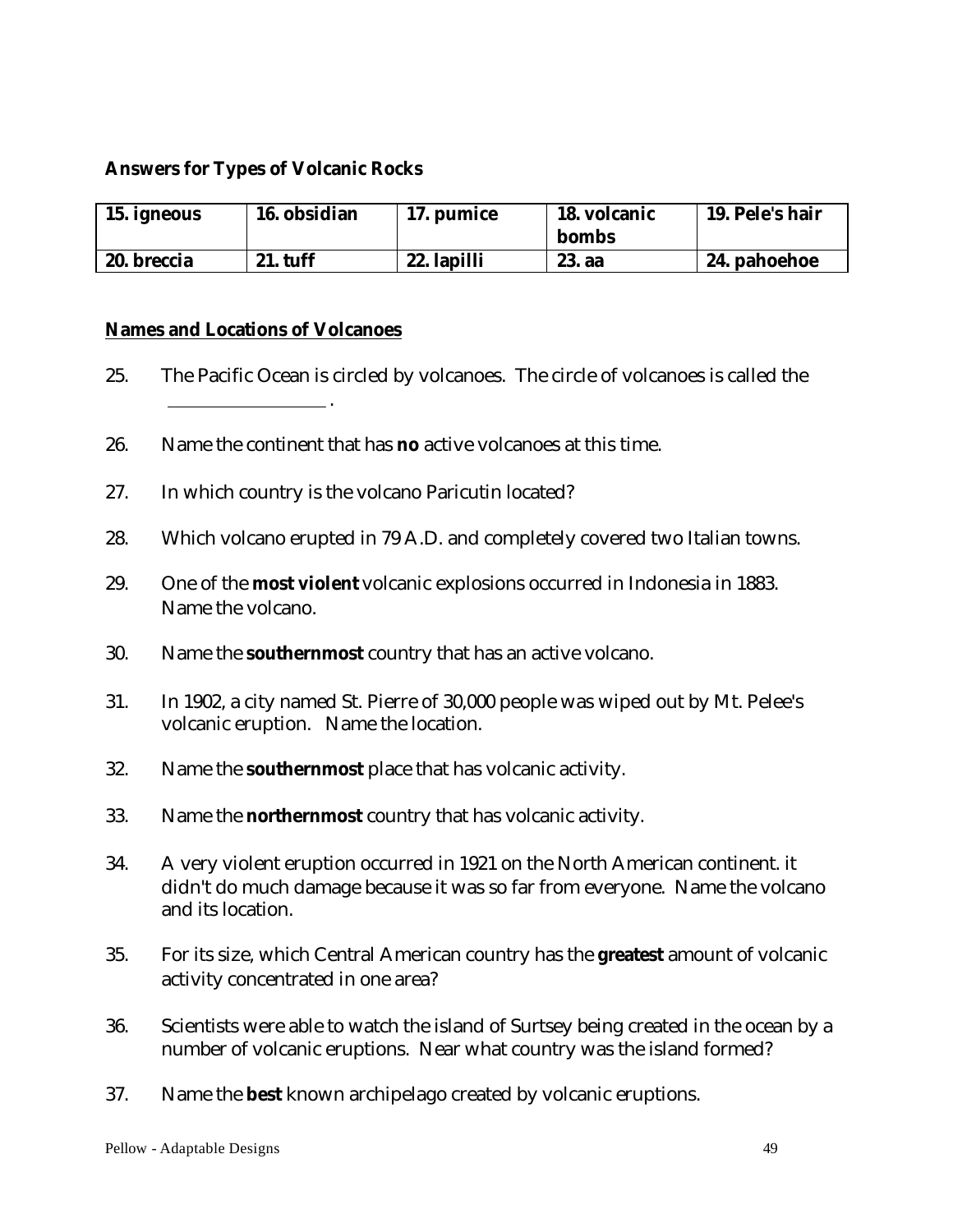- 38. Name the famous western National Park that is an extinct volcano and is a caldera.
- 39. Which volcano is **not** located on an island?
	- a. Fujiyama (Japan)
	- b. Ngauruhoe (New Zealand)
	- c. Mauna Loa (Hawaii)
	- d. Cotopaxi (Ecuador)
- 40. Which country does **not** have a dormant or active volcano?
	- a. United States
	- b. New Zealand
	- c. West Germany
	- d. Chile
- 41. Which state in the United States does not have a volcano?
	- a. Alaska
	- b. Nebraska
	- c. Oregon
	- d. Washington
- 42. One of the **best** known peninsulas for volcanoes is:
	- a. Florida
	- b. Mexico
	- c. Denmark
	- d. Italy
- 43. Which place of volcanic activity is **not** located on an archipelago?
	- a. Philippines
	- b. Indonesia
	- c. Mexico
	- d. Hawaii

#### **Answer Key to Names and Locations of Volcanoes**

| 25. Ring of Fire                  | 26. Australia                        | 27. Mexico            | <b>28. Vesuvius</b>        | 29. Krakatoa                     |
|-----------------------------------|--------------------------------------|-----------------------|----------------------------|----------------------------------|
| <b>30. New</b><br><b>Zealand</b>  | 31. Martinque,<br><b>West Indies</b> | <b>32. Antarctica</b> | 33. Iceland                | 34. Mt. Katmai,<br><b>Alaska</b> |
| 35. Nicaragua                     | 36. Iceland                          | 37. Hawaii            | 38. Crater Lake,<br>Oregon | 39. Cotapax                      |
| <b>40. West</b><br><b>Germany</b> | 41. Nebraska                         | 42. Italy             | <b>43. Mexico</b>          |                                  |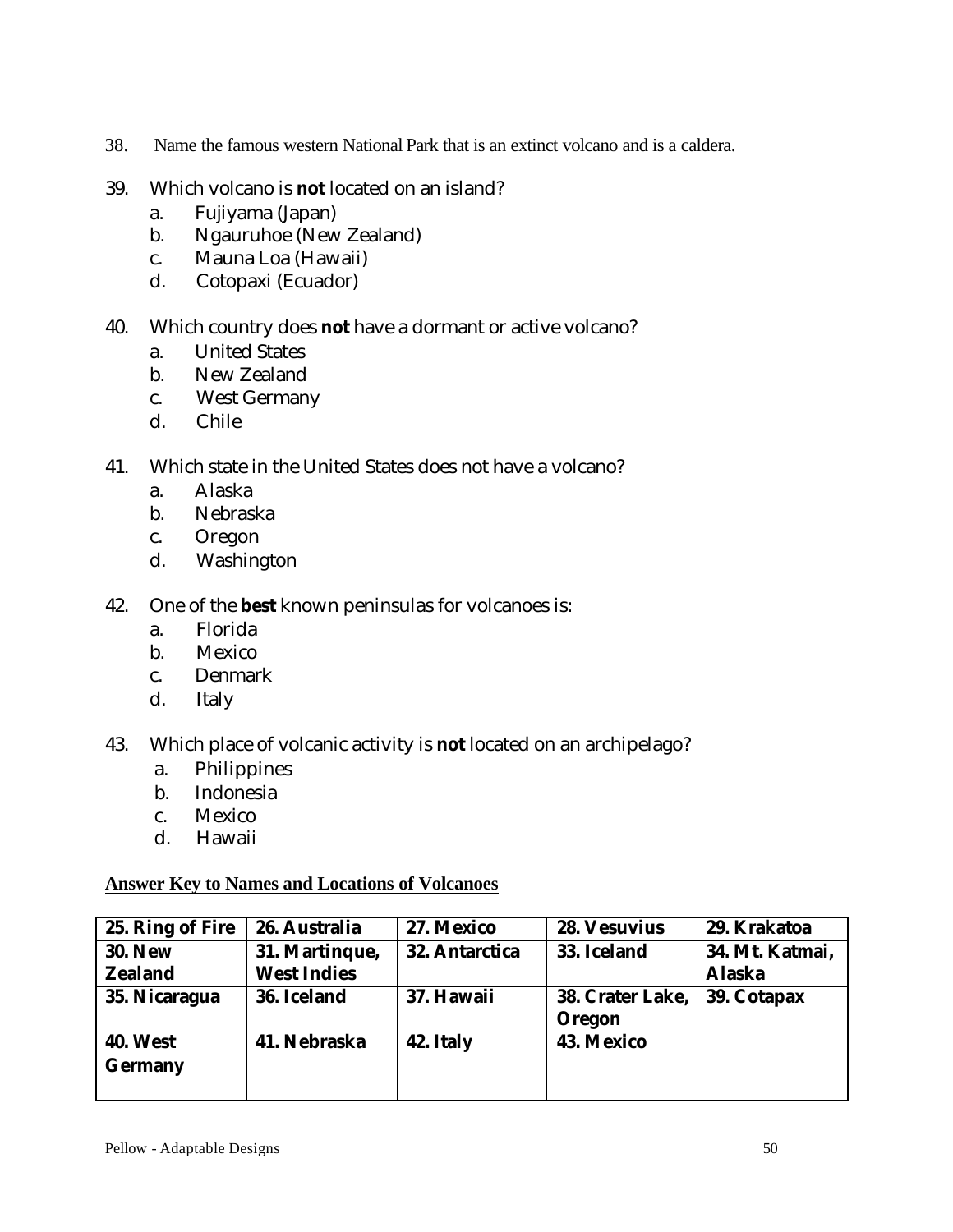#### **Variations:**

- 1. Create two sets of circle discs. One set would contain angles drawn on the discs while the other set would contain the number of degrees (45 degrees) the angles represented. Students would match the sketch of the angle with its corresponding number of degrees.
- 2. Create two sets of circle discs. One set would contain clocks with hands sketched on to show certain times. Use a stamp pad of clock face. The other set would contain digital times. Students would match the traditional time with the digital time. Color code the sets to allow children to work on one quadrant at a time.
- 3. Create two sets of circle discs on antonyms (or synonyms or homonyms). Put one set of antonyms in quadrant 1 and its matched pairs in quadrant 3. Likewise, one set of synonyms can be placed in quadrant 2 and its corresponding matches in quadrant 4.
- 4. Create two sets of circle discs -- one on small pictures of objects and the other on initial consonant sounds (or consonant blends, consonant digraphs, vowel digraphs, etc.). Follow similar procedures as described in variation three above.
- 5. Create two sets of circle discs -- one with the names of TV programs listed on them, and the other with the days and times of the TV programs listed on them. Children could use a TV program guide to find the correct matches.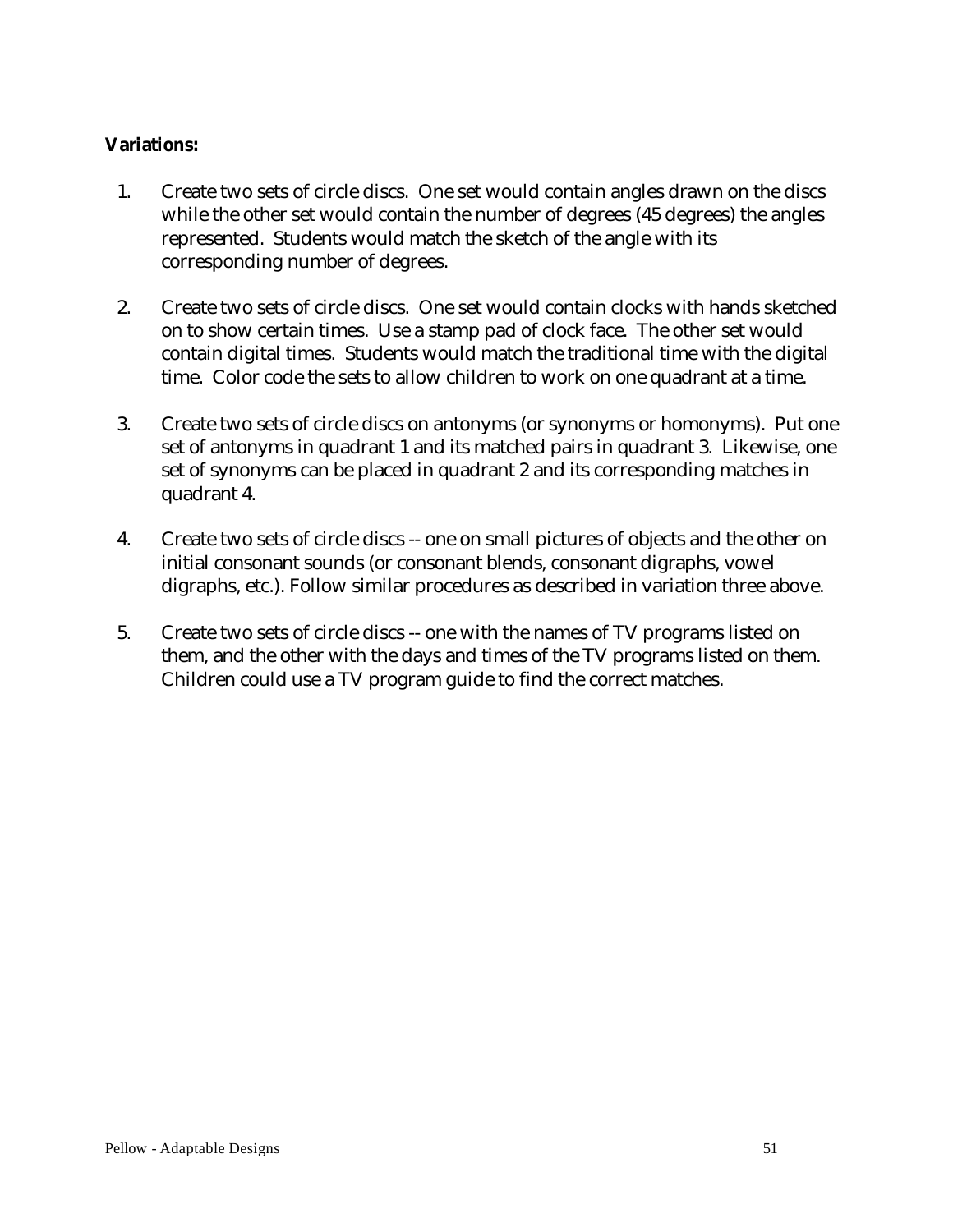#### **Title: FLIPPING OVER YOU**

**Purpose:** For students to match the names of dinosaurs to their correct descriptions.

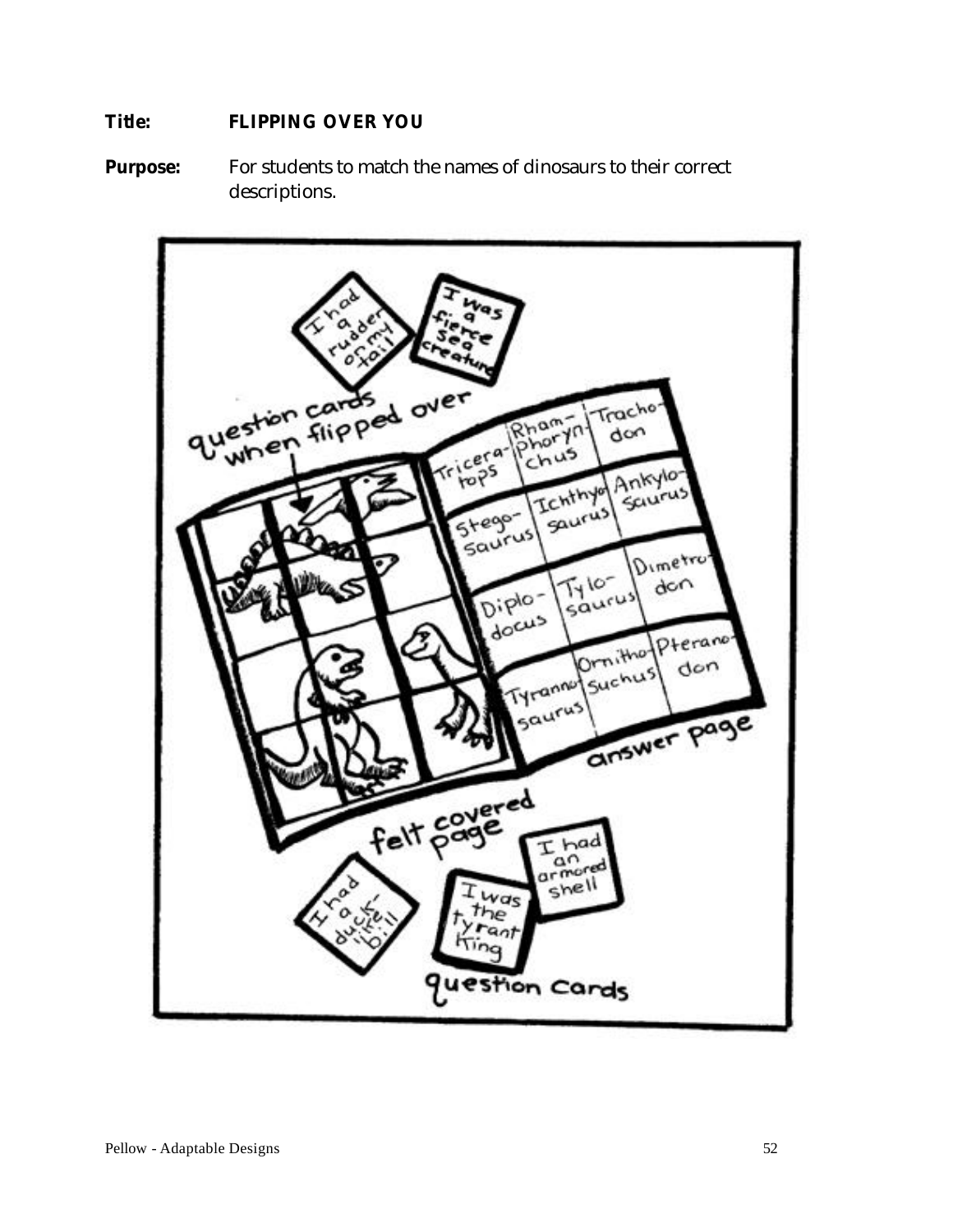## **Description:**

- 1. Cut a manila folder in half and divide one section of it into twelve equal parts. Do not cut this section.
- 2. Write the names of events or characters in the twelve slots.
- 3. On the reverse side of the oaktag, mount a suitable magazine picture that covers, in part, all twelve areas. **Caution: Make sure the picture is pasted on correctly!**
- 4. To help the cards stay in place when being flipped, glue a small piece of felt on each of the twelve answer cards (not on the picture side). Cut the oaktag into twelve answer cards.
- 5. On the other half of oaktag, divide it into twelve corresponding areas. In each separate area, write a question or phrase that would require students to find answers in a textbook (or reinforce information).
- 6. On the reverse of this oaktag, place adhesive magnet tape at the four corners.
- 7. Take another manila folder and glue a piece of felt or flannel on the inside left cover.
- 8. On the inside right cover, place pieces of magnet tape on the four corners. Attach the section of oaktag that contains the statements or questions. Note: Placement of magnet tape makes this design very adaptable. Simply remove the oaktag insert that contains the questions or phrases and replace it with another set of questions on a completely different topic.

#### **Student Directions:**

- 1. Place all word cards in front of you.
- 2. Match the word cards to the questions or phrases in the folder. Lay the answer card on top of the statement so that the word side is facing up.
- 3. When you have matched all the cards, close the folder. Quickly flip it over. Try to keep the cards from moving inside the folder.
- 4. Open the back cover of the folder. If your answers are correct, you will see a picture in its correct order.
- 5. Place all cards back in the envelope.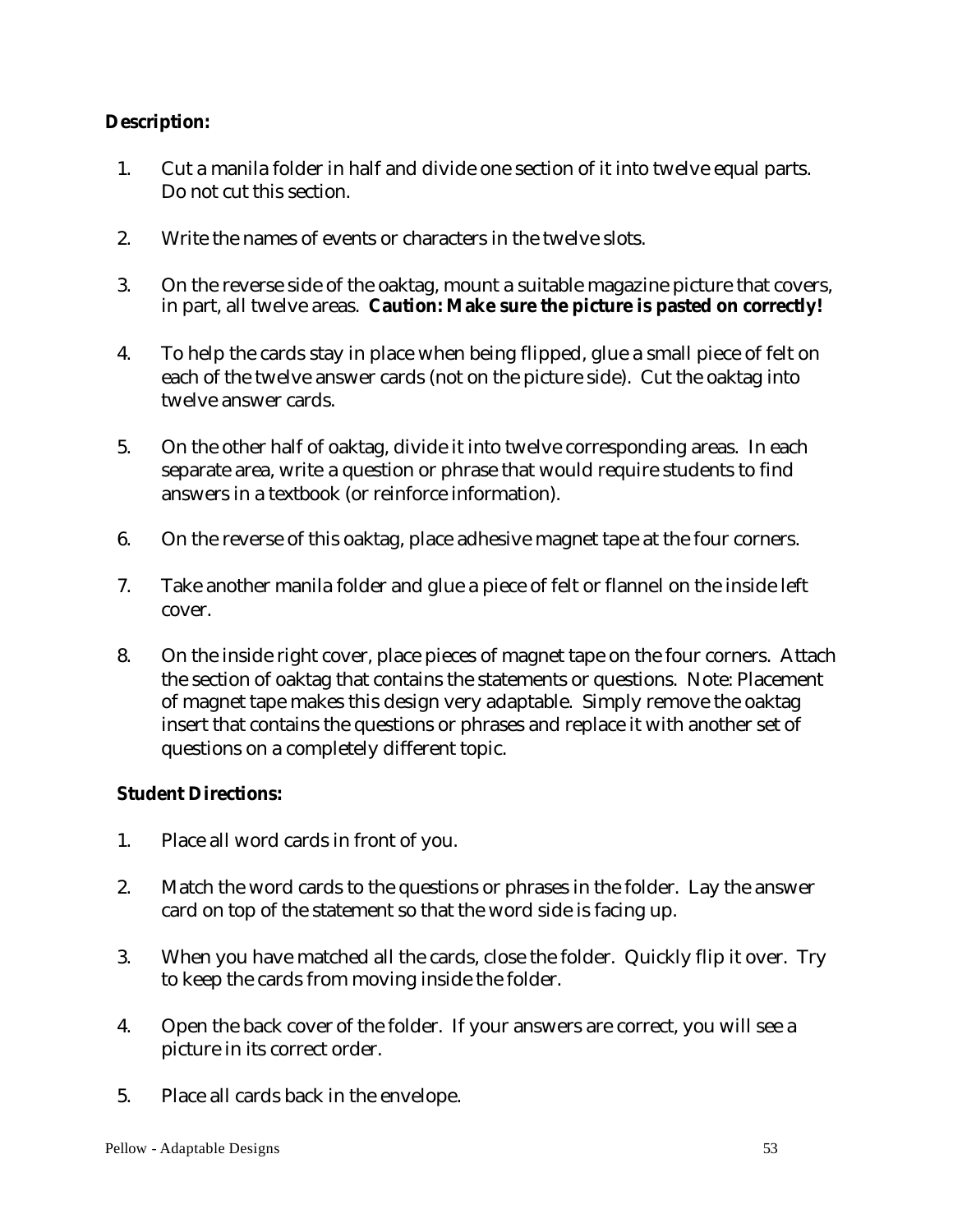## **SAMPLE QUESTIONS AND ANSWERS FOR DINOSAUR MATERIAL**

| I had a duck-like   | My name means       | I was an early       | I had an armored    |
|---------------------|---------------------|----------------------|---------------------|
| bill with more than | three-horned head.  | flying dinosaur      | shell, something    |
| <b>1000 teeth.</b>  |                     | with a rudder on     | like a turtle's.    |
|                     |                     | my long tail.        |                     |
| I was a ten foot    | I had large bony    | I had a large "sail" | I was a fierce sea  |
| long sea creature   | plates coming out   | on my back. It may   | monster who could   |
| who looked like a   | of my back.         | have helped my       | swallow large fish. |
| modern dolphin.     |                     | body to cool down.   |                     |
| I was the longest   | I was a huge flying | I was a meat eater   | I was the terrible  |
| dinosaur that ever  | creature who        | with a bony ridge    | tyrant King.        |
| walked on Earth.    | mostly ate fish.    | down the center of   | <b>Beware!</b>      |
|                     |                     | my back.             |                     |

## **ANSWER CARDS**

| <b>Trachodon</b>     | <b>Triceratops</b> | Rhamphorynchus       | <b>Ankylosaurus</b>      |
|----------------------|--------------------|----------------------|--------------------------|
| <b>Ichthyosaurus</b> | Stegosaurus        | <b>Dimetrodon</b>    | <b>Tylosaurus</b>        |
| <b>Diplodocus</b>    | <b>Pteranodon</b>  | <b>Ornithosuchus</b> | <b>Tyrannosaurus Rex</b> |

# **Sample Content on Famous People of the American Revolution**

| I warned the patriots in     | I was considering one of         | I designed and made the         |
|------------------------------|----------------------------------|---------------------------------|
| <b>Lexington and Concord</b> | the biggest troublemakers        | first flag for the United       |
| that the Redcoats were       | in stirring up the New           | <b>States of America.</b>       |
| approaching.                 | <b>England colonists against</b> |                                 |
|                              | <b>Great Britain.</b>            |                                 |
| I wrote a booklet called     | <b>The Second Continental</b>    | I shouted these words in        |
| "Common Sense" in which      | <b>Congress voted me to be</b>   | one of my speeches: "Give       |
| I urged the colonists to     | <b>Commander-in-Chief of</b>     | me liberty or give me           |
| fight for complete freedom   | the Continental Army.            | death."                         |
| from England.                |                                  |                                 |
| I was the main author of     | I went to France and             | I took my husband's place       |
| the Declaration of           | convinced the King to send       | at the cannons when he          |
| Independence.                | men, ships, and supplies to      | was killed by British fire. I   |
|                              | <b>America to help fight</b>     | was the first WAC.              |
|                              | England.                         | (Women's Army Corp)             |
| I held my own interests at   | In a famous naval battle, I      | I organized the western         |
| heart when I sold the plans  | forced the British ship,         | settlers to fight against the   |
| of West Point to the         | Serapis, to surrender while      | <b>British on the frontier.</b> |
| British.                     | my ship, Bonhomme                |                                 |
|                              | Richard, was sinking.            |                                 |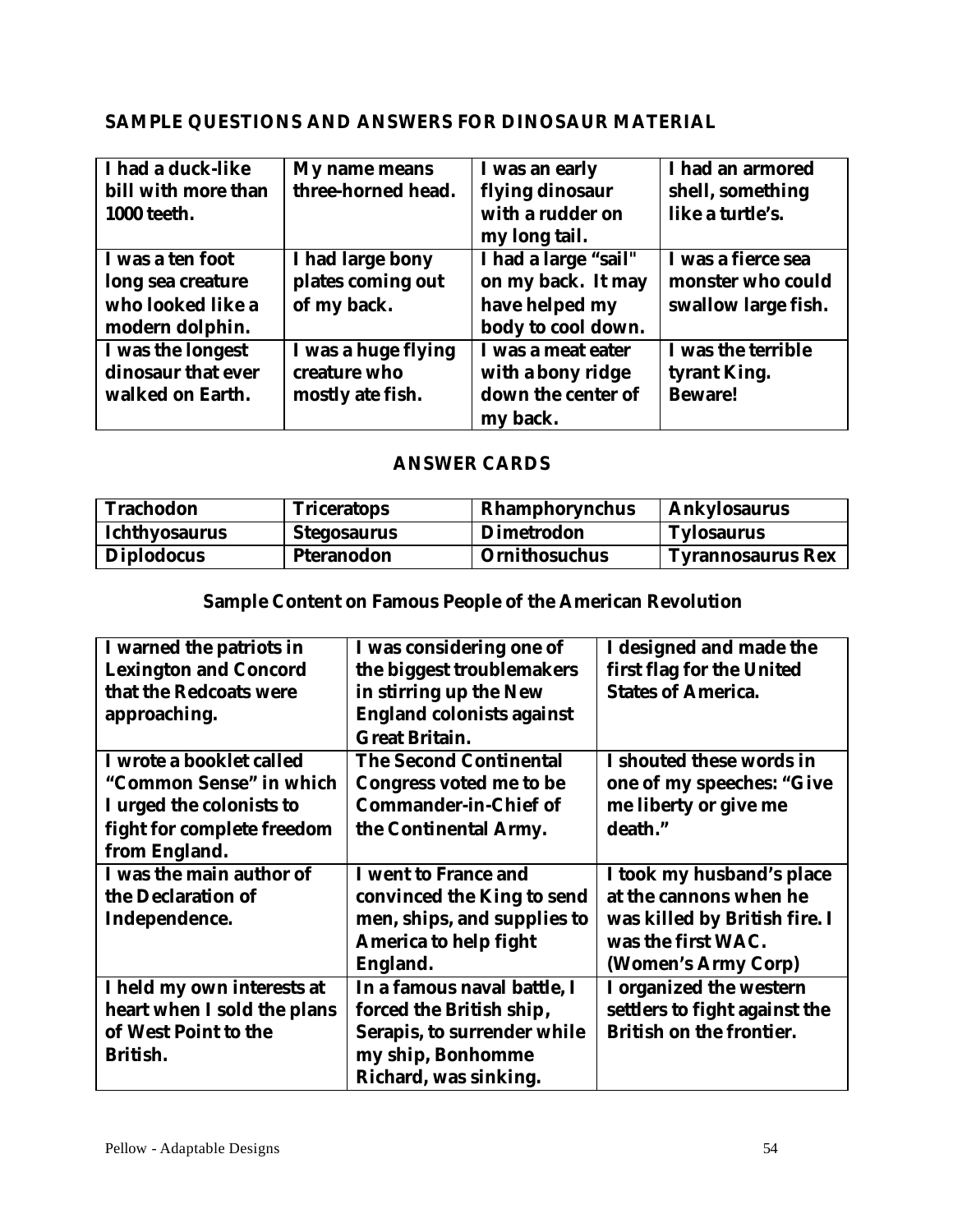#### **Answer Cards**

| <b>Paul Revere</b>      | <b>Samuel Adams</b>      | <b>Betsy Ross</b>          |
|-------------------------|--------------------------|----------------------------|
| <b>Thomas Paine</b>     | <b>George Washington</b> | <b>Patrick Henry</b>       |
| <b>Thomas Jefferson</b> | <b>Benjamin Franklin</b> | <b>Molly Corbin</b>        |
| <b>Benedict Arnold</b>  | <b>John Paul Jones</b>   | <b>George Rogers Clark</b> |

#### **Comment:**

Paste pictures on the backs of distractor cards, if you desire. Some distractor cards might be: Nathan Hale, John Hancock, Lord Corwallis, and so on.

#### **Variations:**

- A. If your picture is well chosen, you can get more mileage from this activity. Devise a list of words, some of which are represented in the picture. Allow children to classify the words as to whether or not they are observed in the picture. Such an exercise promotes language development and observation of detail.
- B. You may have fewer than or greater than twelve responses for matching. These activity folders are relatively easy to construct provided the picture is correctly pasted on the reverse side of the oaktag answer cards. This design works very well for reinforcing math facts as well.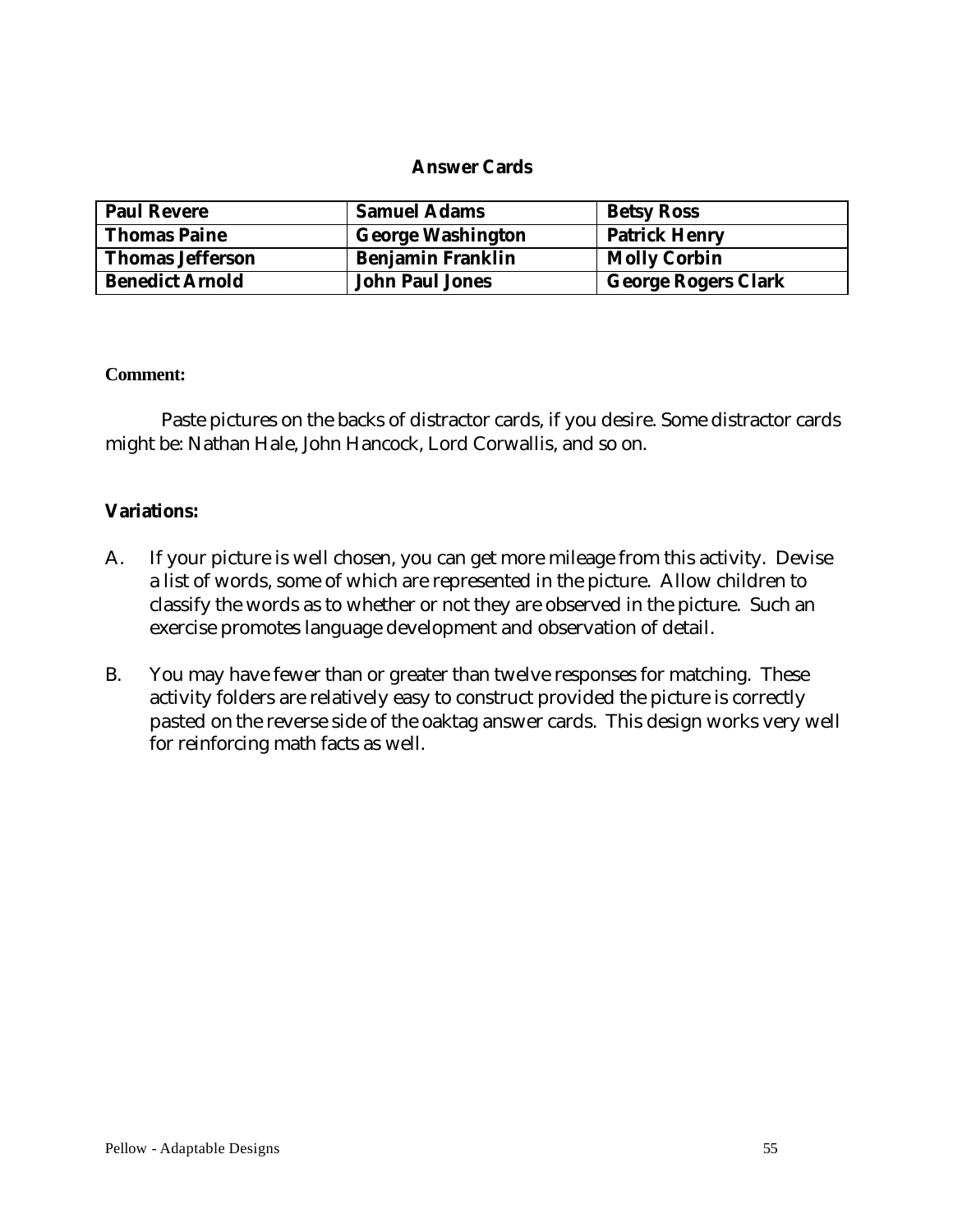#### **Title: AROUND THE WORLD IN WORDS**

**Purpose:** For students to classify the meanings of uncommon nouns to their respective categories.



## **Description:**

- 1. Measure five strips 4" by 10" from different colors of felt and cut out. Glue these strips to a section of oaktag 22" by 14".
- 2. Make category cards and a title card such as those shown in the sketch. On the back of each card, place a small piece of magnet tape or a paper clip. Put magnet tape on the oaktag so that it serves as a holder for the title and category cards.
- 3. Cut 2" discs from oaktag. Write an unusual noun on each disc to correspond to a designated category. (See example.)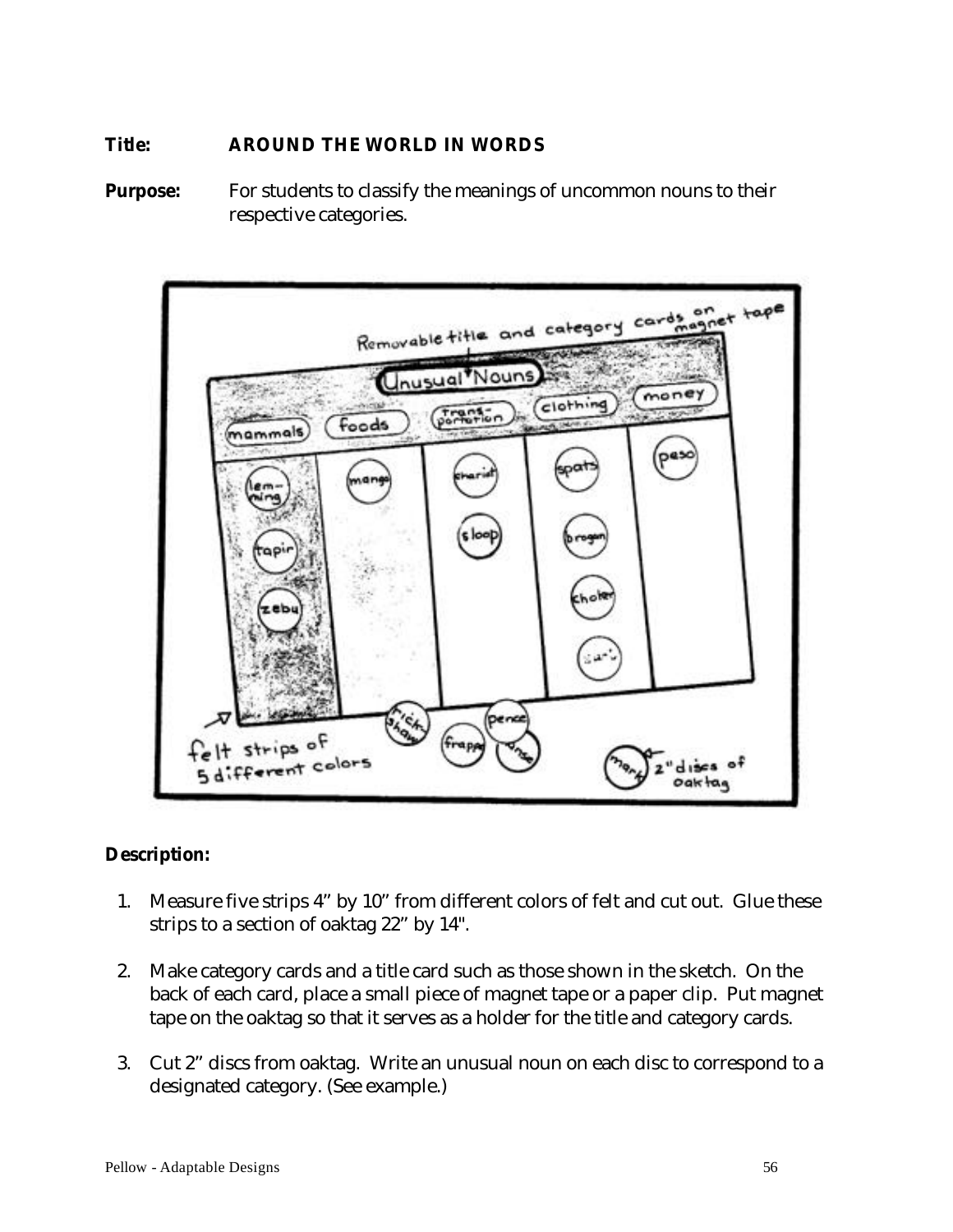4. On the reverse side of each card, provide an appropriate coded response. For instance, fo = foods, mo = money. Also, to increase the sticking capability of the discs, glue a small piece of white felt on the back.

#### **Student Directions:**

- 1. Remove the title and category cards from the envelope. Place them on the board.
- 2. Remove the discs from the envelope. Read the word on each disc and place it in its proper category.
- 3. If you do not know the word, look it up in the dictionary. Then classify the card to its proper category.
- 4. After all the discs are placed, ask me to explain how you can correct your work.

| mammals  | foods     | transportation | clothing   | money       | distractors |
|----------|-----------|----------------|------------|-------------|-------------|
| platypus | fricassee | caravan        | cummerbund | <b>peso</b> | centenary   |
| echidna  | sorghum   | rickshaw       | spats      | ruble       | rouge       |
| lemming  | mango     | chariot        | brogan     | mark        | zax         |
| zebu     | frappe    | sloop          | choker     | pence       | cholera     |
| tapir    | avocado   | brigantine     | sari       | franc       | manse       |

#### **SAMPLE CATEGORIES AND NOUNS**

#### **Variations:**

This design is very versatile and can be used with a range of topics in a variety of grade levels that require skills, such as classifying, sequencing, left to right progression, and so on.

#### **Extension:**

As a continuation of this activity, place the words in some kind of context that will promote comprehension skills. For instance, using sentences to integrate the skill of locating information in various references such as atlases, almanacs, or dictionaries would be very desirable. Note that clues are contained in each sentence so that children will know which set of words from which to draw the correct answer.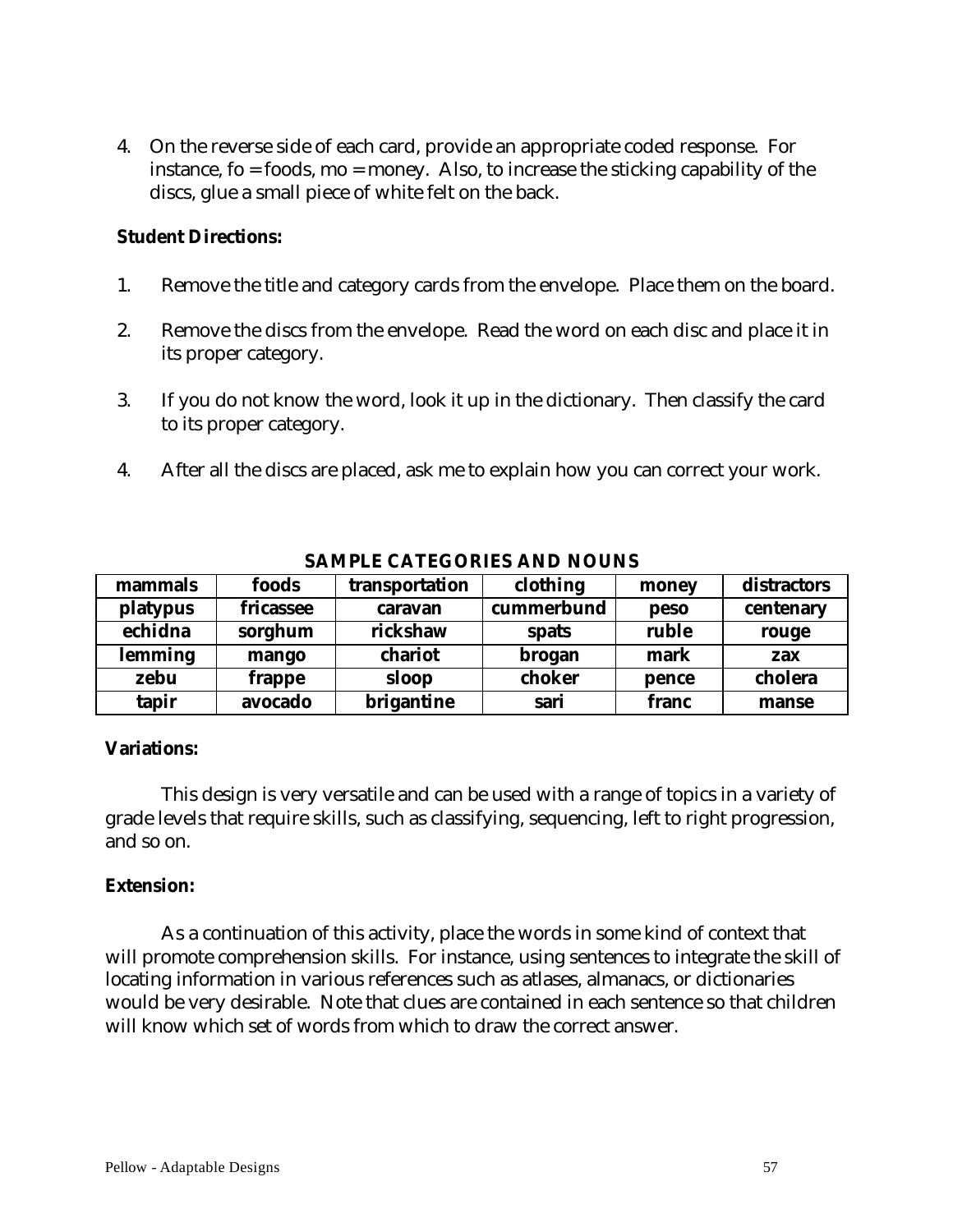Samples might include:

- 1. Mango is a type of fruit that is found on trees. T or F
- 2. A small mouse-like animal that lives in Norway and Sweden is called the (lemminq).
- 3. This sailing ship has only one mast. (sloop)
- 4. Which statement is true about the platypus?
	- a. It is a fish.
	- b. It can fly.
	- c. It is hunted for its feathers.
	- d. It is a mammal.
- 5. A kind of disease that people get as a result of unhealthy germs in the drinking water is known as (cholera).
- 6. The United States' money system is based upon the dollar. The German's money system is based upon the (mark).
- 7. A spiny anteater, with a long sticky tongue, from Australia is known as a/an (echidna).
- 8. A type of fruit that grows on trees, but tastes more like a vegetable is the (avocado).
- 9. This item is part of the Mexican money system. It is called the (peso).
- 10. This item of clothing is worn around your waist. It is  $a$ /an (cummerbund).
- 11. An item used as a tool is called  $a$ /an (zax).
- 12. Which type of food is sometimes used in an ice drink? (frappe)
- 13. This type of clothing covers the ankle and upper part of shoes. (spats)
- 14. A type of Russian money is called  $a$ /an (ruble).
- 15. A type of clothing worn by the women of Indian is known as  $a$ /an (sari).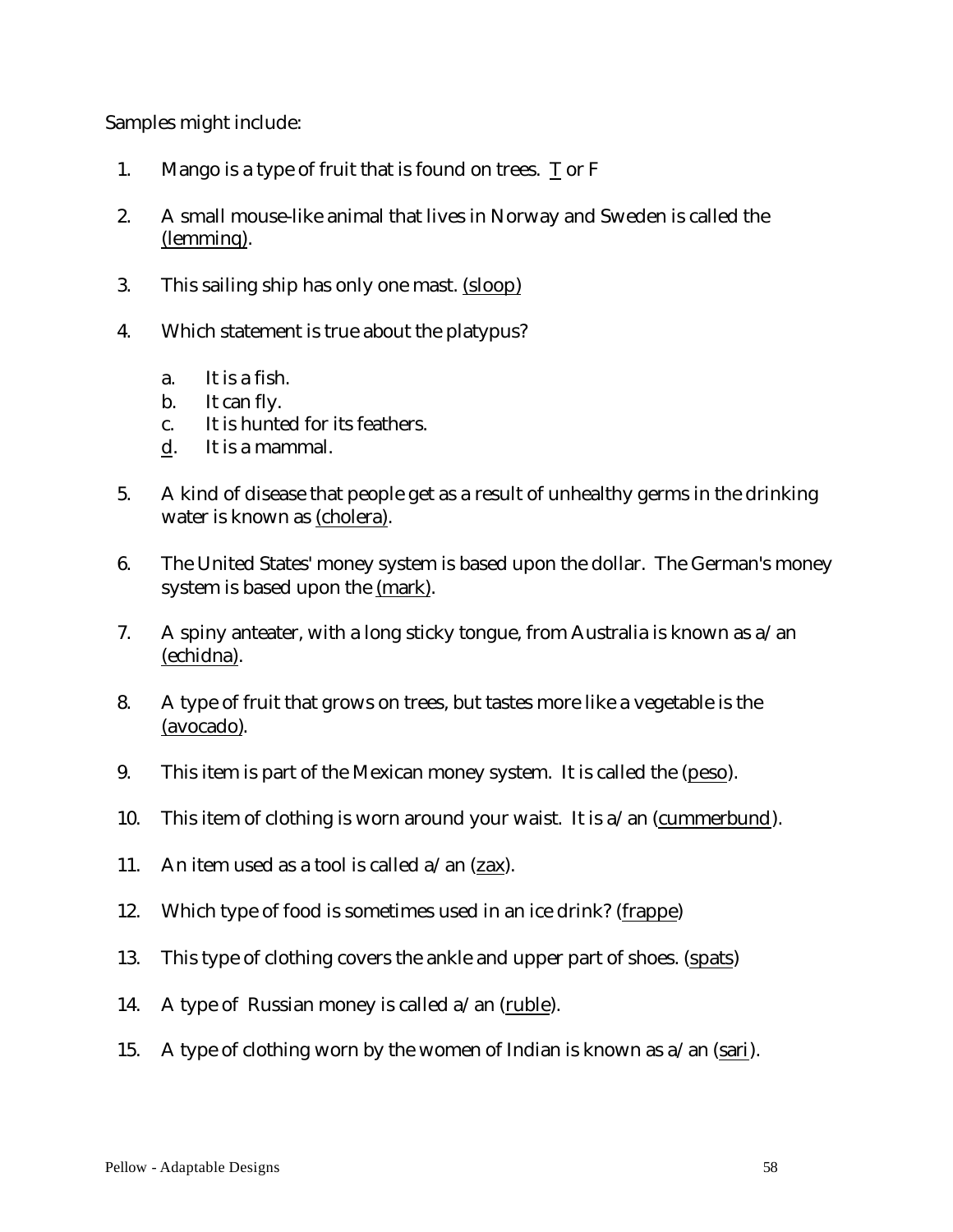## **Title: HOT WEBS**

**Purpose:** Students will be able to associate specific words to their opposite meanings. (antonyms)



## **Description:**

- 1. Sketch the following "spider web" design on a 28 x 22 matboard. To increase durability, contac the board.
- 2. Write your words (matched pairs) on a set of numbered question cards that will fit within each webbed space. To make the design adaptable, each card can be attached by placing scotch or masking tape on its reverse side.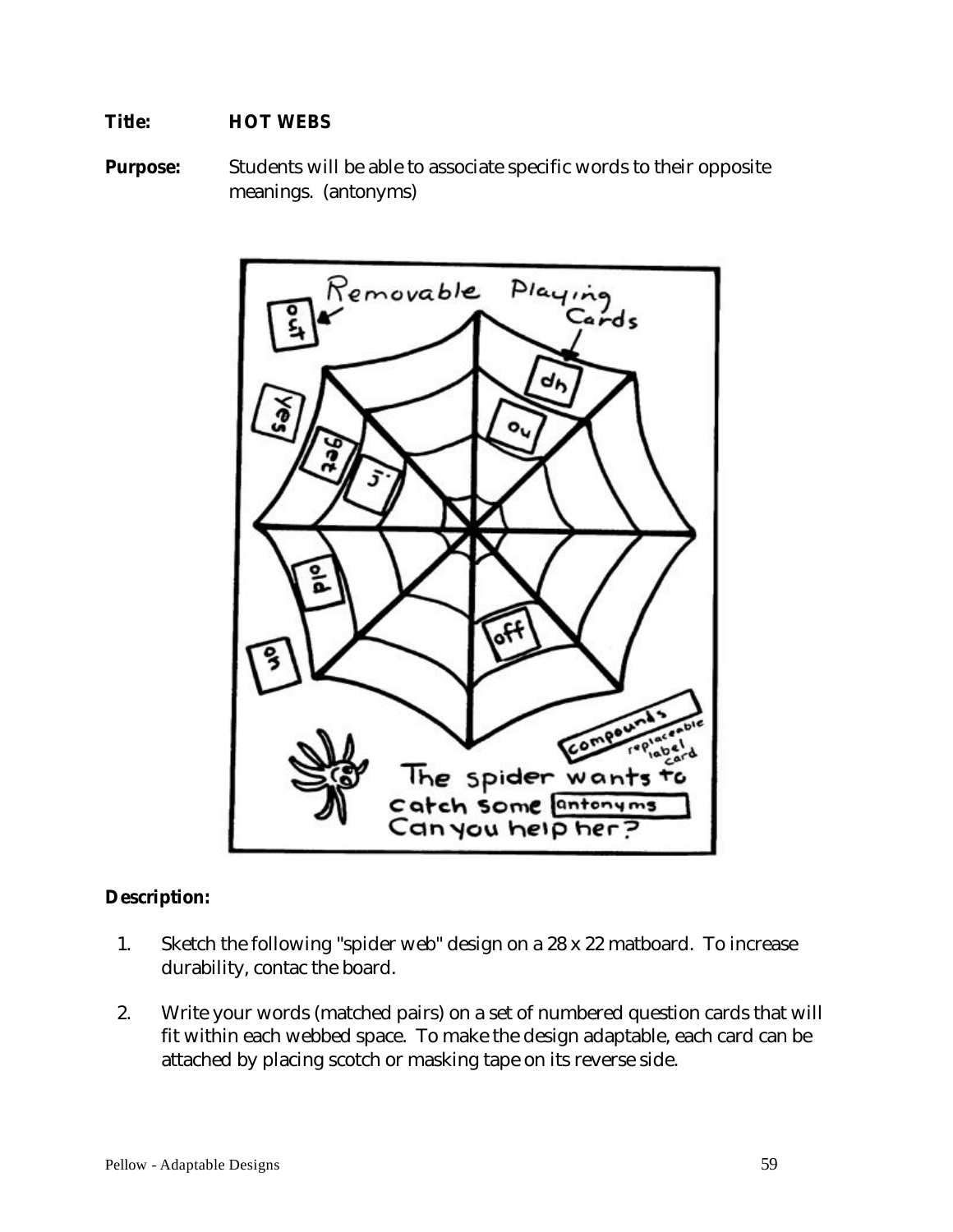Note: Velcro or magnet tape will also work well. If you use velcro, you may wish to staple it on. That will provide you with greater durability. If you use magnet tape on the board design, put a paper clip on the answer card. The answer card will adhere to the magnet tape. By doing this, you use less magnet tape.

- 3. Write your answers (matched pairs) on a set of answer cards that will be associated with the word cards.
- 4. Place a number or letter code on the back of each answer card to correspond with its correct question card. If you do not care for this technique, provide a separate answer key for your children to check.

#### **Student Directions:**

- 1. Take the question word cards and place each one within a webbed area. They do not need to be in any order.
- 2. Remove the answer cards from the envelope and scatter them on the floor around the spider's web board.
- 3. Match each answer card to its question word card.
- 4. When you have finished, turn the cards over. If your answers are correct, the numbers on the back of each answer card and question card will be the same.

| white         | <b>black</b> | stop   | start        |
|---------------|--------------|--------|--------------|
| up            | down         | arrive | <b>leave</b> |
| $\mathbf{no}$ | yes          | first  | last         |
| small         | large        | find   | lose         |
| kind          | cruel        | get    | give         |
| off           | on           | little | big          |
| found         | lost         | back   | front        |
| high          | low          | after  | before       |
| near          | far          | below  | above        |
| night         | dark         | good   | bad          |
| never         | always       | right  | wrong        |
| left          | right        | old    | young        |
| in            | out          | open   | close        |

## **SAMPLE ANTONYMS LIST**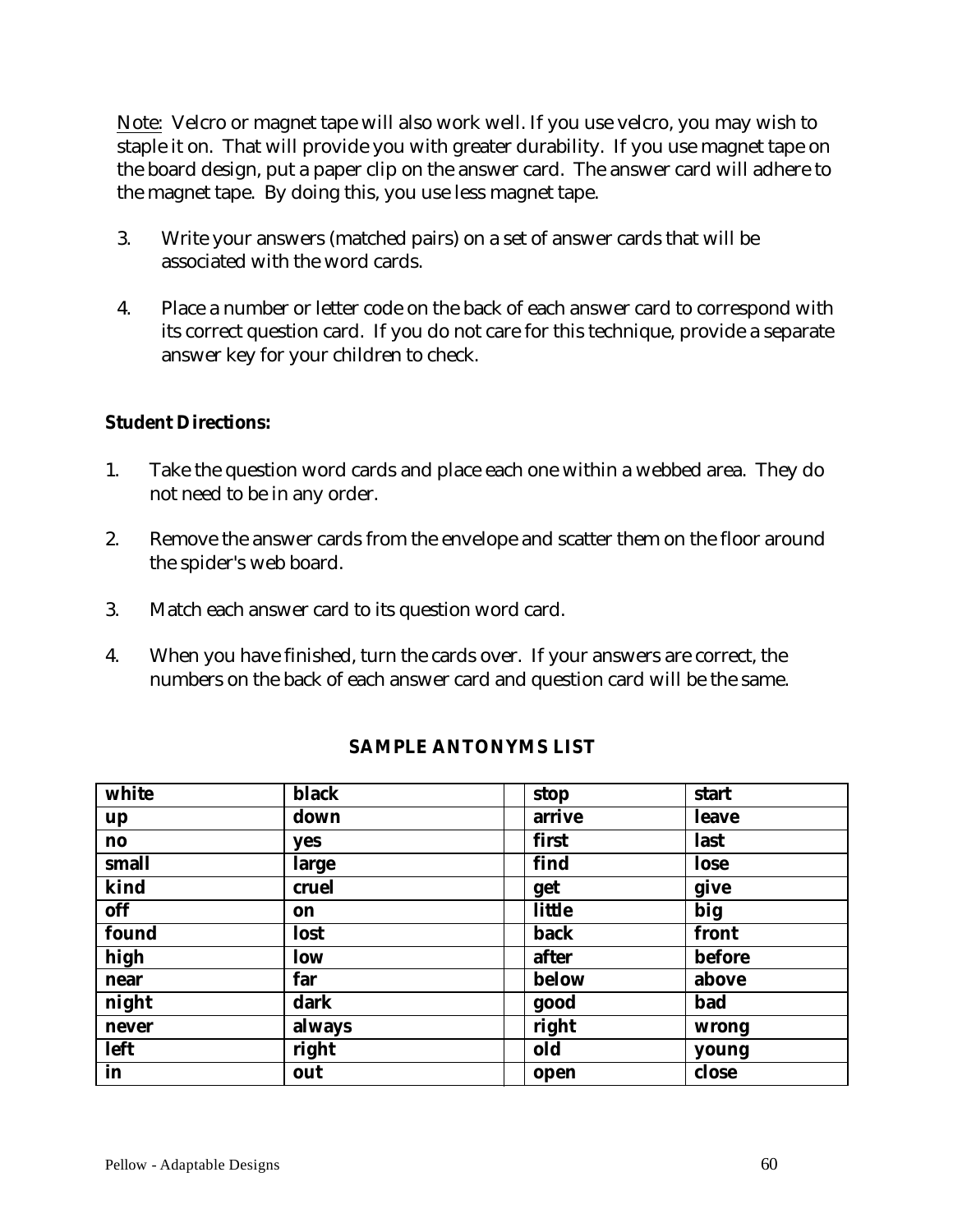#### **SAMPLE COMPOUND WORDS LIST**

| outlaws         | tiptoe           | afternoon |
|-----------------|------------------|-----------|
| <b>leftover</b> | pinball          | bulldog   |
| frostbite       | windshield       | sailboat  |
| cowboy          | airline          | popcorn   |
| lookout         | rattlesnake      | vineyard  |
| highway         | crosswalk        | sunshine  |
| <b>bathroom</b> | notebook         | weekend   |
| newspaper       | <b>breakfast</b> | haircut   |
| undercover      | snowdrift        | pancake   |
| <b>backyard</b> | waterfall        | eyeball   |
| bloodhound      | headache         | dishpan   |
| cobwebs         | earring          | campfire  |
| baseball        | basketball       | touchdown |

#### **Variations:**

When you are finished with this unit of study, remove the content question cards and replace them with a different set of content oriented cards such as compound words and contractions. Activities requiring students to associate or match would be best suited for this design as well as use in sentences.

#### **SAMPLE CONTRACTIONS LIST**

| not       | will     | have      | would/     | is/has  | are     | <b>us</b> | am  |
|-----------|----------|-----------|------------|---------|---------|-----------|-----|
|           |          |           | had        |         |         |           |     |
| can't     | it'll    | I've      | <b>I'd</b> | it's    | we're   | let's     | I'm |
| don't     | he'll    | you've    | you'd      | she's   | you're  |           |     |
| didn't    | I'll     | we've     | they'd     | he's    | they're |           |     |
| haven't   | we'll    | they've   | that'd     | what's  | who're  |           |     |
| hasn't    | you'll   | who've    | there'd    | who's   |         |           |     |
| hadn't    | they'll  | might've  | she'd      | there's |         |           |     |
| isn't     | that'll  | should've | he'd       | that's  |         |           |     |
| doesn't   | these'll | would've  | we'd       | here's  |         |           |     |
| wasn't    | those'll | could've  | what'd     |         |         |           |     |
| weren't   | there'll | there've  | who'd      |         |         |           |     |
| won't     | she'll   |           |            |         |         |           |     |
| aren't    | this'll  |           |            |         |         |           |     |
| shouldn't | what'll  |           |            |         |         |           |     |
| couldn't  | who'll   |           |            |         |         |           |     |
| needn't   |          |           |            |         |         |           |     |
| mightn't  |          |           |            |         |         |           |     |
| mustn't   |          |           |            |         |         |           |     |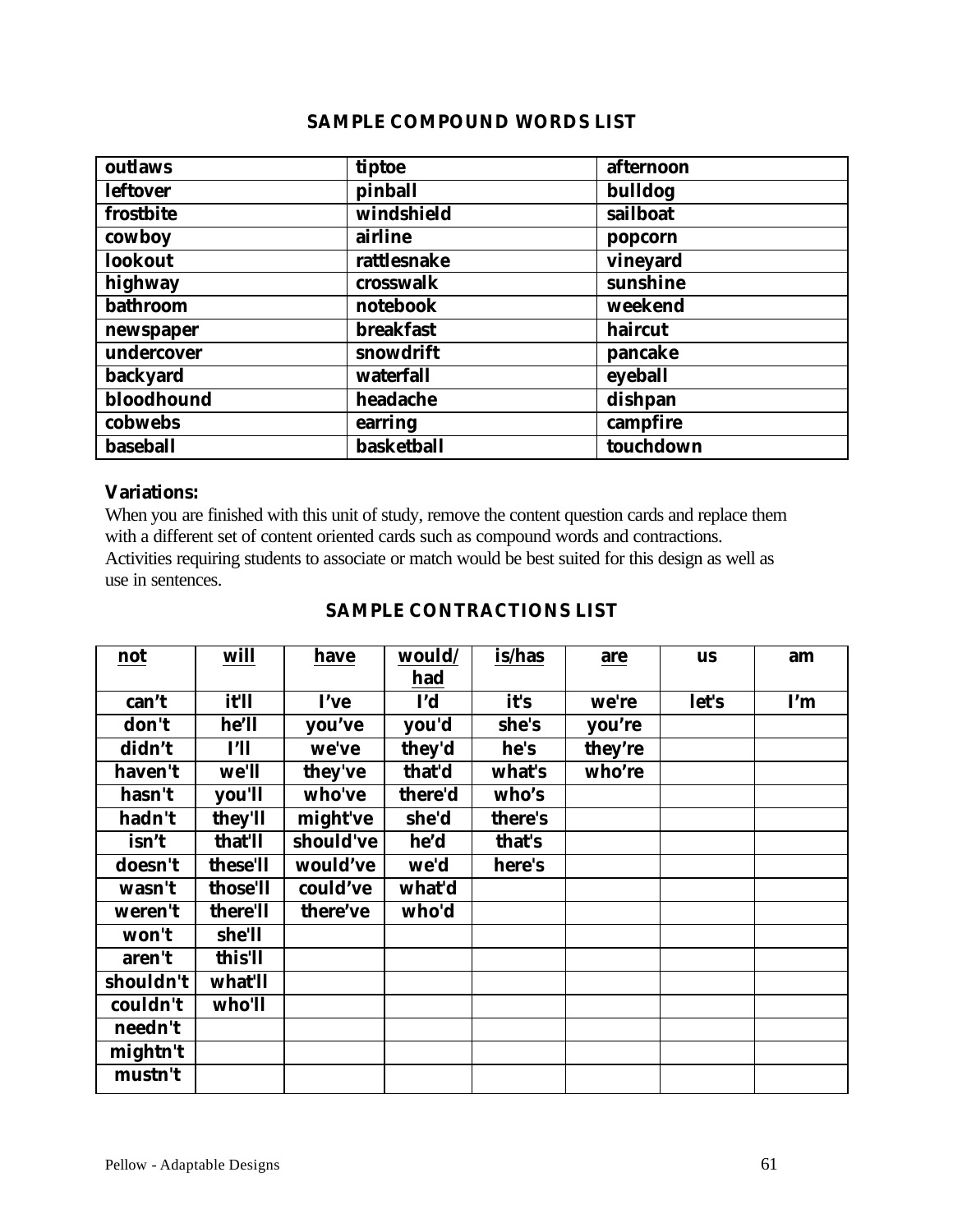## **Title: PEGOSAURUS**

**Purpose:** For students to match words and statements to their respective occupations.



## **Description:**

- 1. Purchase pegboard and cut a section 21 by 41. Many sizes would be appropriate. For instance, tip the board if you would desire to have a 41 by 21 dimension.
- 2. To increase its durability and usability, build a frame and attach the pegboard. (see sketch)
- 3. Get a supply of golf tees. If there is concern about the sharp points, saw them off.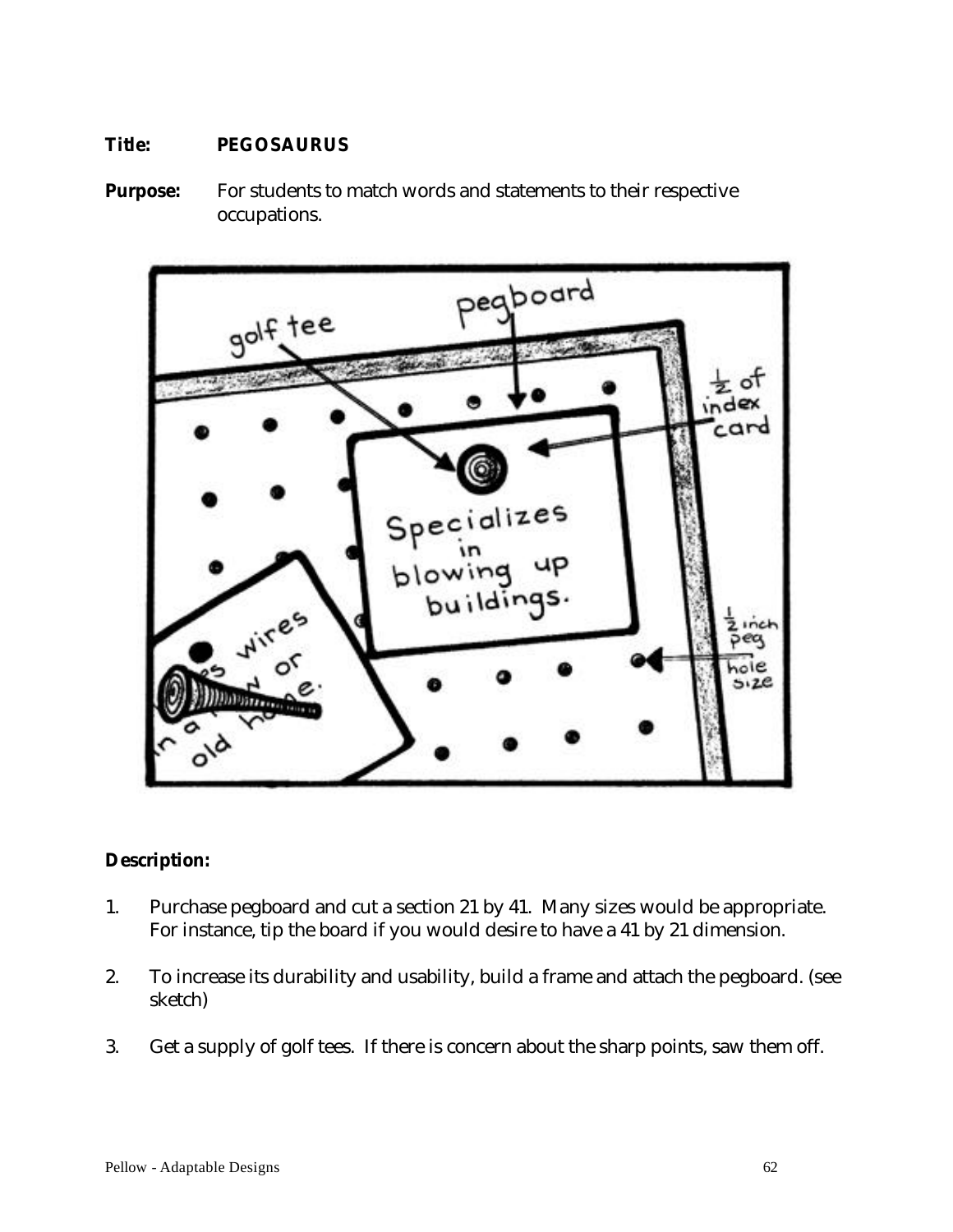- 4. On a set of index cards, place names of occupations. Number the reverse side of each card. (Set A)
- 5. For each occupation, write a word(s) that can be associated to the job (Set B). Number the reverse side of each card to correspond with its counterpart.
- 6. On a corresponding set of cards, write a statement or phrase that can be matched to the job. Number the reverse side of each card to correspond to its occupation. (Set C)
- **Note:** Color coding the cards for each set would be helpful for maintaining the activity. A telephone directory also can be useful.

## **Student Directions:**

- 1. Remove the rubber band from the pile of occupation cards (Set A). Take the first card and put it on the pegboard with a golf tee. Identify the occupation.
- 2. From the second set (B) of cards, locate the card which has a word written about the occupation. Place each card next to its occupation.
- 3. After you have completed matching the cards, look on the other side to see if the numbers are the same.
- 4. From a third set (C) of cards, locate the card which has a statement or phrase written about the occupation. Place each card next to its occupation.
- 5. After you have completed matching the cards, look on the other side to see if the numbers are the same.
- 6. Remove all sets of cards and return everything to its proper place.

**Set A Set B Set C**

#### **SAMPLE CONTENT CARDS**

| Occupation     | <b>Word Association</b> | <b>Phrase Statement</b>      |
|----------------|-------------------------|------------------------------|
| 1. optometrist | contact lenses          | examines your eyes to see if |
|                |                         | they are healthy             |
| 2. beautician  | hair spray              | gives people different hair  |
|                |                         | styles                       |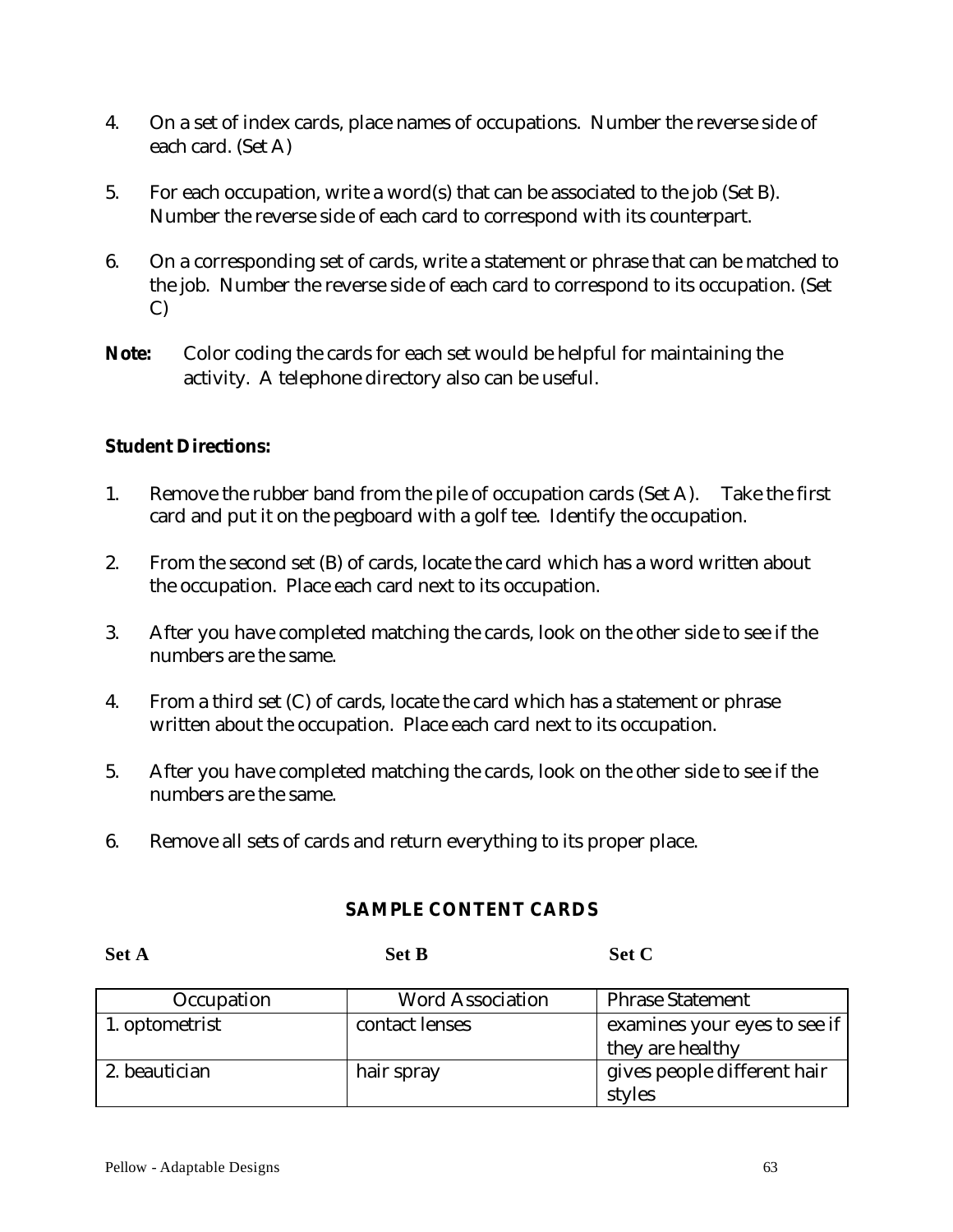| 3. minister               | church             | preaches sermons and helps    |
|---------------------------|--------------------|-------------------------------|
|                           |                    | people understand religion    |
| 4. architect              | blueprints         | designs buildings             |
| 5. excavator              | heavy equipment    | moves earth for building      |
|                           |                    | projects                      |
| 6. auditor                | calculator         | checks agencies and           |
|                           |                    | businesses to see if any      |
|                           |                    | mistakes are made in          |
|                           |                    | keeping money records         |
| 7. florist                | flowers            | makes bouquets for and        |
|                           |                    | sells planters                |
| 8. insurance agent        | written policies   | sells protection against      |
|                           |                    | sickness, fire, theft, etc.   |
| 9. jeweler                | diamonds           | sells watches, rings, etc.    |
| $\overline{10}$ . lineman | utility pole       | repairs telephone or          |
|                           |                    | electrical wires after storms |
| 11. plumber               | faucet             | puts in hot water tanks;      |
|                           |                    | fixes leaking water from      |
|                           |                    | toilets, etc.                 |
| 12. travel agent          | tickets            | makes arrangements for        |
|                           |                    | people who want to travel     |
|                           |                    | on airlines, railways, and    |
|                           |                    | ships                         |
| 13. welder                | torch              | puts metal pieces together    |
|                           |                    | with his equipment            |
| 14. dentist               | cavities           | teaches you how to care for   |
|                           |                    | your teeth; removes teeth     |
| 15. diplomat              | embassy            | represents his government     |
|                           |                    | dealing with another          |
|                           |                    | country                       |
| 16. mechanic              | engine             | fixes or replaces parts in an |
|                           |                    | automobile                    |
| 17. manufacturer          | finished products  | makes items for industry      |
| 18. photographer          | film               | takes pictures and sells      |
|                           |                    | them to publishing            |
|                           |                    | companies                     |
| 19. contractor            | building materials | constructs houses,            |
|                           |                    | buildings, roads, and so on.  |
| 20. judge                 | courthouse         | sees that a person is given a |
|                           |                    | fair trial                    |
| 21. demolition agent      | explosives         | specializes in blowing up     |
|                           |                    | buildings                     |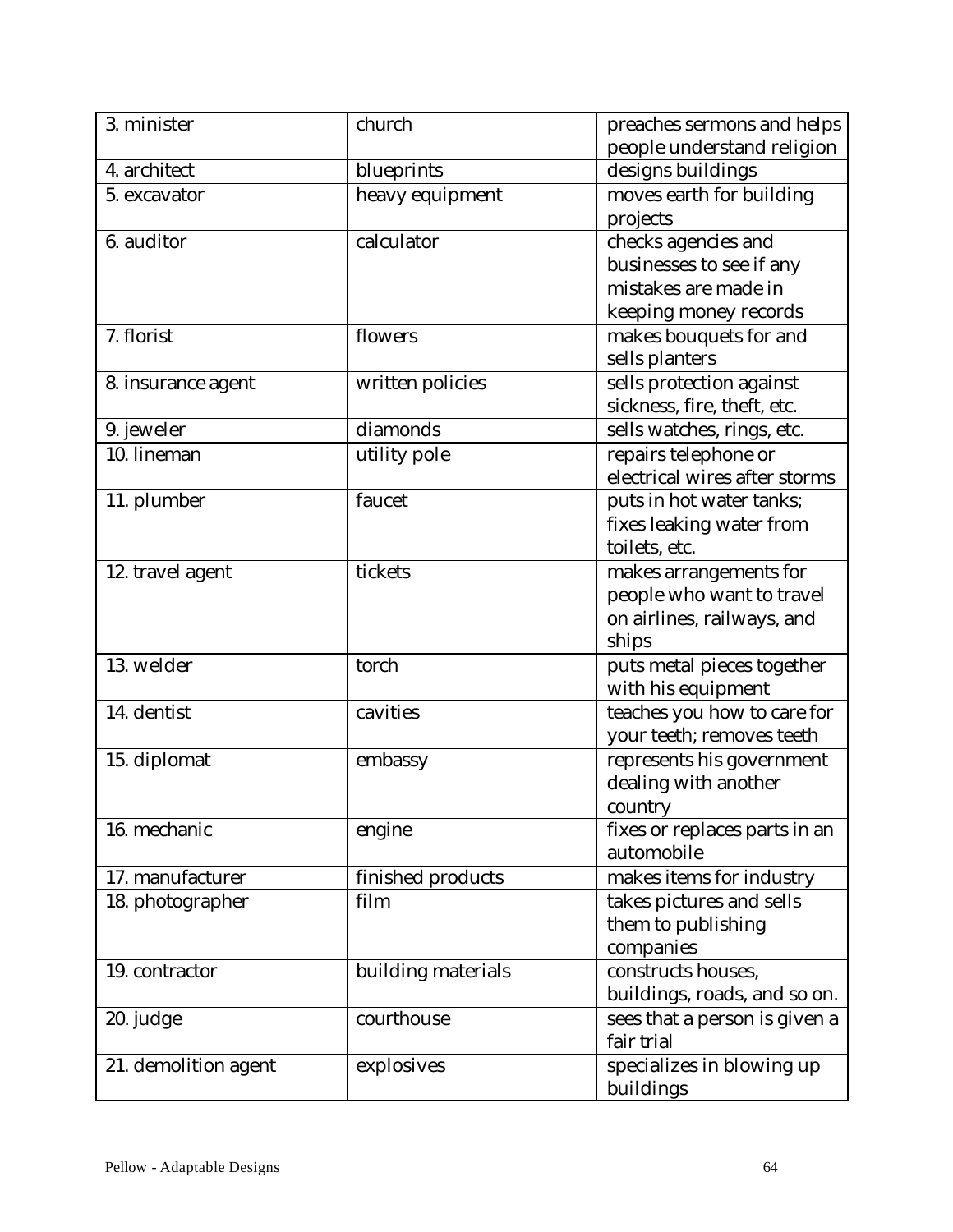| 22. realtor       | land           | sells a person's property to |
|-------------------|----------------|------------------------------|
|                   |                | other people                 |
| 23. musician      | saxophone      | plays in an orchestra        |
| 24. moving agents | packers        | puts your belongings in a    |
|                   |                | truck to take them to        |
|                   |                | another home                 |
| 25. mason         | bricks         | lays blocks and stones in    |
|                   |                | houses and buildings         |
| 26. banker        | mortgages      | provides people with loans   |
|                   |                | to buy houses                |
| 27. locksmith     | keys           | installs burglar systems to  |
|                   |                | protect your home, changes   |
|                   |                | locks on your doors          |
| 28. electrician   | circuit tester | places wires in a new or old |
|                   |                | homes                        |
| 29. auctioneer    | antiques       | sells a person's household   |
|                   |                | items for a certain amount   |
|                   |                | of money                     |
| 30. programmer    | computers      | helps make programs for      |
|                   |                | computers and the Internet   |

#### *Comment:*

Pegboard is a vastly underutilized, underrated medium in the classroom. It should be more heavily used because it is such an extremely versatile teaching device. The main motivational device to which children readily respond is the golf tee. Activities that require sequencing, classifying, and matching would work well on pegboard.

Pegboard can often be found as room dividers, as backs for book racks, and as sliding doors for sink areas in the classroom.

Also, consider the possibility of making an adaptable electrical board with pegboard that can be purchased at a building supply store.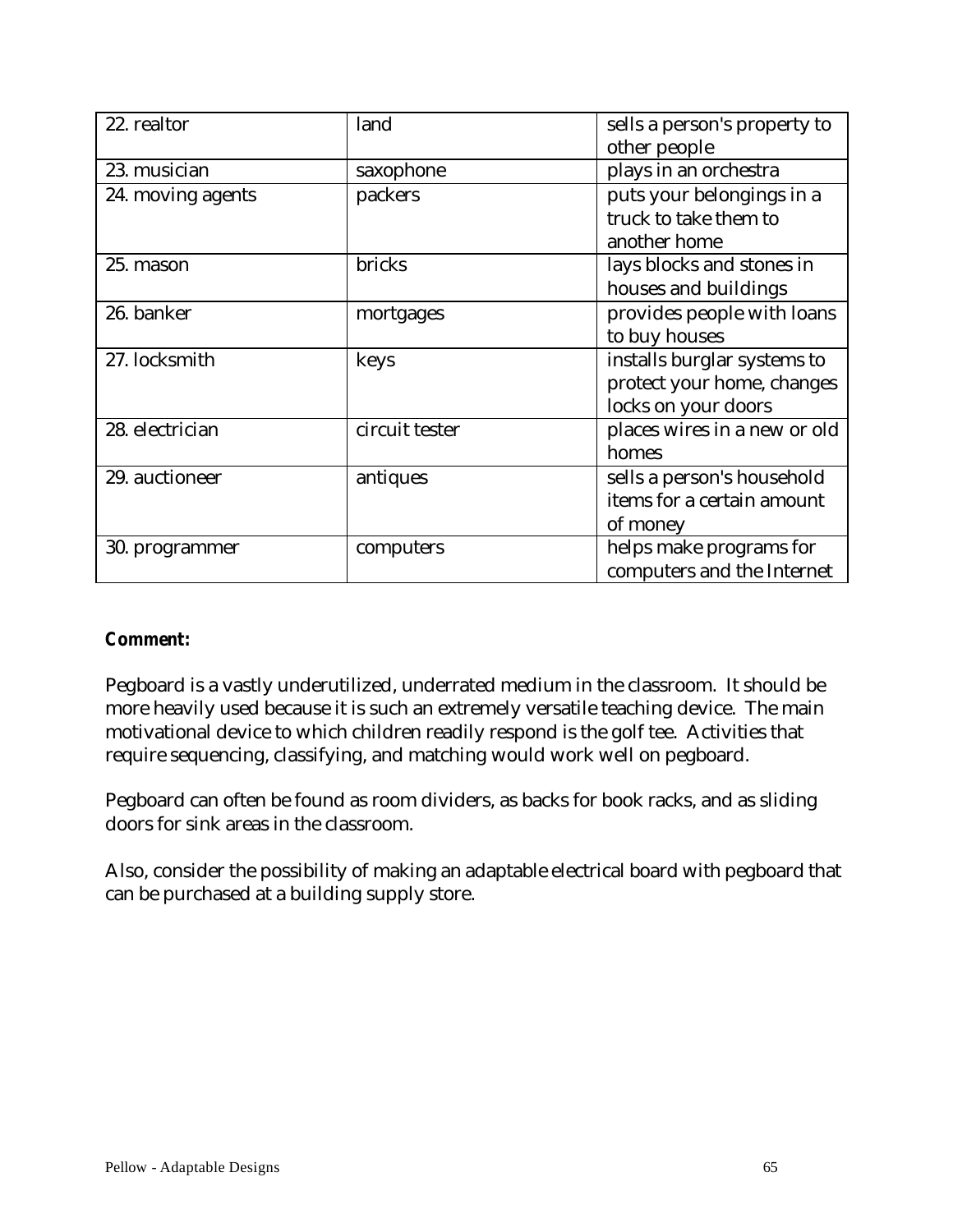## **Title: BLOCKING**

**Purpose:** For students to review information on modern energy issues.



#### **Description:**

- 1. Using solid building material such as plywood, measure and cut two squares 8" by 8".
- 2. Paint the outside surfaces. Color the inside surfaces white and use black to mark the boundaries. (See sketch.)
- 3. To get a hinged effect, take a piece of sturdy fabric 2  $\frac{1}{2}$  by 8" and staple it to the outside surfaces of the building material. (A velcro hinge would work as well.)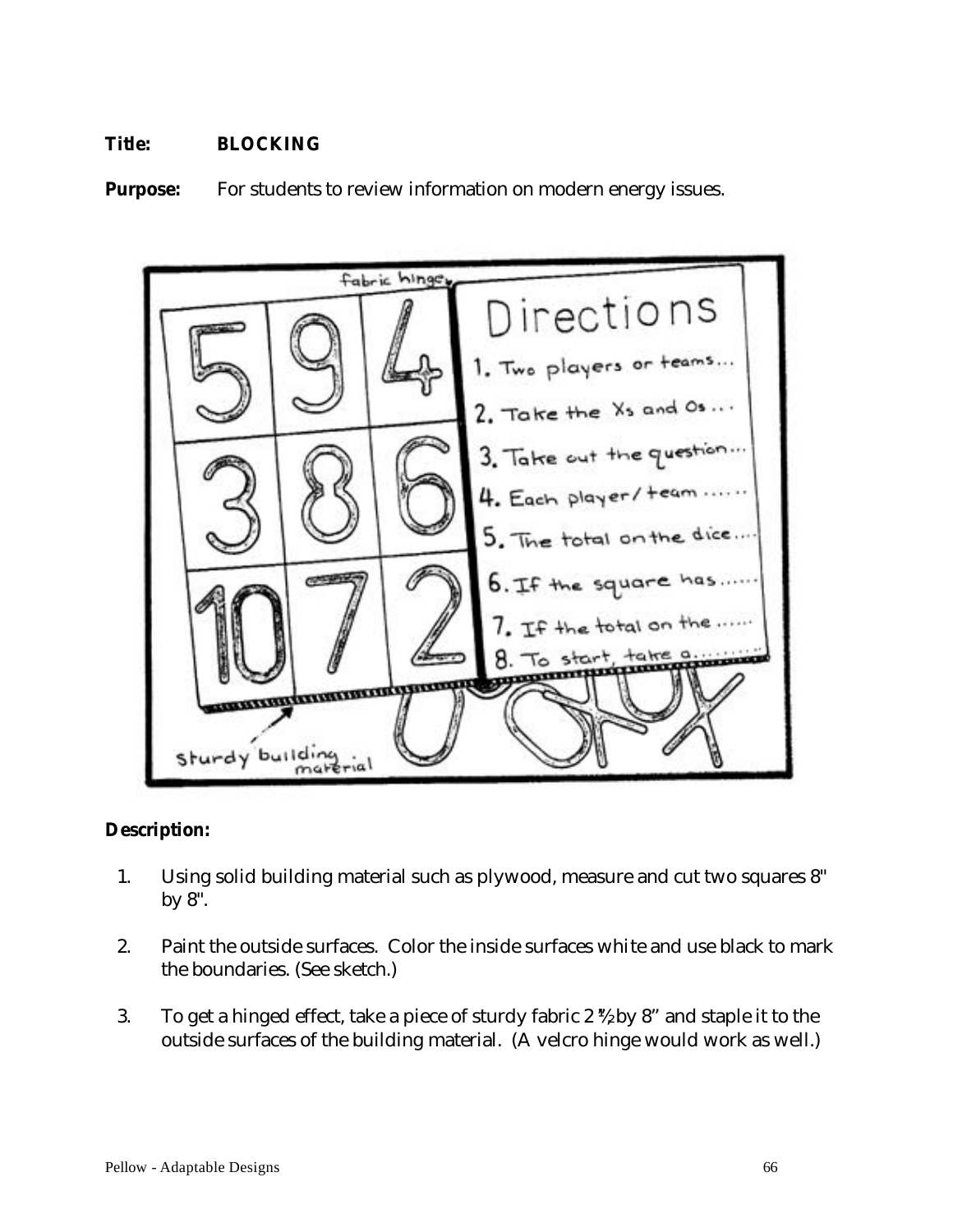- 4. Using a swatch of fabric 6" by 7", make a pocket to hold the Xs and Os. Glue it on the front cover. Make Xs and Os out of oaktag.
- 5. Write numerals on the inside cover of the left board. (See sketch.)
- 6. Type directions and put them on the inside cover of the right board.
- 7. Create a set of number-coded question cards. Make an answer key to correspond with the questions. Place these items in an envelope.
- **Note:** This is an interesting variation of tic tac toe. Through a chance roll of the dice, a player could move another player's marker.

## **Student Directions:**

- 1. Two players or teams of two are needed to play.
- 2. Take the Xs and Os from the pocket.
- 3. Take out the question cards and place them in a pile.
- 4. Each player/team takes a turn rolling the dice.
- 5. The total on the dice tells which square the player can place his 0 or X if the question is answered correctly. If incorrect, the player cannot put his marker on any square.
- 6. If the square has already been taken by the other player, move his marker to some other place on the board and put your marker on his square.
- 7. If the total on the dice is 11 or 12, you may take any square you want. But, you must answer the question correctly. If the square has been taken, you may remove the other player's marker from the board.
- 8. To start, take a question card, give its number, read it and tell the answer.
- 9. The other player checks to see if the answer is correct.
- 10. A player wins by getting 3 in a row -- either across, down or diagonally.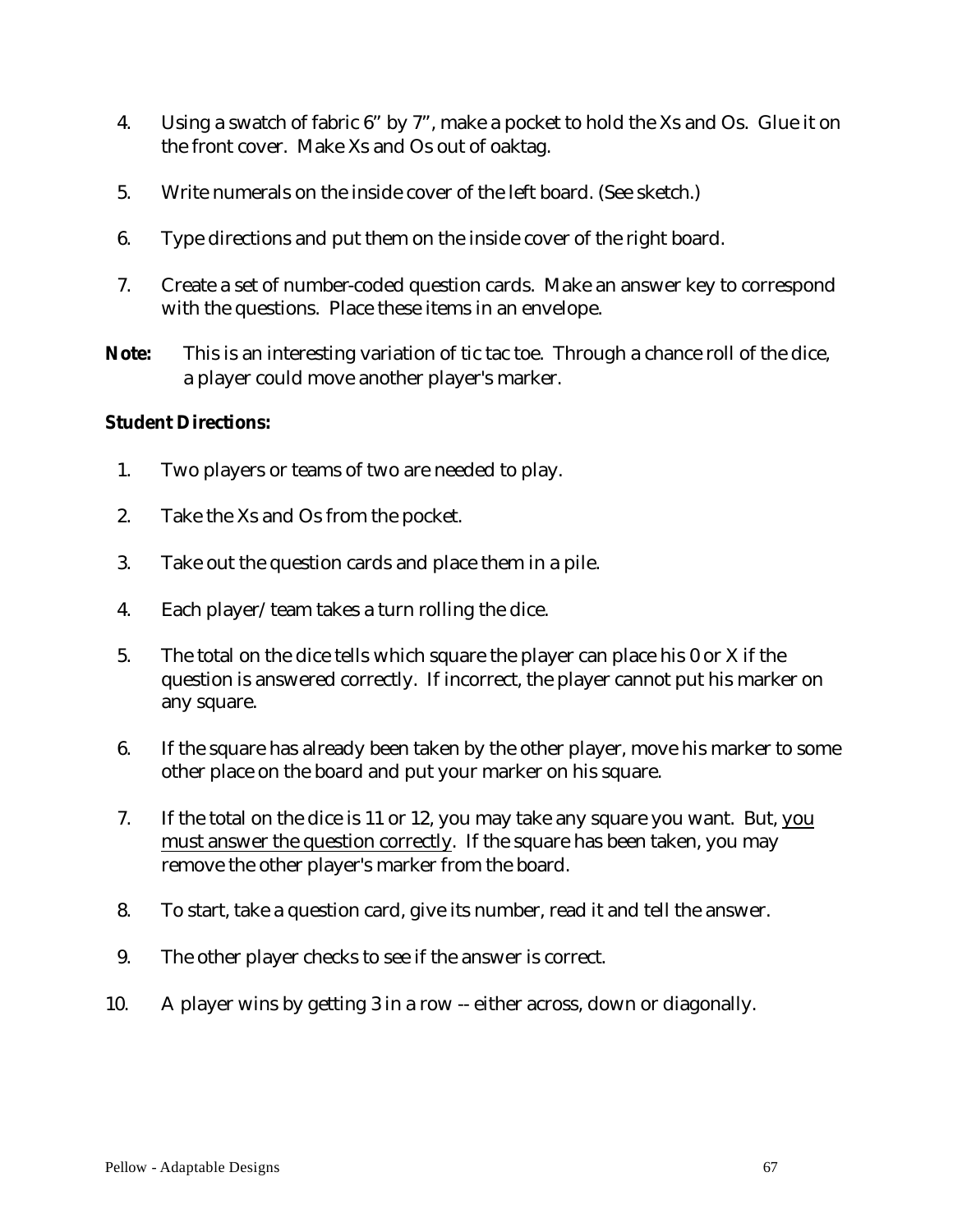#### **SAMPLE QUESTIONS ON ENERGY**

- 1.Name 3 fossil fuels.
- 2. Windmills depend on energy from the
- 3. Fossil fuels heat water to make steam. Steam turns the blades of a to create electricity.
- 4. Electricity can be created by fast moving water. This energy source is known as \_\_\_\_\_\_\_\_\_\_\_\_.
- 5. Name at least two non-renewable .
- 6. What is the **chief** problem with using more coal to help our energy problem?
- 7. Splitting the atom is known as \_\_\_\_\_\_\_\_\_\_.
- 8. Smashing an atom sets free a huge amount of  $\blacksquare$
- 9. The kind of energy that puts atoms together and releases huge amounts of energy is known as  $\qquad \qquad$
- 10. There is a new, expensive technique for heating a type of rock deposit in western United States from which we can get an energy source. Name the type of rock deposit.
- 11. Some people use energy from the sun to heat their homes and water. Name this energy source.
- 12. Name the mechanical system that uses roof top panel collectors to transfer heat to water and air.
- 13. Name the system in which the design of the building provides the collection, transfer and storage of heat energy to air and water.
- 14. Another energy source under the earth's surface in which water is heated is known as  $\frac{1}{\sqrt{1-\frac{1}{\sqrt{1-\frac{1}{\sqrt{1-\frac{1}{\sqrt{1-\frac{1}{\sqrt{1-\frac{1}{\sqrt{1-\frac{1}{\sqrt{1-\frac{1}{\sqrt{1-\frac{1}{\sqrt{1-\frac{1}{\sqrt{1-\frac{1}{\sqrt{1-\frac{1}{\sqrt{1-\frac{1}{\sqrt{1-\frac{1}{\sqrt{1-\frac{1}{\sqrt{1-\frac{1}{\sqrt{1-\frac{1}{\sqrt{1-\frac{1}{\sqrt{1-\frac{1}{\sqrt{1-\frac{1}{\sqrt{1-\frac{1}{\sqrt{1-\frac{1}{\sqrt{1-\frac{1}{\sqrt{1-\frac{1$
- 15. Which one is a cheaper energy source? nuclear, oil, or geothermal
- 16. The Pacific Northwest of the United States is **best** known for what kind of energy?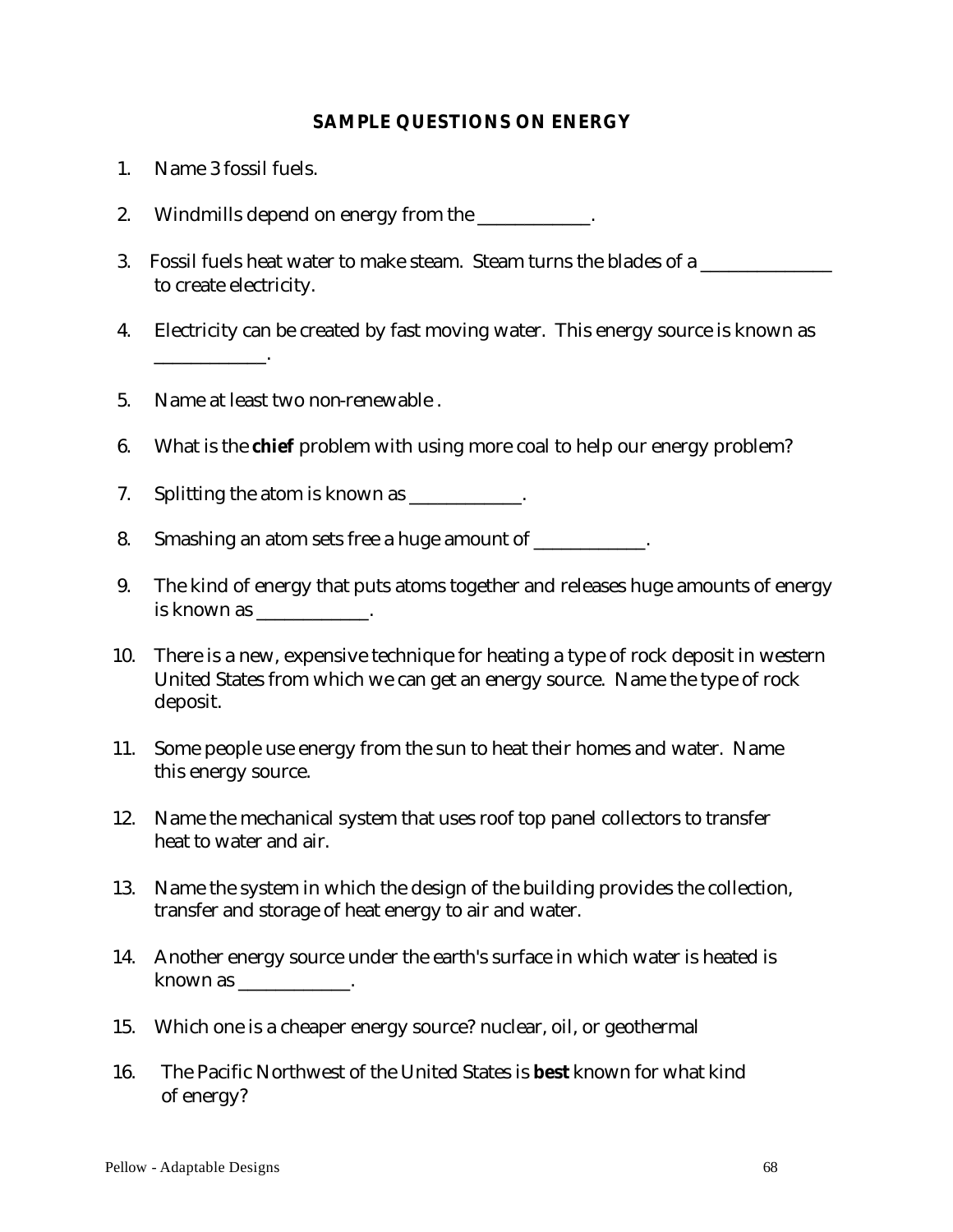- 17. Name the device that must have a speed of at least 10 mph to create electricity.
- 18. Changing plant material into energy is known as \_\_\_\_\_\_\_\_\_\_\_\_.
- 19. Name one energy source that is produced from grains in the United States.
- 20. The **most** important thing we can do to meet the growing demand of energy in the future is to  $\qquad \qquad$
- 21. The idea whereby you add a structure such as a "greenhouse" to your existing home for the purpose of heating your home is known as \_\_\_\_\_\_\_\_\_\_\_.
- 22. Give at least two **main** advantages that natural gas has over coal.
- 23. Give at least two reasons why Americans are not using new energy resources.
- 24. Name at least two major problems with the use of nuclear power.
- 25. Give at least two reasons why passive passive solar heating is so much more efficient than active solar heating.
- 26. Give two reasons why the future of energy created from nuclear fission is shaky.
- 27. Which energy source has **huge** potential for development, but is untapped?

| 1. coal, natural gas, and oil | 2. wind                        | 3. turbine                    |
|-------------------------------|--------------------------------|-------------------------------|
| 4. hydroelectric power        | 5. oil, natural gas, coal and  | 6. It pollutes the air more   |
|                               | uranium                        | heavily.                      |
| 7. fission                    | 8. nuclear energy              | 9. fusion                     |
| 10. shale (oil)               | 11. solar energy               | 12. active solar heating      |
| 13. passive solar heating     | 14. geothermal energy          | 15. geothermal                |
| 16. hydroelectric             | 17. wind generator             | 18. biomass                   |
| 19. gasohol                   | 20. conserve energy            | 21. retrofitting              |
| 22. 1. lighter 2. easier to   | 23. 1. costs a lot of money 2. | 24.1. meltdown possibility    |
| move and store 3. less        | takes a long time to develop   | 2. how to store radio- active |
| pollution                     | 3. people don't see the need   | material 3. water used for    |
|                               | to use them                    | cooling causes thermal        |
|                               |                                | pollution                     |

### **Answer Key on Energy Questions**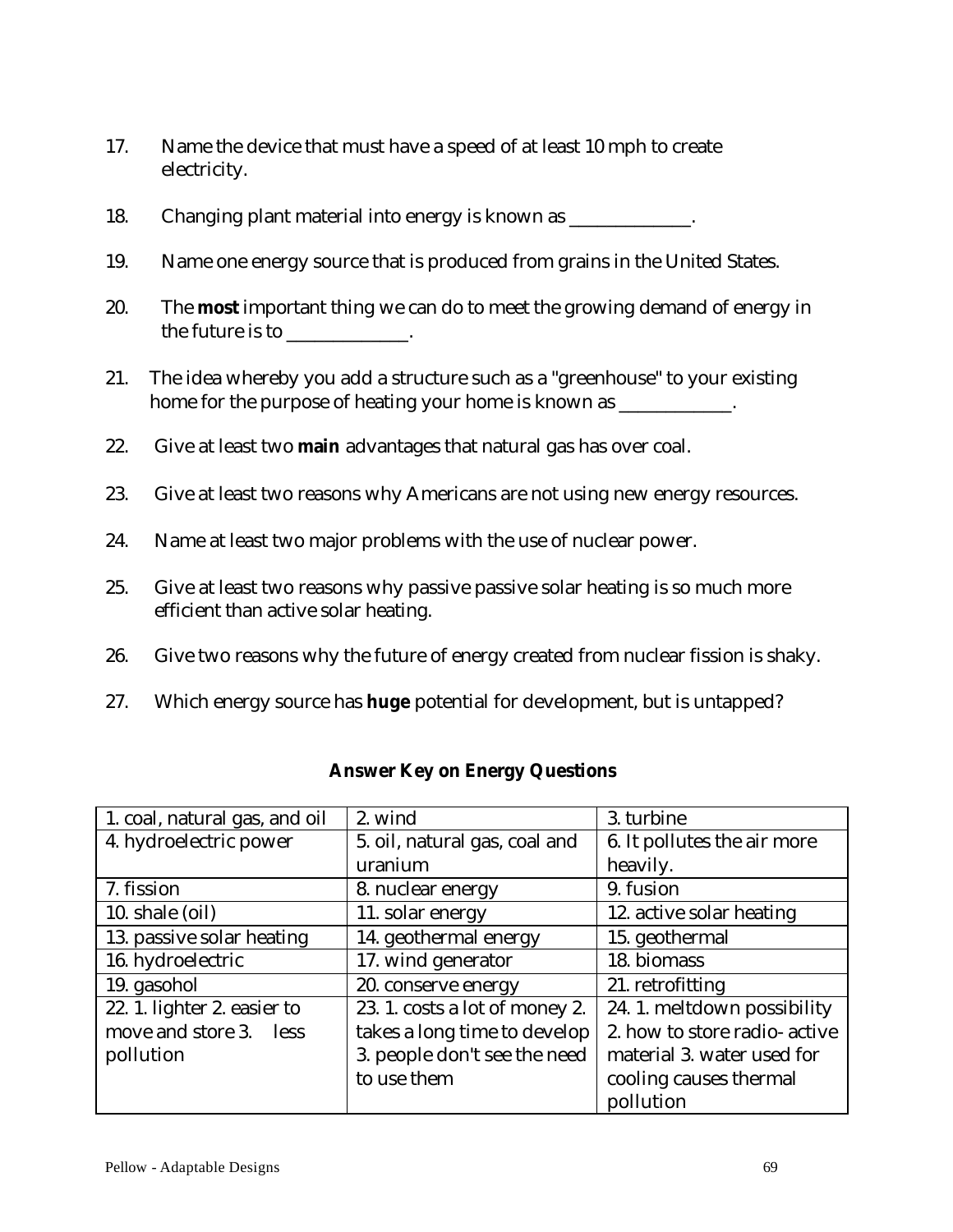| 25.1. cheaper to build solar  | 26. 1. TMI or Chernobyl | 27. tidal energy |
|-------------------------------|-------------------------|------------------|
| heating is so much more       | accident 2. not enough  |                  |
| efficient 2. Less equipment   | uranium (U-235) to meet |                  |
| than active solar heating. 3. | future need             |                  |
| equipment won't wear out      |                         |                  |
| 4. design is part of the      |                         |                  |
| building                      |                         |                  |

## **Variation:**

Strip this design of its game contents and insert new material on "animal and animal characteristics." With a word list, statements such as the following could be used:

- 1. The largest (weight) bird is  $a$ /an (ostrich).
- 2. The **only** flying mammal is known as a/an (bat).
- 3. This creature is known as the **fastest** land animal (cheetah).
- 4. Give the name of the mammal that lays eggs (platypus).
- 5. This animal is known as the **largest** reptile (crocodile).
- 6. This animal has quills (porcupine).
- 7. This animal is shy, has a human-like appearance and eats fruits and vegetables (gorilla).
- 8. The world's **smallest** bird is known as the (hummingbird).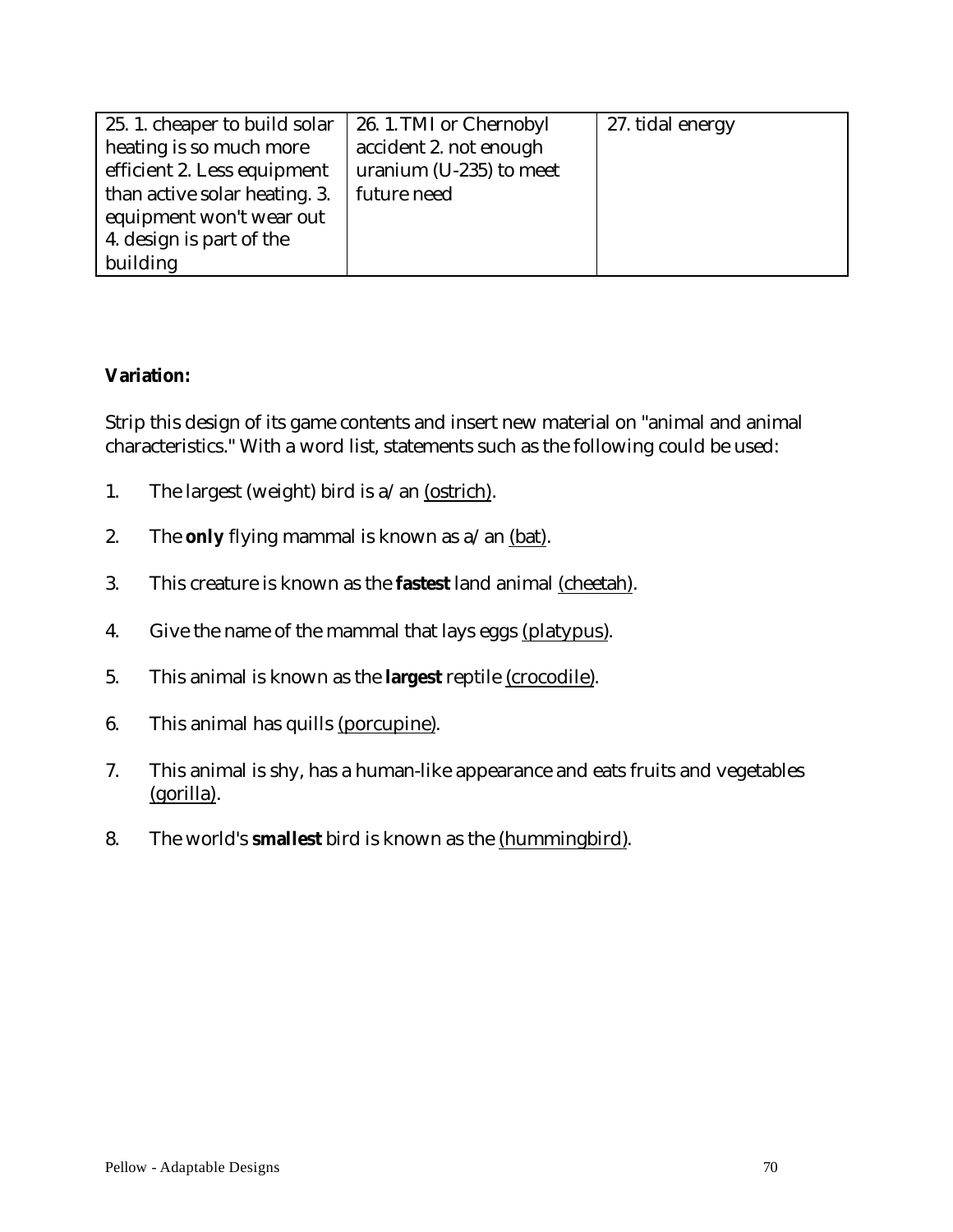## **Title: HEAD EM UP, MOVE EM OUT**

**Purpose:** For students to review information about the cowboy era during the American West movement.

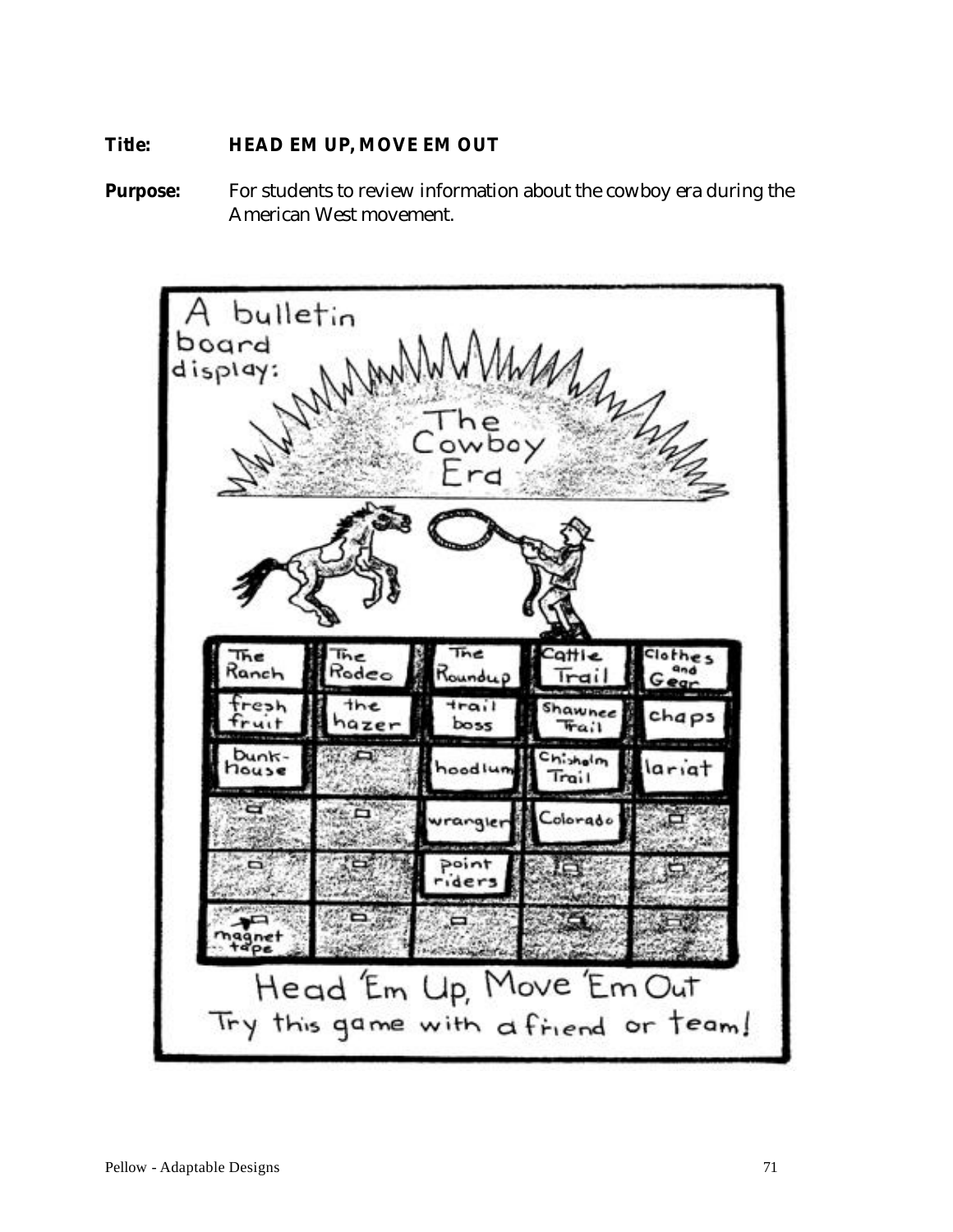## **Description:**

- 1. Sketch the following design on 28 x 22 matboard using a 3 x 5 format.
- 2. If you wish to use activities on a bulletin board, attach a small piece of magnet tape to each compartment.
- 3. Make a set of category cards. (see sample content)
- 4. For each category, write a set of question cards. On the reverse side of each question card, write a category letter and number.
- 5. Place all cards into respective envelopes.
- 6. Place the corresponding answers on a separate sheet of  $81/2 \times 11$  paper. On the reverse side of the answer key, write student directions for the game. Place the paper in clear plastic.

## **Student Directions:**

- 1. Two students or teams of two can play this game. Get a game monitor to check the answer key.
- 2. Place five of the category cards on the board.
- 3. Remove the question cards from the envelopes for each category. Shuffle each set of question cards and select five from each category.
- 4. Place the cards on the board so that each one is facing downward.
- 5. Roll a die. The person with the highest number goes first.
- 6. Select a category and a question cards. Tell the monitor the letter and number, read the question and give an answer.
- 7. If the answer is correct, keep the question card. If incorrect, place the card back on the square.
- 8. Each player answers one question at a time. Whether correct or incorrect, it becomes the next player's turn.
- 9. The player with the greatest number of cards wins the game.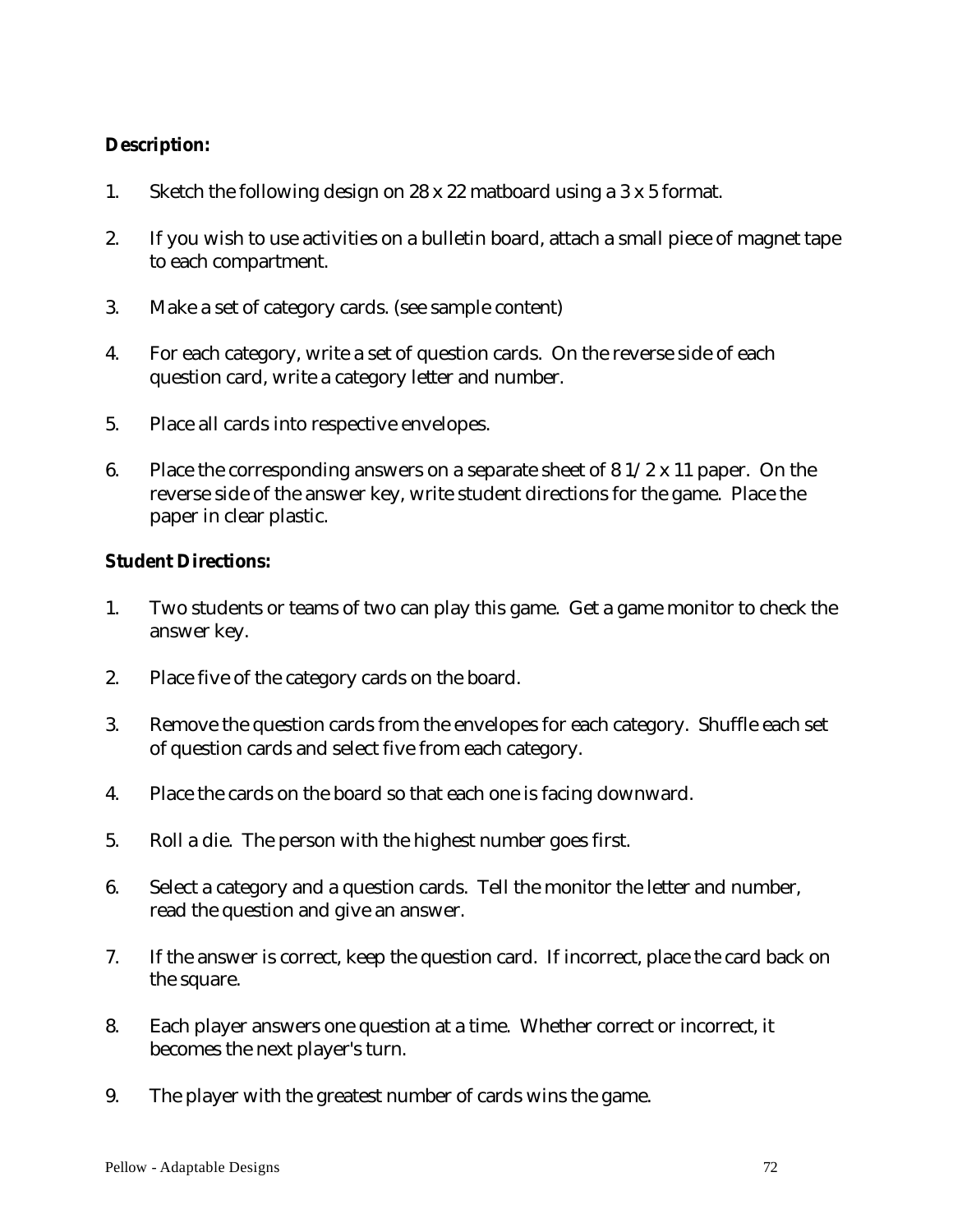# **SAMPLE CATEGORY AND QUESTION CARDS ON THE COWBOY ERA**

## **Category A - Life on the Ranch**

- A-1. Which one of the following items was **not** a normal part of the cowboy's menu? (a) coffee (b) potatoes (c) canned tomatoes (d) fresh fruit
- A-2. What is "know your cans?"
- A-3. What was the shack called where the cowboys lived?
- A-4. Which is **false**? The shacks where the cowboys lived were: (a) messy (b) smelly (c) comfortable (d) crowded
- A-5. What was the cowboy's favorite activity to pass away the evening time?
- A-6. Name at least two kinds of meat that were a **main** part of a cowboy's diet.
- A-7. What does "pulling the chicken" mean?
- A-8. Which one of the following was **not** a job that cowboys were asked to do? (a) dehorning (b)branding (c) cooking (d) doctoring cows (e) wolf hunting in winter

### **Answers to Life on the Ranch**

| A-1. fresh fruit                         | A-2. A game played by the cowboys in      |
|------------------------------------------|-------------------------------------------|
|                                          | which they would say from memory the      |
|                                          | exact words on the labels of canned foods |
|                                          | used at a ranch house.                    |
| A-3. bunkhouse                           | A-4. comfortable                          |
| A-5. playing cards                       | A-6. beef, bacon, and salt pork           |
| A-7. A chicken was buried except for his | A-8. cooking                              |
| head. A cowboy would ride on his horse   |                                           |
| and would try to pull him out            |                                           |

## **Category B - The Rodeo**

- B-1. Name the person who helps the cowboy get off the bucking steer or horse.
- B-2. Name and describe the item the rider holds onto in bareback bronc riding and bull riding.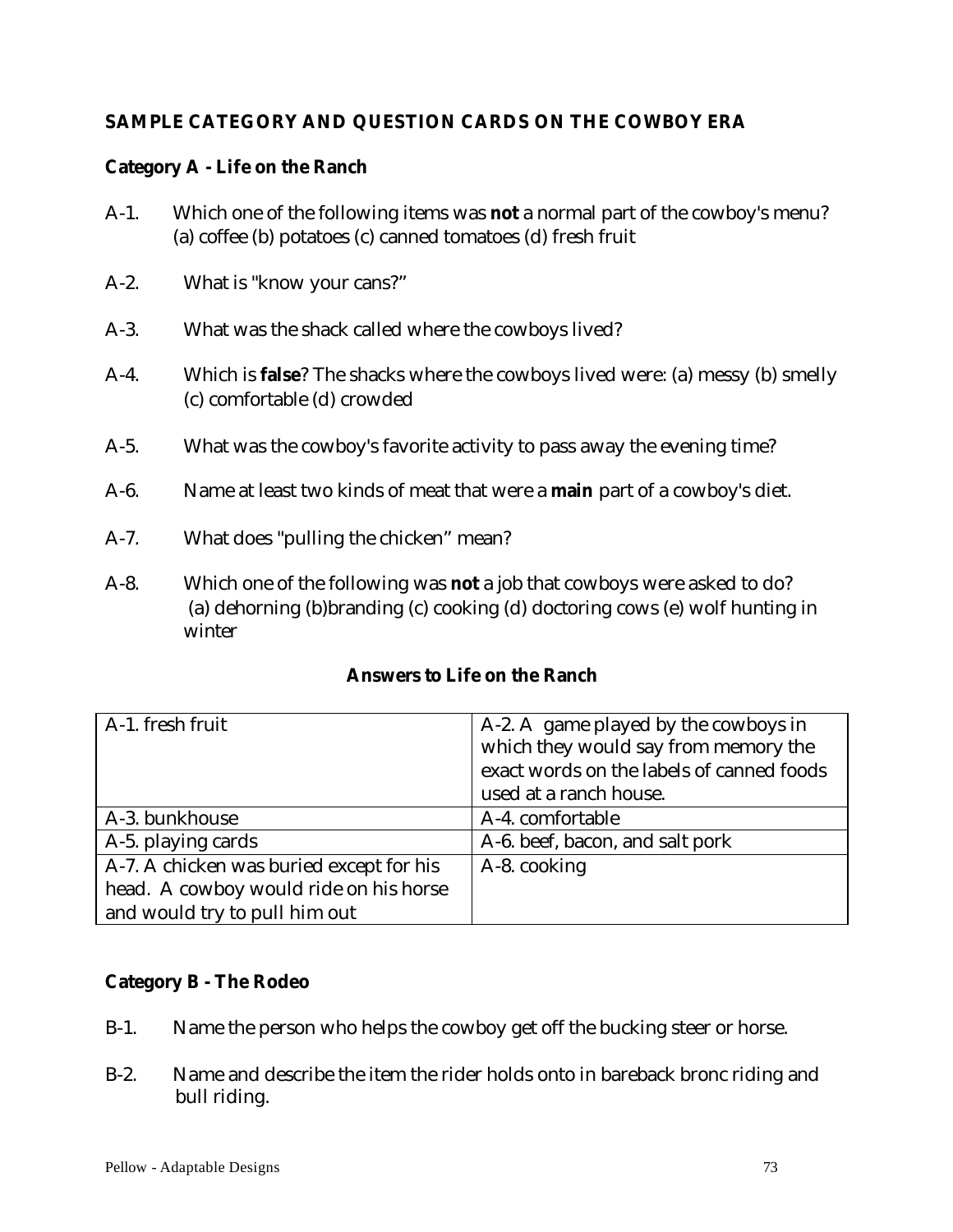- B-3. How did the rodeo get started in this country?
- B-4. Name at least three events held at the rodeo.
- B-5. When a cowboy is bronc riding, what happens if he touches the saddle or horse with either hand.
- B-6. What is the name of the event in which the cowboy tries to throw an animal within three minutes?

### **Answers to The Rodeo**

| B-1. hazer                                  | B-2. surcingle - a broad strap which wraps |
|---------------------------------------------|--------------------------------------------|
|                                             | around the animal's body                   |
| B-3. It grew out of the need for cowboys to | B-4. saddle bronc riding, bareback bronc   |
| prove which one had the greatest roping     | riding, bull-dogging, calf roping, steer   |
| and riding skills                           | roping, team roping, wild cow milking,     |
|                                             | trick roping, and trick riding             |
| B-5. He is disqualified from the event.     | B-6. bull-dogging                          |

## **Category C - The Roundup**

- C-1. Name given to the man who was hired to guide the herd to market.
- C-2. Name given to the wagon which carried extra saddles, ropes and branding irons.
- C-3. Name given to person in charge of horses and saddles while on the trail.
- C-4. Name given to two best riders who rode at the head of the trail.
- C-5. Name given to riders who would follow along the sides of the herd.
- C-6. Name given to riders near the end of the herd.
- C-7. During roundup, how many horses did each cowboy use?
- C-8. In what seasons did the ranchers have roundups to sort out the herds?
- C-9. What were the first roundups called?
- C-10. What vehicle was used to carry the food?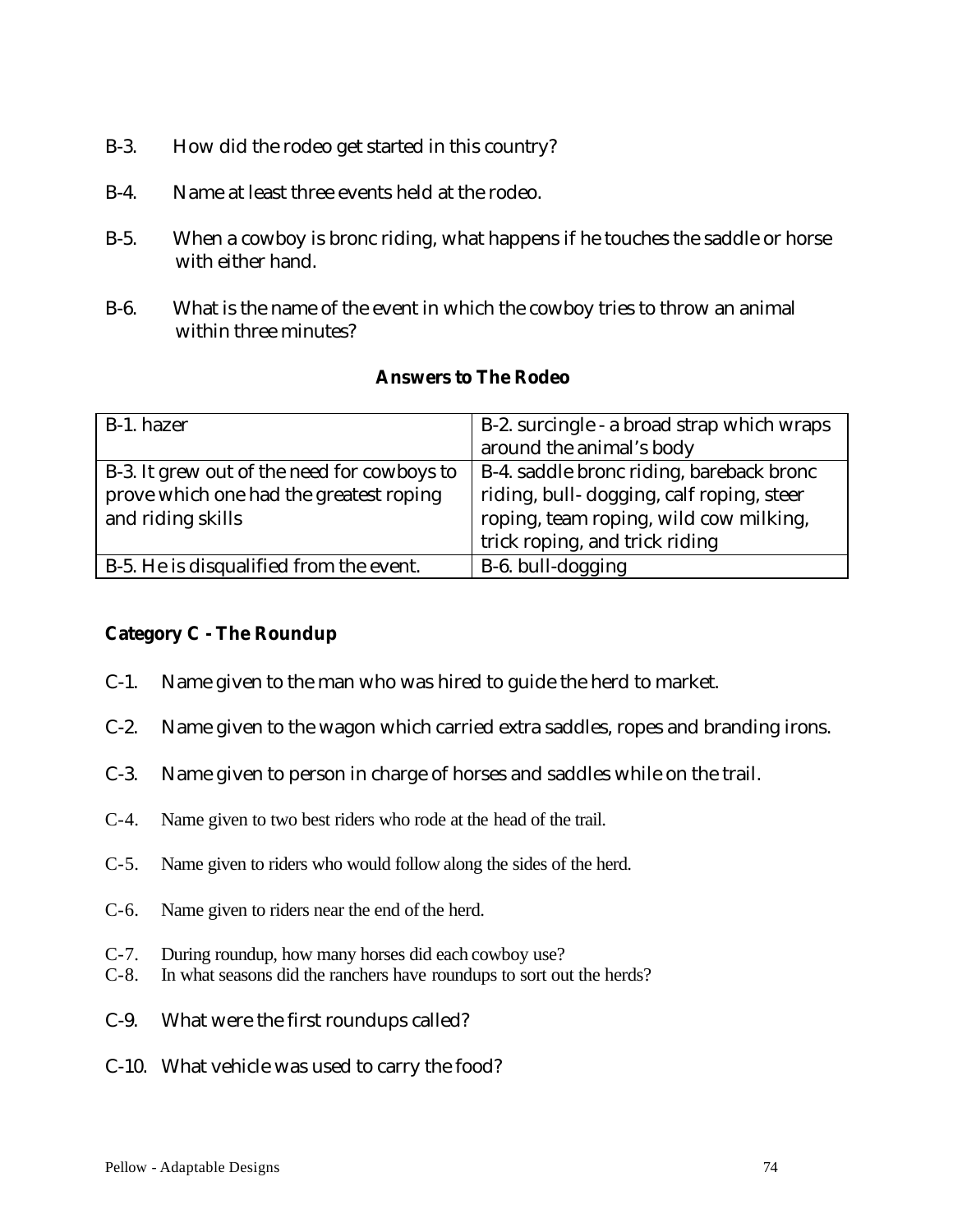#### **Answers to The Rodeo**

| $\mid$ C-1. trail boss   | C-2. hoodlum             |
|--------------------------|--------------------------|
| $\mid$ C-3. wrangler     | $\mid$ C-4. point riders |
| $\mid$ C-5. flank riders | $\mid$ C-6. drag riders  |
| $\mid$ C-7. five or six  | C-8. spring and fall     |
| $\mid$ C-9. cowhunts     | C-10. chuckwagon         |

#### **Category D - Cowboy's Clothing and Gear**

- D-1. Name given to pair of leather leggings with wide flaps.
- D-2. Give two reasons why a cowboy wore leather leggings.
- D-3. Another name given to the cowboy's neckerchief.
- D-4. Give two uses for a cowboy's neckerchief.
- D-5. Name of device cowboy used to rope steers.
- D-6. Name of device cowboy used to show which cattle belong to a rancher.
- D-7. Some of the **most** important items a cowboy could own were his boots, horse and
- D-8. A cowboy did not use his hat: (a) to fan a fire (b) as a pillow at night (c) to carry food (d) to carry water

## **Answers to Cowboy's Clothing and Gear**

| $\vert$ D-1. chaps | D-2. protection against saddle burn and         |
|--------------------|-------------------------------------------------|
|                    | rattle-snake bites                              |
| D-3. bandana       | D-4. protection against sun, smoke and          |
|                    | dust, frostbite, as a drinking cup, as a sling, |
|                    | and as a tourniquet                             |
| D-5. lariat        | D-6 branding iron                               |
| D-7. saddle        | D-8. to carry food                              |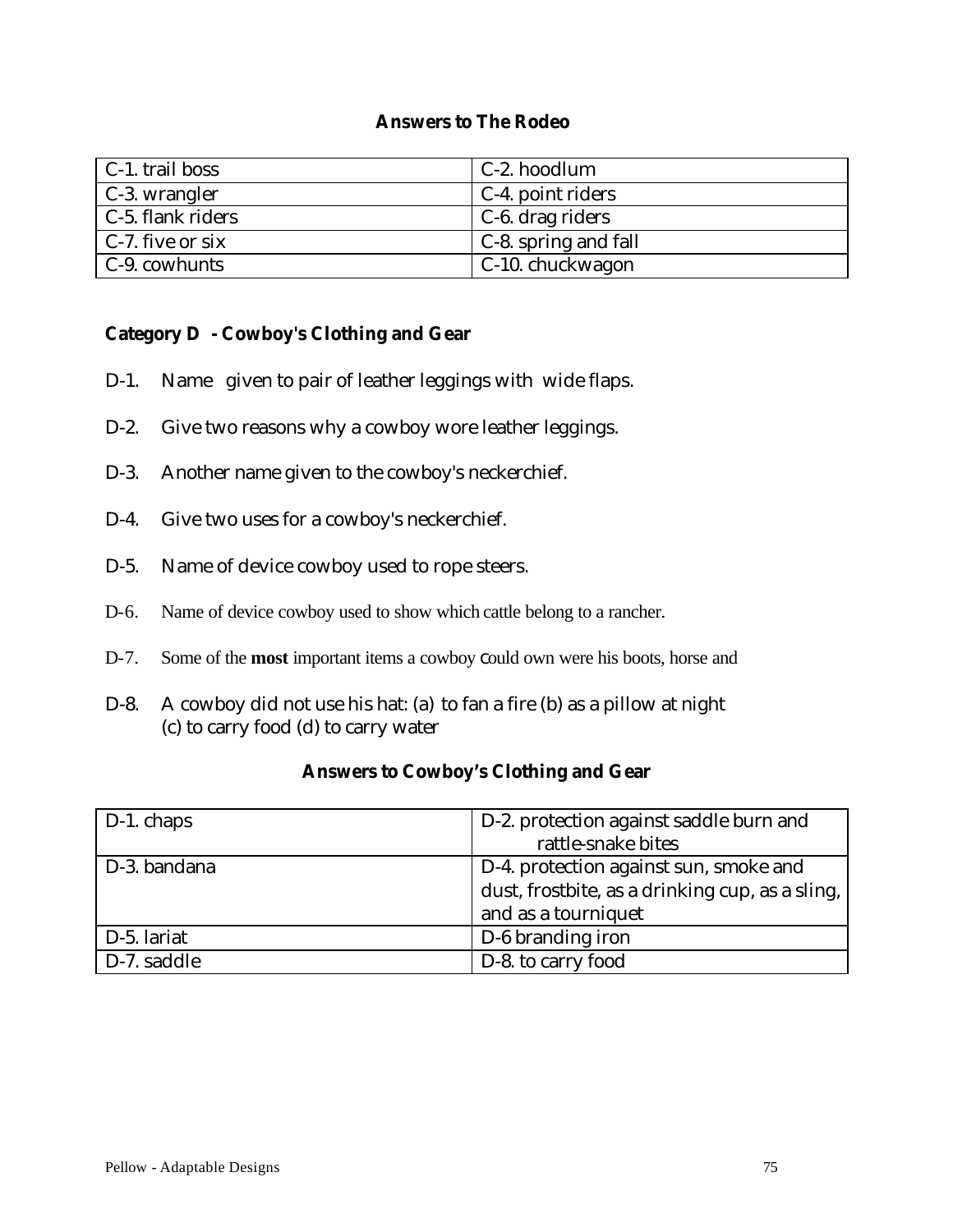#### **Category E - Potpourri**

- E-1. When did the cowboy era begin to almost fade away?
- E-2. Give one invention that nearly caused the cowboy era to fade away.
- E-3. A calf who lost his mother was known as a/an \_\_\_\_\_\_\_\_\_\_\_\_.
- $E-4$ . A man who stole cattle was known as  $a/an$  \_\_\_\_\_\_\_\_\_\_\_\_.
- E-5. When the herd began to run wild, this was known as a/an
- E-6. Cowboy's blanket rolls were called \_\_\_\_\_\_\_\_\_\_\_\_.
- E-7. Name for a Spanish cowboy.

\_\_\_\_\_\_\_\_\_\_\_\_.

- E-8. Spanish word for roundup.
- E-9. The name for a western cemetery was \_\_\_\_\_\_\_\_\_\_\_\_\_.
- E-10. Name of a town place where cowboys got drinks.
- E-11. Name of a town place where you would have your horse kept.
- E-12. Name of a fenced in area to keep many horses.

#### **Answers to Potpourri**

| E-1. around 1900 | E-2. barbed wire   | E-3. dogie     |
|------------------|--------------------|----------------|
| E-4. rustler     | E-5. stampede      | E-6. hot rolls |
| E-7. vaquero     | E-8. rodeo         | E-9.boot hill  |
| $E-10$ .saloon   | E-11.livery stable | $E-12.corral$  |

#### **Category F - Cattle Trails**

- F-1*.* **First** of the major cattle drive trails of the Old West.
- F-2. **Most heavily** traveled cattle drive trail.
- F-3. **Busiest cattle** drive trail coming from the **north**.
- F-4. Cattle drives using the Goodnight-Loving Trail met with the railroads in what state?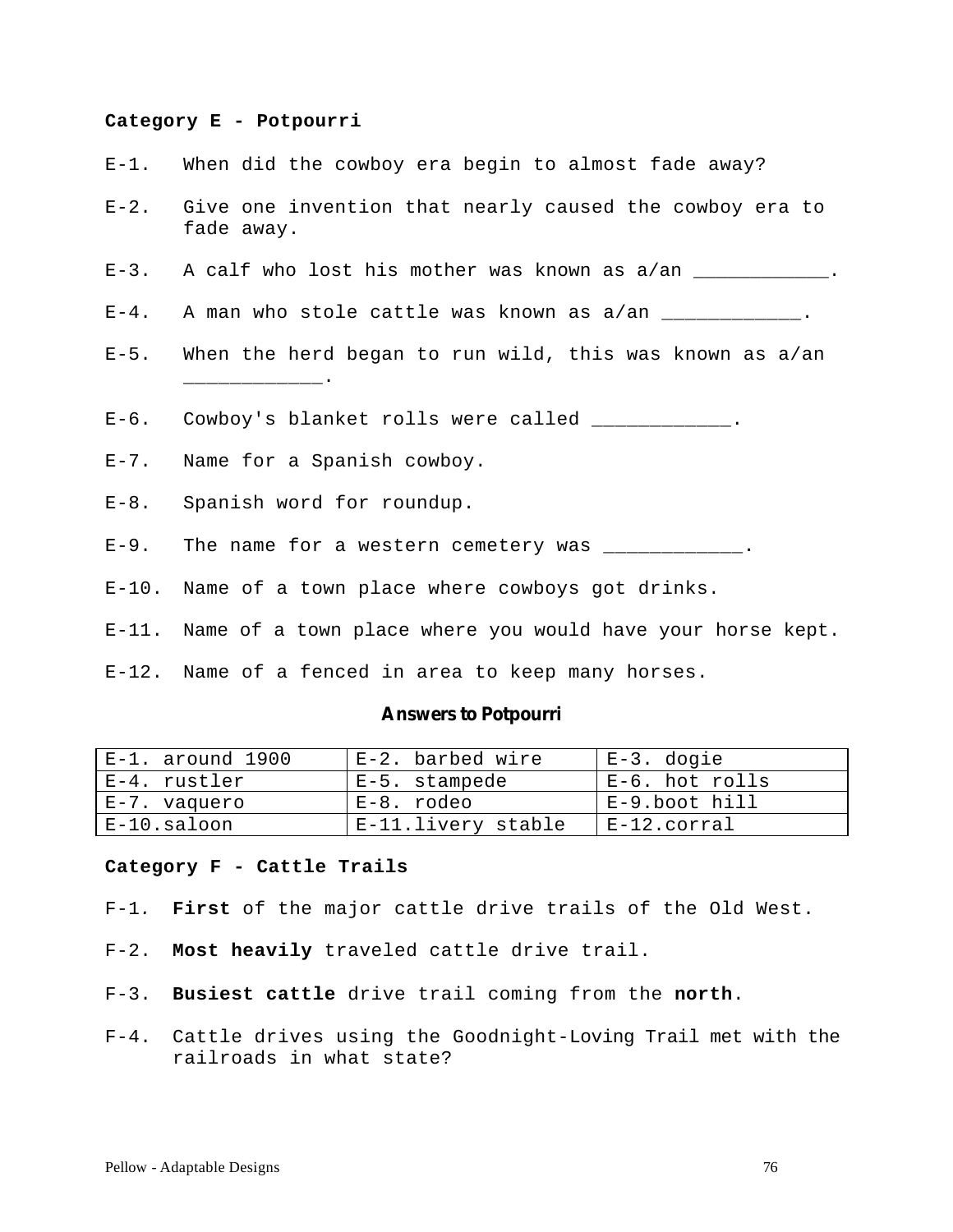- F-5. Name at least two territories that the cattle drive trail from the north crossed.
- F-6. In what state did the **first** cattle drive trail end?
- F-7. In what state did the **busiest** cattle drive trail end?
- F-8. Three trails coming from Texas traveled through a territory. Name the territory.
- F-9. All cattle train routes ended up in what city?

| F-1. Shawnee Trail | $F-2$ . Chisholm Trail   $F-3$ . Western Trail |              |
|--------------------|------------------------------------------------|--------------|
| F-4. Colorado      | $F-5$ . Dakota, Montana, $F-6$ . Missouri      |              |
|                    | and Wyoming                                    |              |
|                    | Territories                                    |              |
| F-7. Kansas        | F-8. Indian or                                 | F-9. Chicago |
|                    | Oklahoma                                       |              |

### **Variations:**

This popular design is very versatile and can be used in many different forms. Some suggested ways would be:

- 1. associating matching-type activities
- 2. categorizing-type activities (i.e. parts of speech, food groups)
- 3. sequencing-type activities
	- a. left to right progression
	- b. events in a story
	- c. order of words in short sentences
	- d. time line (people and events)
- 4. reviewing concepts in an academic game format
	- a. addition ladder
	- b. ascending and/or descending the compartments
	- c. moving from outside perimeter of the board to the interior compartments of the board.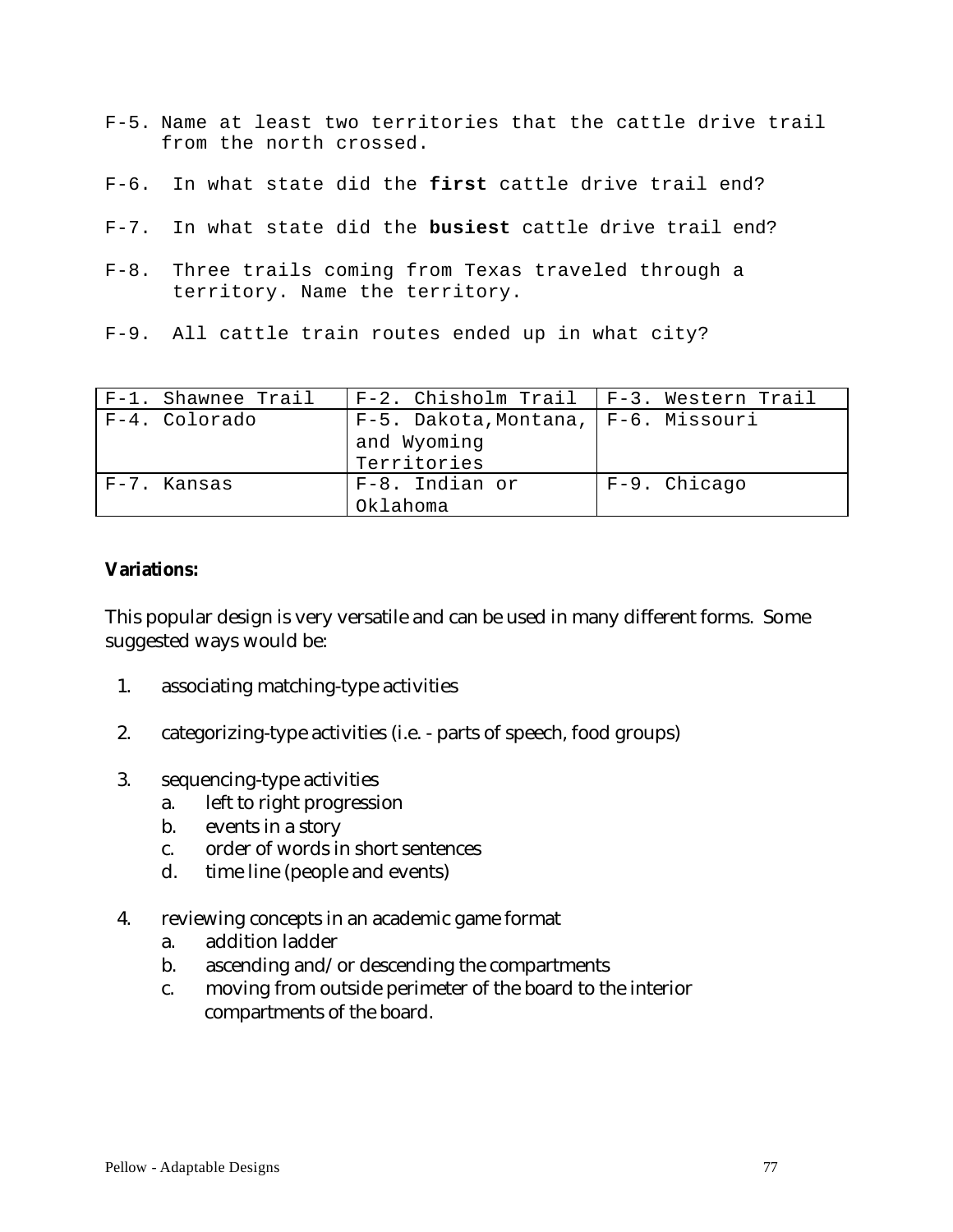## **Title: GRAPH COORDINATE BOARD**





### **Description for Making the Activities:**

- 1. On a sturdy piece of poster board 22 x 28, draw a graph coordinate design. This grid system can be used for many activities.
- 2. Leave a one-half inch space on each side as a border area.
- 3. Place three small pieces of magnet tape (or velcro) on the top and bottom sides and two small pieces of magnet tape on the left and right sides. All magnet tape should be placed within the one-half inch border.
- 4. Make two different sets of one-half inch border strips. These strips will be placed around the edge of the board for different activities.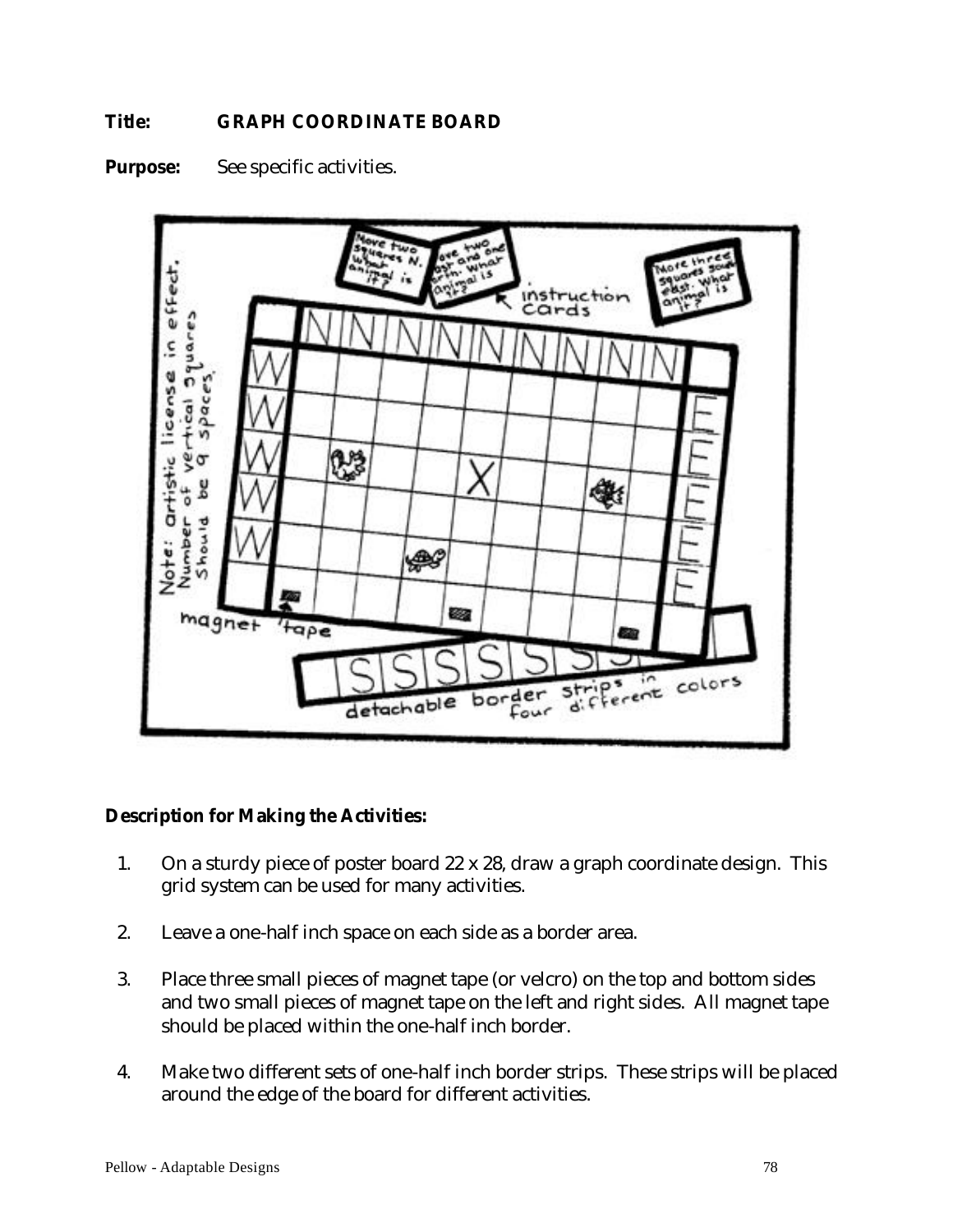**Set One** - 4 different colors (red, blue, green, yellow) with symbols for cardinal directions printed on each strip.

**Set Two** - graph coordinate areas designated by numbers at the top and bottom and capital letters on the left and right sides.

- 5. On the back of each set of strips, place pieces of magnet tape (or velcro) so that they align with the magnet tape on the poster board. By doing this, the border strips can be removed and replaced with other border strips.
- 6. Make a red X that can be placed on the board as a starting point.
- 7. Find small pictures of animals (such as animal stickers) and paste them onto small cards that will fit into the spaces of the grid system. This set of animal cards can range from 12 to 24.

Sample Set of Animal Picture Cards:

tiger, lion, bear, fox, rabbit, skunk, elephant, deer, chipmunk, pheasant, snake, duck, shark, squirrel, rhino, alligator, gorilla, turtle, cow, horse, cat, dog, hippo, turkey, etc.

### **Directions For Teacher:**

- 1**.** Place the animal picture cards on the board in a random fashion. Note: With very young children, make sure they can identify the animals first before they complete the activity.
- 2. Devise directions for students to move according to color direction and counting. Disregard the cardinal direction symbols on the border strips. They are for another activity.
- 3. Put a set of statements for moving on a cassette tape, or conduct the activity as an oral exercise, or put the statements in writing for an instructional aide to use.
- 4. Provide a verbal explanation as to how this activity works. If you are monitoring this exercise, you can determine the correct response. If children are working independently, you will have to provide some kind of answer key. One suggestion would be to have numbered jar rings. As each direction is read or listened to, children can check their responses with an answer key.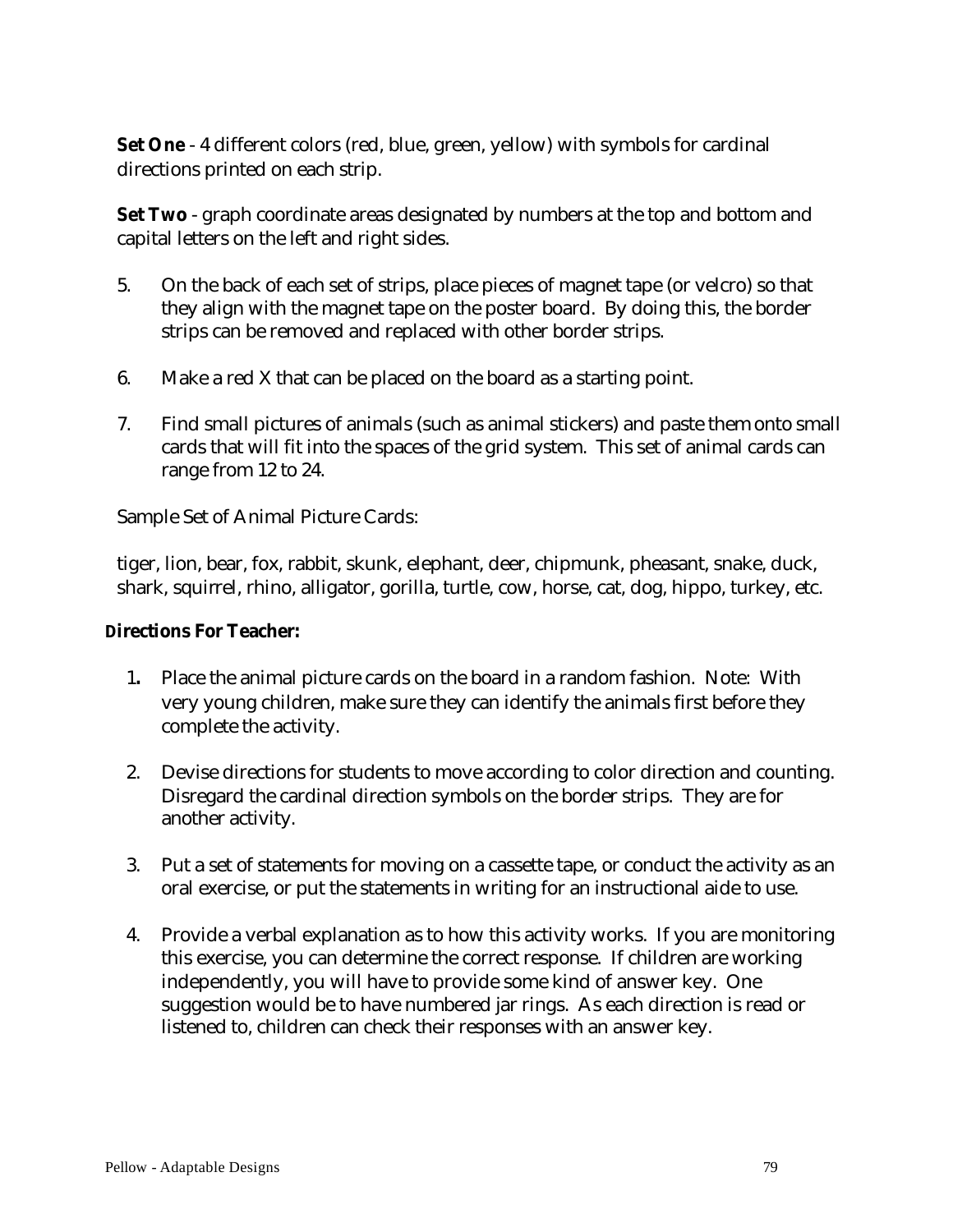**NAME THAT ANIMAL ---** Activity One (to be used with different color border strips)

**Purposes:** Each student will be able to:

- 1. identify different kinds of animals from their pictures.
- 2. correctly count the number of squares while moving to the border colors.

### **Sample of Direction Statements**

- 1. From the starting point, move three squares toward the blue. What animal is located there?
- 2. From the starting point, move five squares toward the yellow. What animal is seen there?
- 3. From the starting point, move two squares toward the red, then four squares toward the blue. What animal is located there?
- 4. From the starting point, move three squares toward the green, and five squares toward the yellow. What animal is there?
- 5. From the starting point, move three squares toward the blue, three squares toward the green, and five squares toward the yellow. What animal is located there?

### **Variation One (placing pictures of animals at locations)**

1**.** From the starting point, move three squares toward the blue and two squares toward the yellow. Place a picture of a snake there.

### **Variation Two**

- 1**.** From the starting point, move five squares toward the red. Put three pieces of macaroni there.
- 2. From the starting point, move two squares toward the blue, and three squares toward the green. Put five popcorn seeds there.

### **Variation Three**

Classify the animals as to whether each one is a wild animal, a pet, or a domesticated animal.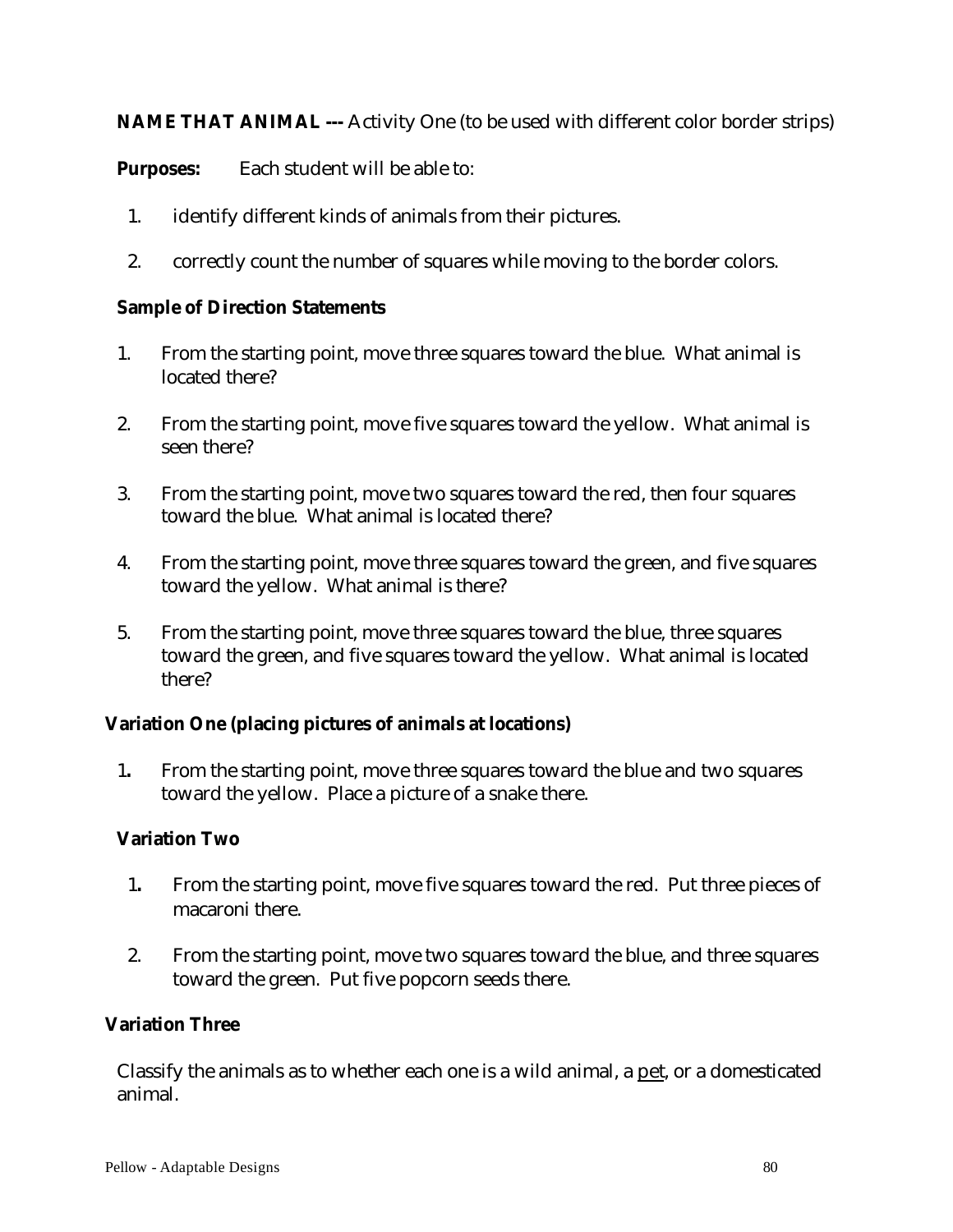## **Variation Four**

Place the pictures of animal cards into smaller sets. Have the children associate names of animals with their corresponding pictures. Then have them alphabetize the names of the animals.

**DIRECT HIT** --- Activity Two (to be used with cardinal directions printed on the border strips)

**Purposes:** Each student will be able to:

- 1. identify animals by correctly using cardinal directions.
- 2. follow directions by placing animal cards at specified locations.

## **Modifications for the Teacher:**

- 1. Use the color border strips with designated cardinal directions.
- 2. Make a similar grid coordinate answer key showing the names and numbers of animals.
- 3. Provide an activity sheet for students to write their answers.
- 4. Instruct your students to begin each set of directions at the starting point (red X).

### **Sample of Cardinal Directions:**

- 1. Move three squares south. What animal is there?
- 2. Move four squares west. What animal is there?
- 3. Move three squares west and one square south. What animal is there?
- 4. Move two squares north and two squares east. What animal is there?
- 5. Move three squares south, two squares west, and four squares north. What animal is there?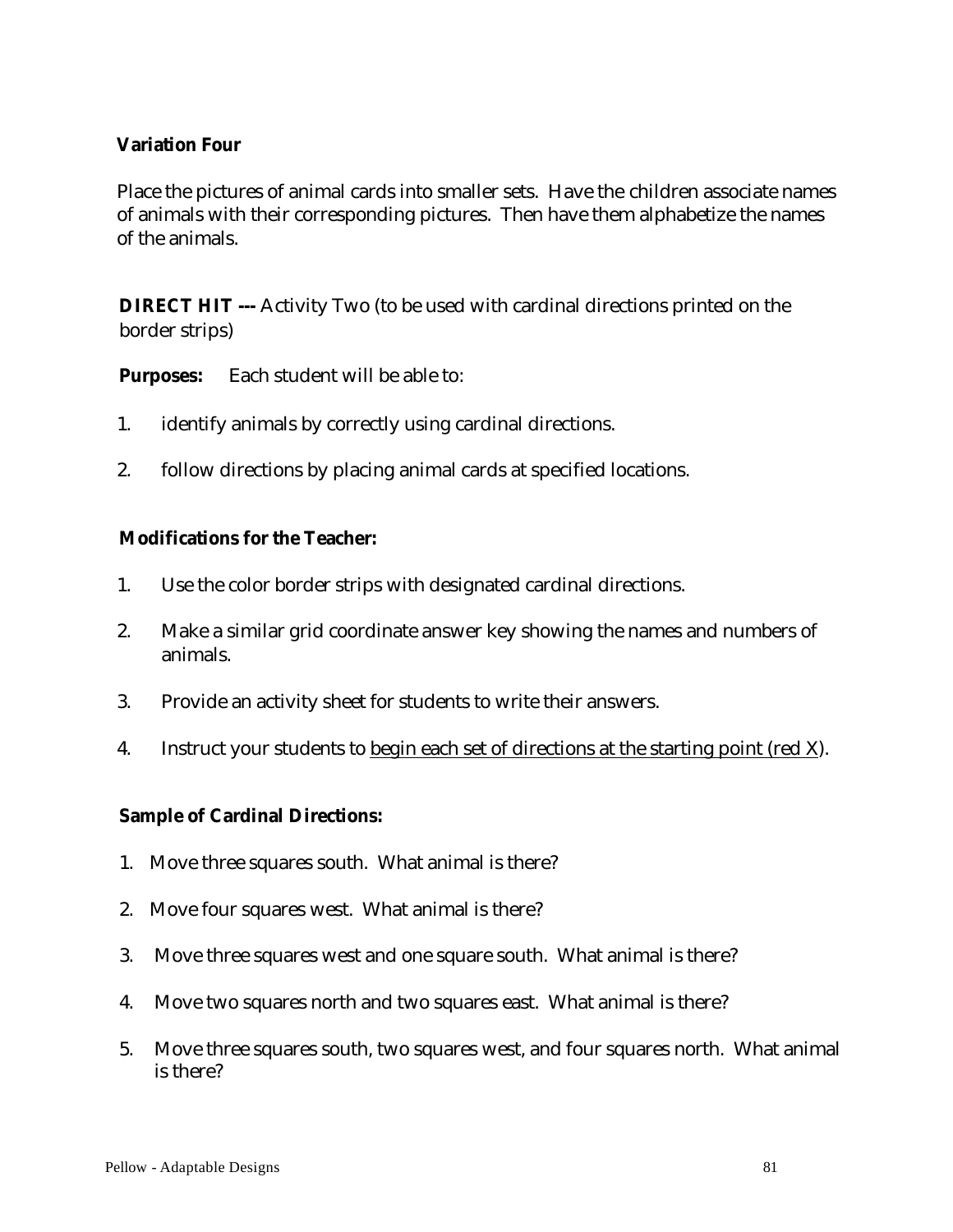### **Variation One With Intermediate Directions**

- 1**.** Move one square southwest and one square east. What animal is there?
- 2. Move three squares northeast and six squares south. What animal is there?
- 3. Move one square northeast and two squares southeast. What animal is there?
- 4. Move four squares east, three squares north, and one square southwest. What animal is there?

#### **Variation Two**

Provide children with a set of directions whereby they place an animal picture card in a certain location. i.e.--Move three squares north and four squares west. Place the tiger there.

# **GRAPH COORDINATE AREAS** --- Activity Three (to be used with graph coordinates printed on the border strips).

**Purposes:** Each student will be able to:

- 1. use graph coordinates to locate animals.
- 2. cite graph coordinates that pinpoint the location of animals.

### **Modifications for the Teacher:**

- 1. Replace color border strips with border strips that designate graph coordinates.
- 2. Make a similar answer key showing the names and graph coordinates of animal locations.

#### **Sample of Graph Coordinate Statements:**

- 1. What animal is located in coordinate area H,2?
- 2. What animal is located in coordinate area F,3?